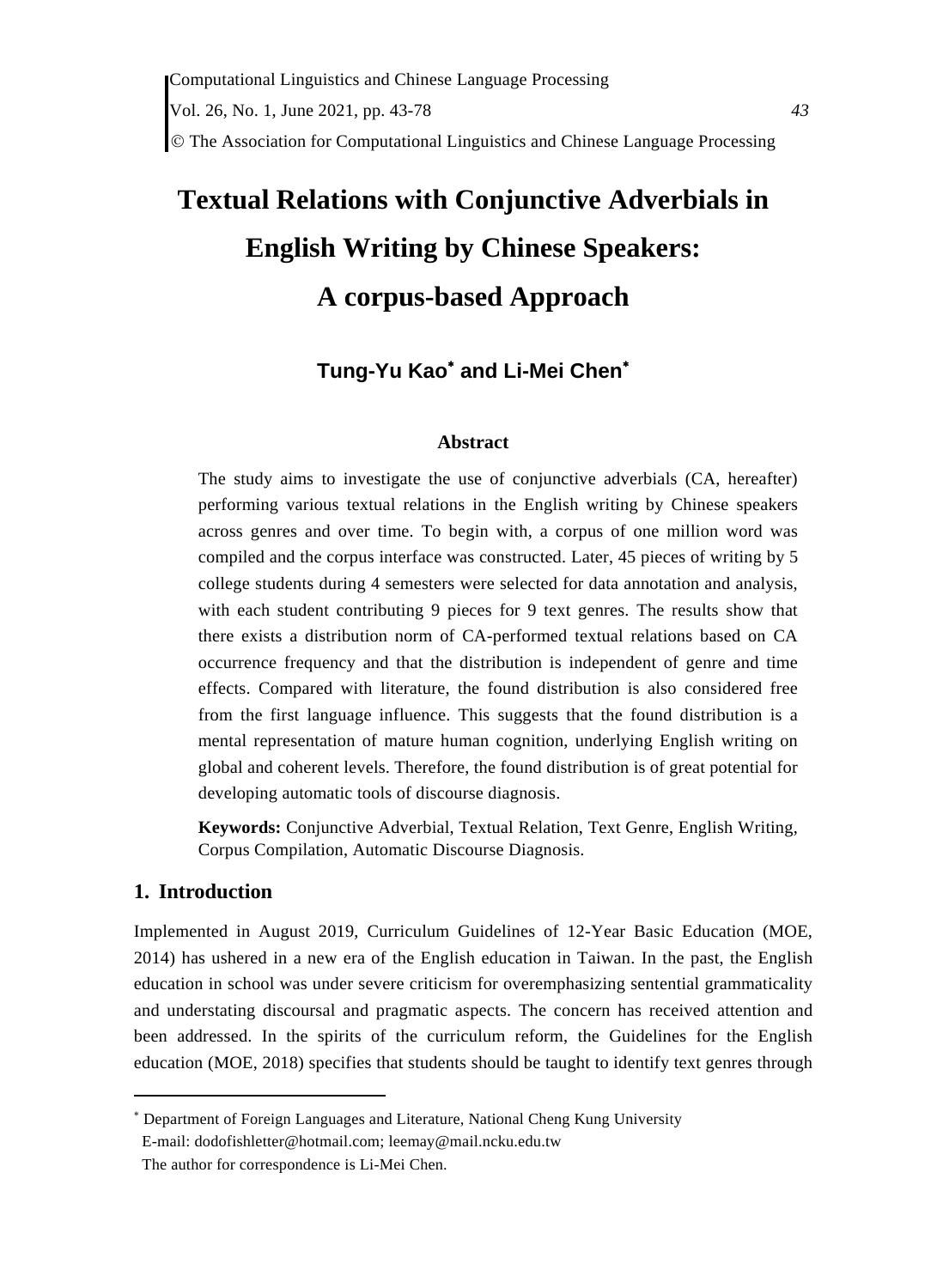text features, pay attention to cohesion and coherence across sentences, and employ reading strategies, such as skimming and inferring, to comprehend the text as a whole. In other words, the focus of the English education in Taiwan evolves to direct students to the importance of textual relations on the discourse level.

In fact, in higher education, the emphasis of textual relations in classes for English writing had been well addressed. It is found that most writing textbooks (Connelly, 2013; Langan, 2010; Lannon, 2007; Morenberg & Sommer, 2008; Reid, 2000; Smalley *et al*., 2012; Wyrick, 2008) introduce various genres by indicating that some conjunctive adverbials (CAs, hereafter) are more prominent in certain genres than other CAs based on the textual relations they perform. For instance, CAs, such as *firstly*, *next*, and *in addition*, are thought to appear more in the process genre to show progressive relations across sentences or paraphrases. All things considered, learning to recognize and employ CAs that signal textual relations in genres can be said to become a highlighted component throughout the English education in Taiwan.

Also, to respond to the enormous demand of English writing by native speakers (NS, hereafter) and by non-native speakers (NNS, hereafter), writing-assisting online platforms and software packages, such as *My Access!*, *Grammarly*, *StyleWriter*, and *WhiteSmoke*, have been developed for the purpose of automatically facilitating and advising writers to compose better. As seen in Table 1, *My Access!* is a process-oriented writing platform where people are guided through scaffolds, like brainstorming charts and revision requests, for contents development, and provided with human-graded scores and feedback as reference. The other three are product-checking writing software to proofread writing forms, including punctuation, spelling, and sentential grammaticality, for correctness, and to offer possible alternatives for more concise sentence rephrasing and better word choice.

| <b>Functions</b><br><b>Tools</b> | Form<br>Checker | Style<br><b>Options</b> | <b>Writing</b> | Score $\&$<br>Scaffold Feedback | Unique<br>Feature                                               |
|----------------------------------|-----------------|-------------------------|----------------|---------------------------------|-----------------------------------------------------------------|
| $My Access!$ <sup>1</sup>        |                 |                         | $^{+}$         | $+$                             | Previous writing pieces analyzed<br>based on grammar mistakes   |
| Grammarly <sup>2</sup>           |                 | $^{+}$                  |                |                                 | Different options provided based<br>on desired tones            |
| StyleWriter <sup>3</sup>         |                 |                         |                |                                 | Statistics, such as word count and<br>sentence length, provided |
| WhiteSmoke <sup>4</sup>          |                 |                         |                |                                 | Full-text and word-to-word<br>translation available             |

*Table 1. Functions offered by the four writing-assisting software.* 

Note: <sup>1</sup>https://www.myaccess.com/myaccess/do/log<br><sup>2</sup>https://www.grammerly.com/

https://www.grammarly.com/

3 https://www.editorsoftware.com/stylewriter.html

4 https://www.whitesmoke.com/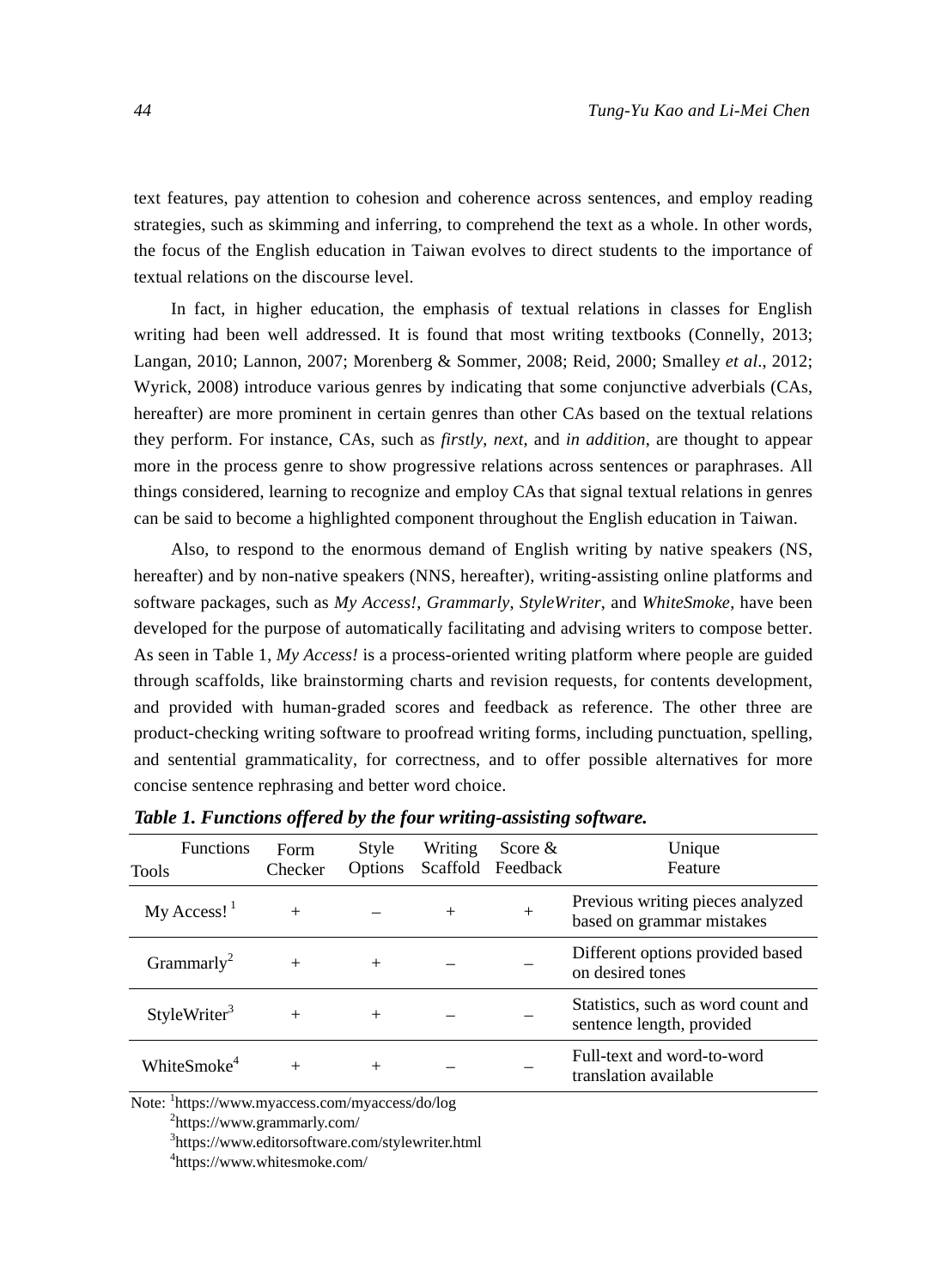With these textual foci in the English education in Taiwan and technology advances in the English writing, however, few empirical studies has been conducted after Chen's (2006) seminal work to examine whether the difference in the occurrence of CAs across different genres is on a significant level, and existing writing tools are still inadequate to automatically diagnose a writing text and generate comments on the discourse level. In a preliminary database search on Linguistics and Language Behavior Abstracts (LLBA), the results for peer-reviewed articles after 2007 with *conjunctive adverbial* and *writing* in the abstract produced 92 entries. On closer inspection, none investigated various textual relations across different genres. Although there were studies explored the use of CAs, the CA items were pre-selected and belonged to the same textual relation, such as Phoocharoensil (2017) exploring resultive CAs *THUS*, *THEREFORE*, *HENCE*, and *SO* in written academic English. In another database search on Academic Search Complete (EBSCOhost), the results for peer-reviewed articles after 2007 with *automatic*, *evaluation*, and *discourse* in the abstract produced 88 entries. On closer inspection, the only study dedicated to computational text-level discourse analysis is Morey, Muller, and Asher' (2018) study. Yet, their study was based on Rhetorical Structure Theory (RST), rather than textual relations performed by CAs.

Therefore, the present study aims to take a corpus approach to investigate (1) whether the distribution of CA-performed textual relations in the English writing by Chinese speakers is significantly subject to text genres, and (2) whether it significantly varies over time with learning and practicing. Ultimately, the data collected and the results are hoped to serve as training data and calculating principles for developing automated discourse-evaluating application.

# **2. Literature Review**

This section consists of two parts, with the first part focusing on the working definition of CAs, short for conjunctive adverbials, employed in the present study and the other reviewing previous studies on their distribution in the English writing by native and non-native speakers.

# **2.1 Working Definition of CAs (Conjunctive Adverbials)**

In Halliday and Hasan's (1976) cohesion framework, CAs are one type of cohesion to achieve textual coherence by which sentences are grouped together and considered an integrated discourse unit. The type of cohesion differs from other types in the way it functions to make connections among sentences. CAs relate sentences by providing one possible interpretation to confine the effect of sentences on one another, rather than using anaphoric relation to ensure the involvement of the same topic in sentences.

For example, the two sentences in (1) are regarded as one unit for the pronoun in the second sentence refers back to the subject in the first sentence and establishes a link between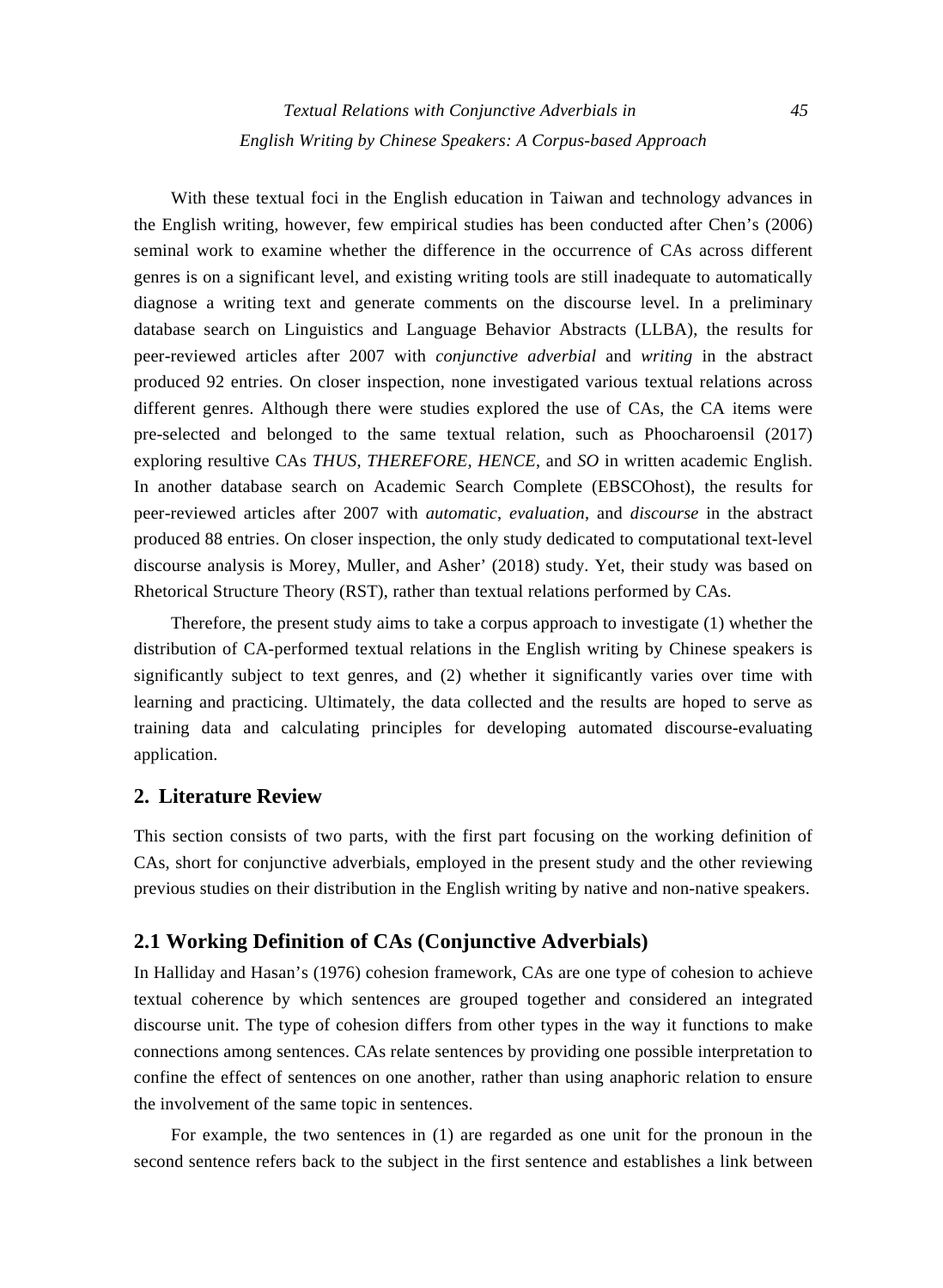the two sentences. Unlike both sentences in (1) staying with the topic of the person, sentences in (2) deal with different topics but are still viewed as a unit because the CA, *however*, offers one kind of textual relation to denote how the two propositions in (2) are related to each other. From the discussion, CA, therefore, can be defined as one text-creating mechanism indicating the inter-sentential textual relation, and accordingly exclude the discussion of coordinators or subordinators, which signal the intra-sentential textual relation.

- (1) *Barack Obama* was inaugurated as the President of the United States on January 20, 2009. *He* is the first African American president in the history of the country.
- (2) May is the plum rains season in Taiwan. *However*, the rainfall this year reaches a historic minimum.

Nevertheless, the definition is not exclusive enough. As seen in (3a) and (4a), both *however* and *later* indicate how the second sentence is related to the first sentence in respective examples, with the former yielding a contrastive effect and the latter designating the temporal order. Yet, not both are considered CAs. According to Quirk, Greenbaum, Leech, and Svartvik (1985), one common feature shared by CAs, sentence adverbials in Quirk *et al*'s term, is that the type of cohesion cannot occupy the focus of a cleft sentence. In this sense, after tested in (3b) and (4b), *however* remains a CA while *later* would be excluded from the scope of the present study.

- (3) a. When the Tae Kwon Do contestant Li-wen Su sprained her knee in Olympics, people thought she would quit the contest. *However*, she continued fighting to the end.
	- b. \*It is however that she continued fighting to the end.
- (4) a. Landing on the moon was first ridiculed as an impossible mission. *Later,* people realized this could really work.
	- b. It is later that people realized this could really work.

Given the semantic and syntactic criteria for defining CAs, an additional criterion is employed in the present study. According to Halliday and Hasan (1976), CAs fall into three kinds of language form: adverbs, prepositional phrases, and prepositional expressions with reference items, as presented in (5a) to (5c), respectively. It is clear that (5a) and (5b) are linked to the first sentence because of the adverb in (5a) and the prepositional phrase in (5b) specifying textual relations between sentences. However, the link between (5c) and the first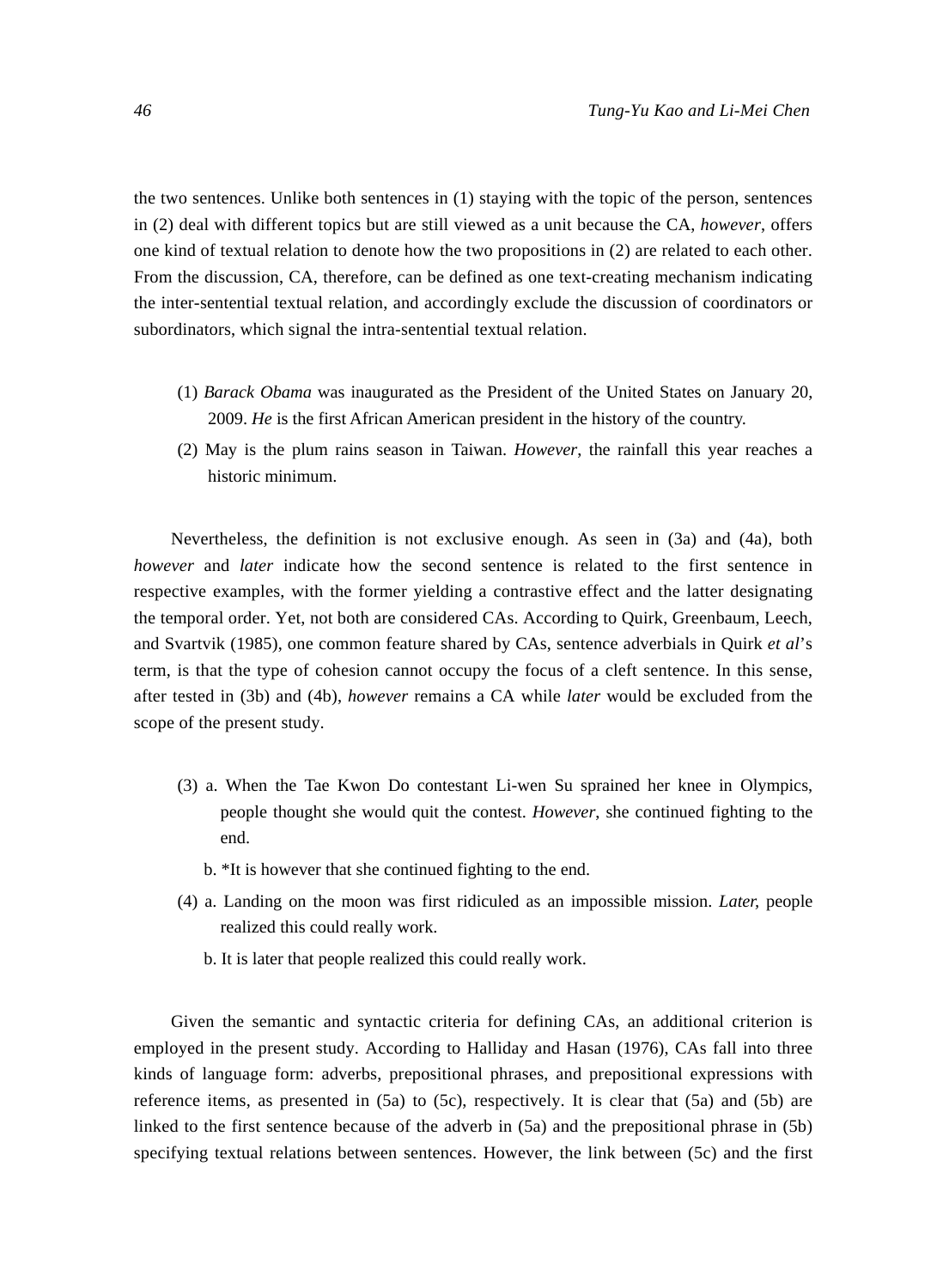sentence is established based mainly on the presence of the reference in the prepositional expression. The language form that Halliday and Hasan also regard as CAs works more like lexical cohesions than CAs. Therefore, the third criterion supplemented in the present study is that a CA must be lexicalized and self-contained. In other words, the present study only investigates CAs in the form of adverbs and prepositional phrases.

- (5) The captain had steered a course close in to the shore.
	- a. *Therefore*, they avoided the worst of the storm.
	- b. *As a result*, they avoided the worst of the storm.
	- c. *As a result of this*, they avoided the worst of the storm.

Ultimately, the working definition of CAs in the present study is as follows, and Table 2 shows how the three criteria delimit the investigating scope in the present study.

- Criterion 1: A conjunctive adverbial must semantically indicate the relation between the sentences before and after it.
- Criterion 2: A conjunctive adverbial must be syntactically forbidden to be the focus in a cleft sentence.

Criterion 3: A conjunctive adverbial must be lexicalized and self-contained.

The CA forms in The CA forms in Tested based on the Halliday and Hasan (1976) Examples Tested based on the three criteria three criteria To be examined in the present study Adverbs therefore Satisfying the criteria Yes Prepositional phrases as a result Satisfying the criteria Yes Prepositional expressions with as a result of that Violating criterion 3 No

## *Table 2. Working definition delimiting the investigated CAs.*

reference items

**2.2 Previous Studies on Textual Relations Performed by CAs** 

The significance of CAs lies in the fact that they direct the interpretation among sentences in text, which leads to the attempt to classify textual relations explicitly indicated by conjunctive adverbials. According to Halliday and Hasan (1976), *Additive*, *Adversative*, *Causal*, and *Temporal* were the four types of textual relations regulated, with various subdivisions in each type. Later, the various subdivisions were collapsed, and the taxonomy was simplified by Celce-Murcia & Larsen-Freeman (1999).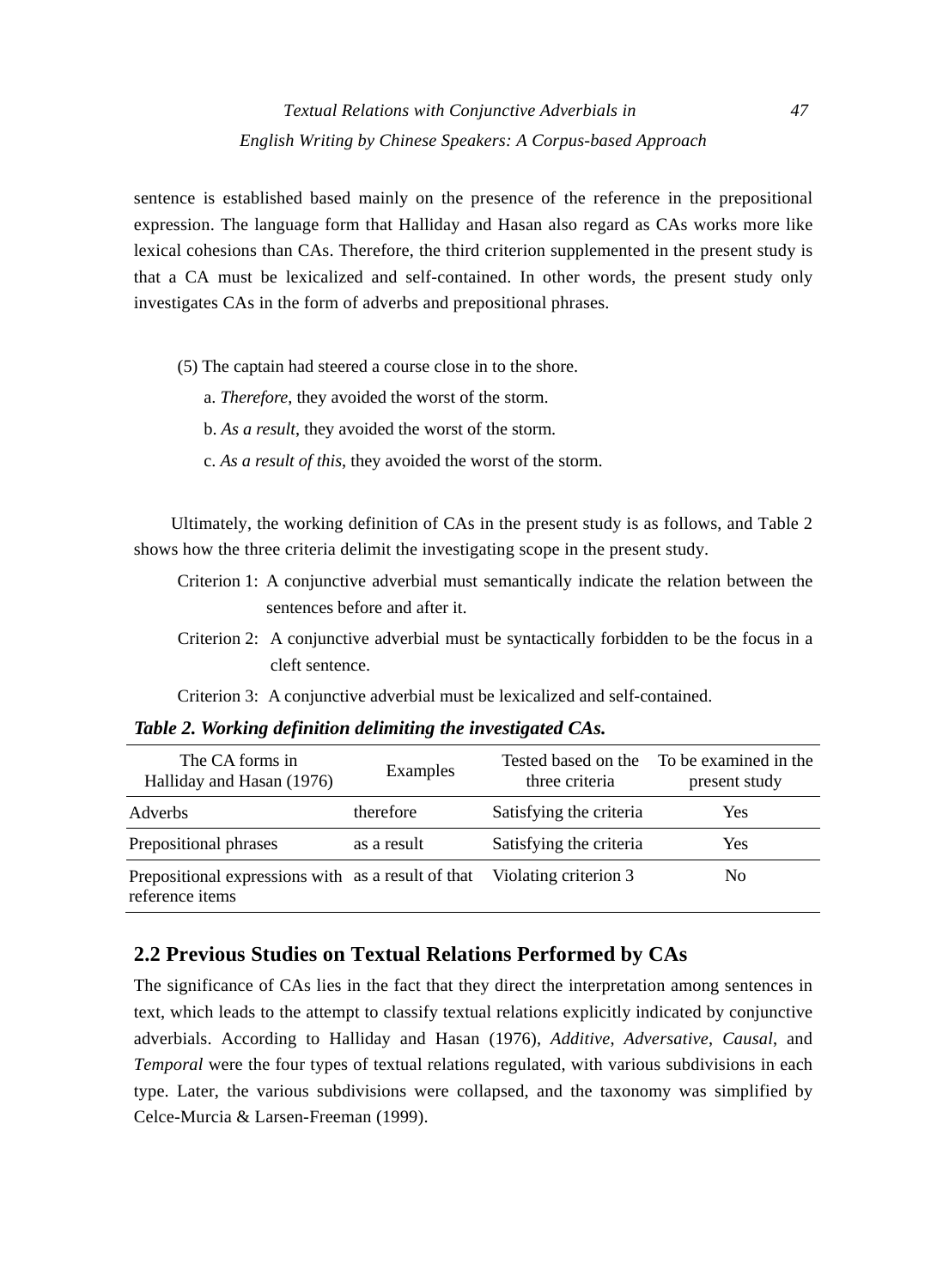| <b>Systems</b>                     | Researchers                             | <b>Types</b>                                                                                           |
|------------------------------------|-----------------------------------------|--------------------------------------------------------------------------------------------------------|
| Four-type                          | Halliday & Hasan (1976)                 | Additive, Adversative, Causal, Temporal                                                                |
| classifying<br>system              | Celce-Murcia &<br>Larsen-Freeman (1999) | Additive, Adversative, Causal, Temporal                                                                |
| More-type<br>classifying<br>system | Quirk et al. (1985)                     | Listing, Summative, Appositional, Resultive,<br>Inferential, Contrastive, Transitional                 |
|                                    | Biber et al. (1999)                     | Enumeration, Addition, Summative, Appositional,<br>Result/Inference, Contrast/Concession, Transitional |

*Table 3. CA taxonomy in the literature.* 

Compared with Celce-Murcia and Larsen-Freeman collapsing subdivisions, Quirk *et al*. (1985) revised Halliday and Hasan's four-type system as a system of seven types, namely, *Listing*, *Summative*, *Appositional*, *Resultive*, *Inferential*, *Contrastive*, and *Transitional*. Similarly, Biber *et al*. (1999) developed their own classifying version, which was very much the same with Quirk *et al*.'s except separating *Listing* in Quirk *et al.* as *Enumeration* and *Addition*, changing *Contrastive* as *Contrast/Concession*, and combing *Resultive* and *Inferential* into *Result/Inference*. Table 3 summarizes CA taxonomy based on the four-type and the more-type classifying systems.

With the four-type and the more-type classifying systems, empirical studies involving investigation into the distribution of CA-performed textual relations in the English writing are reviewed. Table 4 and 5 present studies that employed the four-type framework of CAs for analysis, with the former based on the English writing by NS and the latter based on the English writing by NNS. As shown in Table 4, the distribution patterns of CA-performed textual relations in Field and Yip (1992) and in Chen (2006) are identical. CAs of *Adversative* occur the most frequently, followed by *Additive*, *Causal*, and *Temporal* in a descending order. This may suggest that there exists a distribution norm in NS cognition, and that the norm is independent of genre and time influences.

In contrast, the writing by NNS does not present such a distribution norm of textual relations carried out by CAs. As seen in Table 5, the five studies present four distribution patterns; in other words, the results in these studies differ from one another. In addition, genre and time influences fail to account for the lack of distribution pattern consistency. Consider genre influence. Field and Yip (1992) as well as Liu and Braine (2005) investigated the same writing genre, and so did Xie (2014) and Huang (2018). Yet, neither sets of studies found the same distribution pattern. Now, consider time influence. Field and Yip (1992) as well as Xie (2014) collected data from the same time period, and so did Liu and Braine (2005) as well as Huang (2018). Again, neither sets of studies found the same distribution pattern.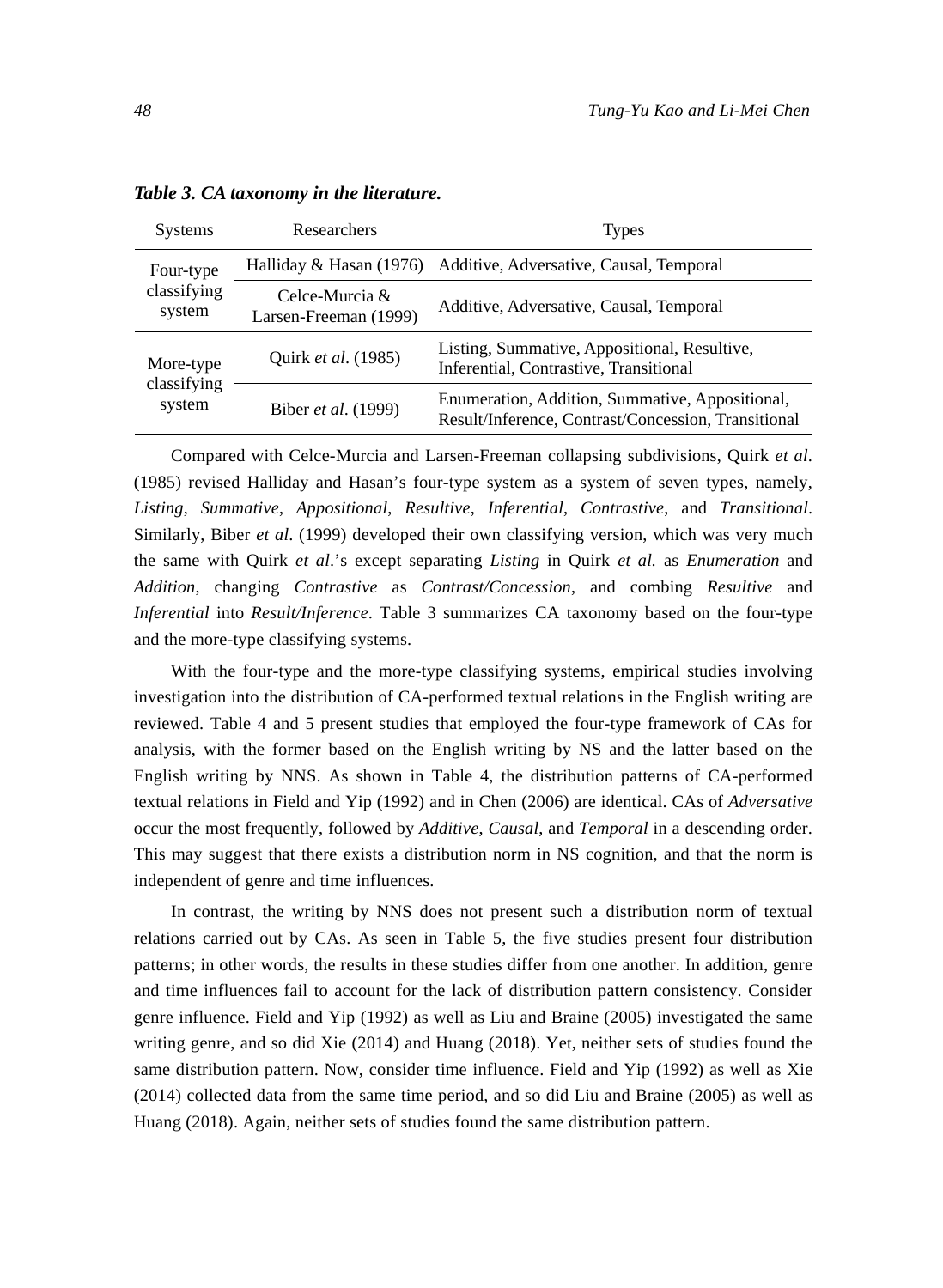| Researchers                                    | Field $&$ Yip (1992)                                             | Chen (2006)                                                    |
|------------------------------------------------|------------------------------------------------------------------|----------------------------------------------------------------|
| Framework                                      | H & H $(1976)^1$                                                 | C & L $(1999)^2$                                               |
| Genre                                          | Argumentation                                                    | Research articles                                              |
| Data Source                                    | High school students in Sydney                                   | Journal articles on TESOL                                      |
| Distribution of<br>Textual<br><b>Relations</b> | Adversative $>^3$<br>Additive $>$<br>Causal ><br><b>Temporal</b> | Adversative $>$<br>Additive $>$<br>Causal ><br><b>Temporal</b> |

*Table 4. Distribution of textual relations in the NS writing based on four-type framework.* 

Not <sup>1</sup>Halliday & Hasan (1976)

 $\mathbf{e}$ <sup>2</sup>Celce-Murcia & Larsen-Freeman (1999), the simplified framework of Halliday and Hasan <sup>3</sup>The symbol ">" means "more essuring frequencies than" <sup>3</sup>The symbol ">" means "more occurring frequencies than."

To account for the lack of distribution pattern consistency, first language background is suggested to be the cause. After comparison, it is found that the distribution pattern exhibited in the NNS writing in Field and Yip (1992) is the same as that in the NS writing shown both in Field and Yip (1992) and in Chen (2006). The consistency may be explained by the fact that the so-called NNS group in Field and Yip (1992) should be considered Chinese-English bilingual natives. They lived in once-UK-colonized Hong Kong and were immersed in the English-speaking environment growing up. Consequently, they may share the same distribution pattern with NS in cognition in terms of English writing. The language background also account for why the NNS writing in Liu and Braine (2005) exhibits the same distribution pattern as that in Chen (2006) since Mandarin is the first language for both data sources.

| Researchers                                    | Field & Yip<br>(1992)                           | Liu & Braine<br>(2005)                          | Chen $(2006)$                                    | Xie (2014)                                      | Huang $(2018)$                                   |
|------------------------------------------------|-------------------------------------------------|-------------------------------------------------|--------------------------------------------------|-------------------------------------------------|--------------------------------------------------|
| Framework                                      | H & H (1976)                                    | H & H (1976)                                    | C & L(1999)                                      | H & H (1976)                                    | H & H (1976)                                     |
| Genre                                          | Argumentation                                   | Argumentation                                   | Various kinds                                    | Exposition                                      | Exposition                                       |
| Data Source                                    | High school<br>students in<br>Hong Kong         | College<br>students in<br>Beijing               | <b>MATESOL</b><br>students in<br>Taiwan          | High school<br>students in<br>Taiwan            | College<br>students in<br>Taiwan                 |
| Distribution of<br>Textual<br><b>Relations</b> | Adversative><br>Additive><br>Causal<br>Temporal | Additive><br>Causal<br>Temporal><br>Adversative | Additive><br>Causal><br>Temporal><br>Adversative | Additive><br>Temporal><br>Causal<br>Adversative | Temporal><br>Additive><br>Adversative><br>Causal |

*Table 5. Distribution of textual relations in the NNS writing based on four-type framework.*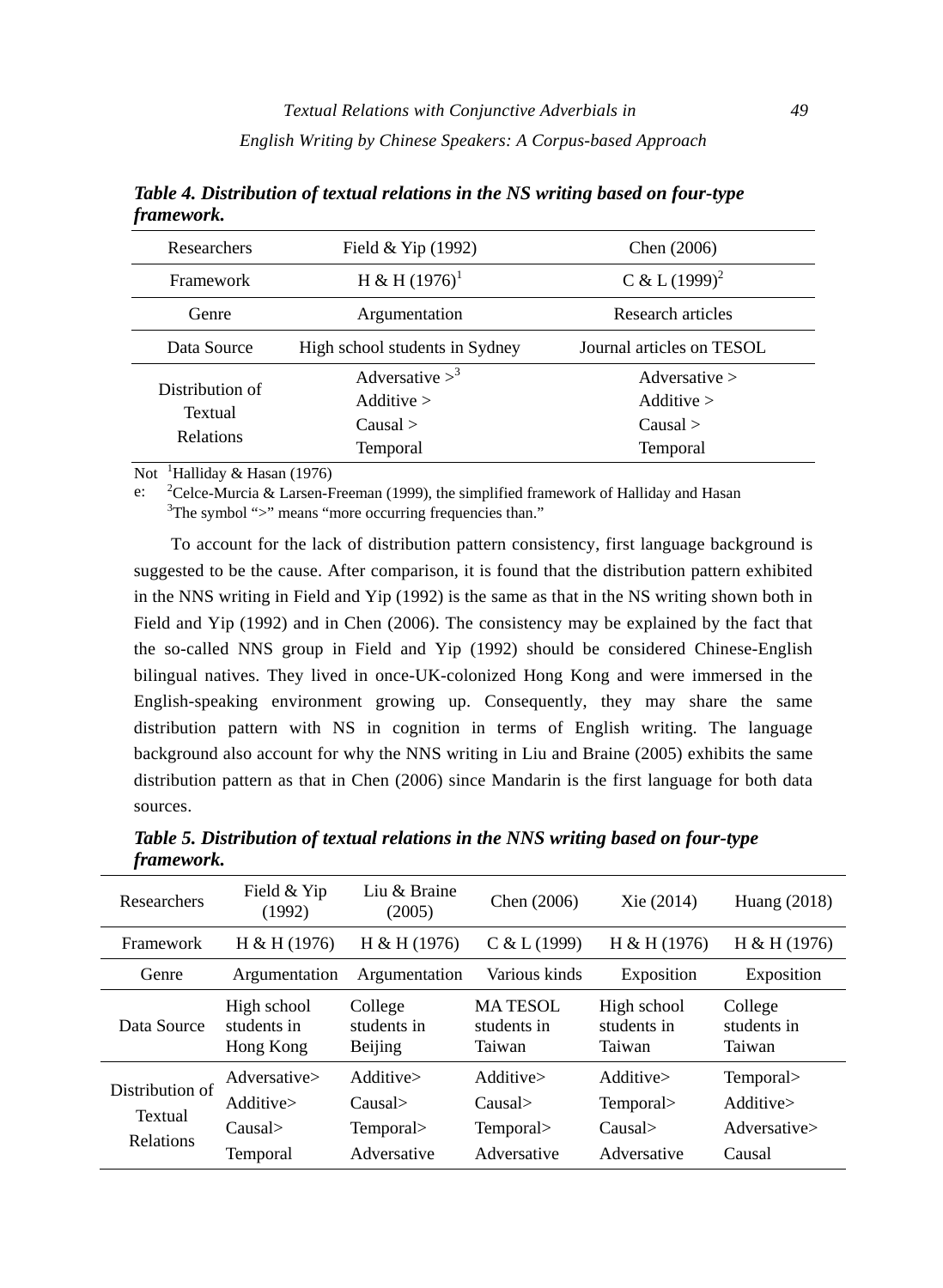However, for the four studies with data sources taking Chinese as the mother tongue, the distribution patterns in Xie (2014) and in Huang (2018) still differ from the pattern exhibited in Liu and Braine (2005) and in Chen (2006). The difference may lie in writing length. The length of one piece of writing collected in Xie (2014) is 120 to 170 words, and that in Huang (2018) is 150 to 200 words. Since the writing collected in Chen (2006) is research-related, including literature reviews, research proposals, and pedagogical "how-to" papers, the average length is much longer, between 3000 and 4000 words. Given the above observation and discussion, it might be inferred that while time and genre differences do not impact the distribution pattern of textual relations, first language and writing length might have a role in affecting it.

| Researchers     |                     | Tankó (2004)                          | Altenberg & Tapper (1998) |                                | Shen (2006)                             |                        |  |
|-----------------|---------------------|---------------------------------------|---------------------------|--------------------------------|-----------------------------------------|------------------------|--|
| Framework       | Quirk et al. (1985) |                                       |                           | Quirk et al. (1985)            | Biber <i>et al.</i> (1999)              |                        |  |
| Genre           | Argumentation       |                                       |                           | Argumentation                  | Research articles                       |                        |  |
|                 |                     | NS: NNS:                              | NS:                       | NNS:                           | NS:                                     | NNS:                   |  |
| Data Source     | No.                 | Hungarian<br>data college<br>students | College<br>students       | Swedish<br>college<br>students | Journal articles Conference<br>on TESOL | papers by<br>Taiwanese |  |
|                 |                     | Listing>                              | Contrastive>              | Contrastive>                   | Contrastive>                            | Listing>               |  |
|                 |                     | Resultive                             | Resultive                 | Resultive                      | Appositive>                             | Contrastive>           |  |
|                 |                     | Contrastive>                          | Listing>                  | Appositive>                    | Result/Inferenc                         | Result/Inferenc        |  |
| Distribution of |                     | Summative>                            | Appositive>               | Listing>                       | e >                                     | e >                    |  |
| Textual         |                     | Appositive>                           |                           | Corroborative Corroborative>   | Listing $\approx$                       | Appositive>            |  |
| Relations       |                     | Inferential>                          | >                         | Summative>                     | Corroborative                           | Summative              |  |
|                 |                     | Transitional>                         | Summative>                | Transitional>                  | Transitional>                           | Transitional>          |  |
|                 | Corroborative       |                                       | Transitional (0)          | Inferential $(0)$              | Summative                               | Corroborative          |  |
|                 |                     | (0 case)                              | Inferential $(0)$         |                                |                                         |                        |  |

*Table 6. Distribution of textual relations based on more-type framework.* 

\*The *Additive* and *Enumerative* textual relations in Shen (2006) were collapsed into *Listing* in comparison with the other studies.

Tankó (2004), Altenberg and Tapper (1998), and Shen (2006) are the studies taking the more-type system as the framework for analysis. Although the former two studies were based on Quirk *et al*.'s (1985) classification and the last was on Biber et al.'s (1999), the frameworks they employed were much the same. The only difference is the use of category names without substantial contents changes. For example, *Additive* and *Enumerative* in Shen (2006) could be collapsed and equate *Listing* in the other two studies. Moreover, the three studies all referred to Granger and Tyson's (1996) classification and designated one more textual relation, *Corroborative*, conveying writers' attitudes toward and comments on the text, in their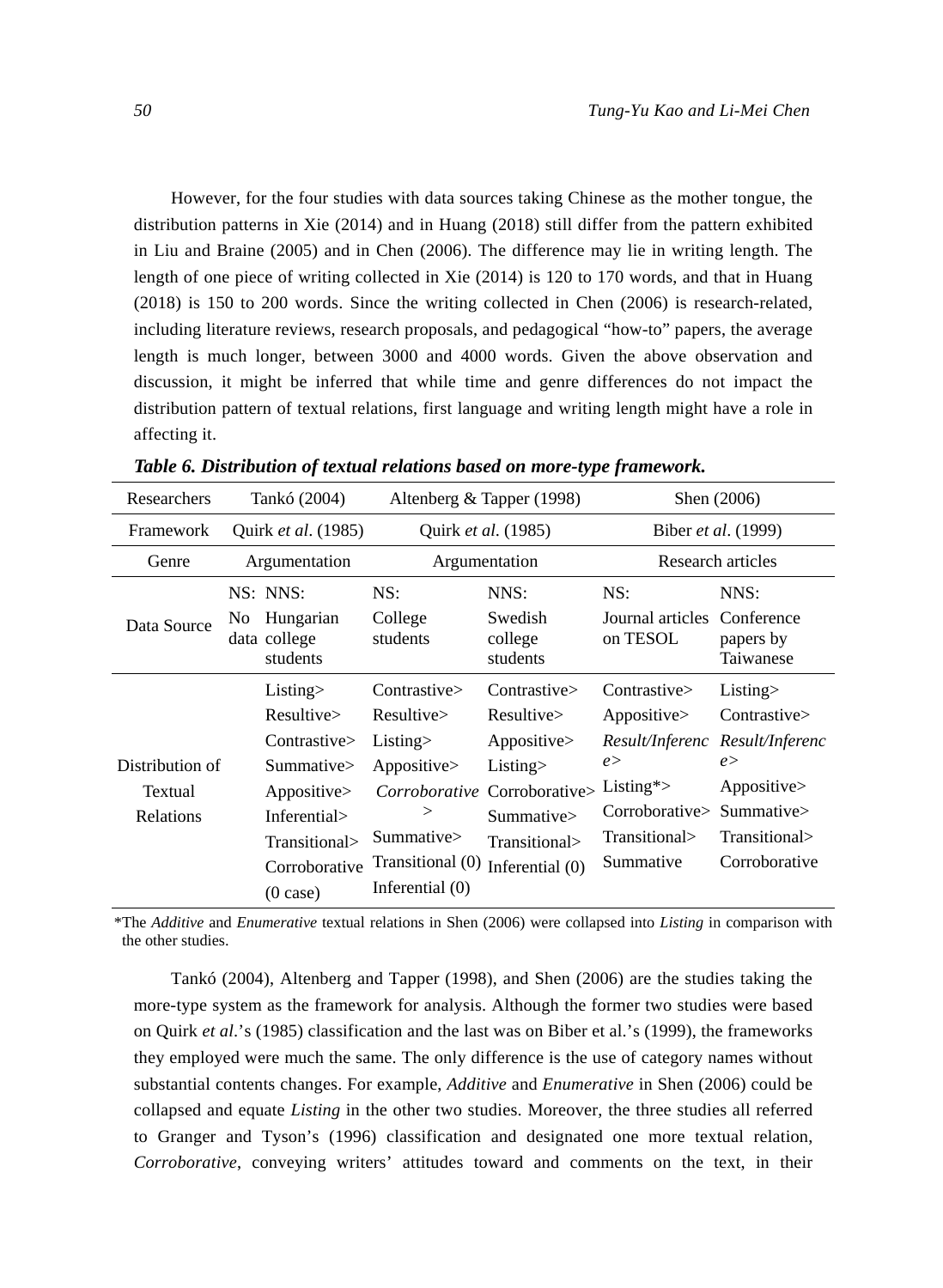frameworks. In terms of text genre and time period, Tankó (2004) as well as Altenberg and Tapper (1998) limited their data to the argumentative writing by college students with the former taking the latter's NS data as benchmark, while the data in Shen (2006) were research papers from academic journals as benchmark and conference papers by Taiwanese postgraduates as the NNS samples. The research design and results of the three studies are summarized in Table 6.

Based on Table 6, despite genre, age, and first language differences in data sources, a distribution norm of CA-performed textual relations in English writing can be identified, when textual relations are considered in groups. In the distribution norm, *Contrastive*, *Resultive*, *Listing* occur most often, *Appositive* and *Summative* ranks moderate in the order, and *Transitive* and *Inferential* are seldom used.

From the observed distribution norm, three points are induced as well. Firstly, fine classification of textual relations might be able to clarify nuances in occurrence frequency better than generic classification, and to manifest the underlying distribution norm. The inference is made due to the difference in the observed results based on the four-type and more-type frameworks. While the distribution patterns of CA-performed textual relations based on both frameworks might be not susceptible to text genre and time period, first language might have an influence on the distribution in the former framework but not in the latter. Secondly, it makes sense that Biber *et al*. (1999) combined *Resultive* and *Inferential* in Quirk *et al*.'s (1985) classification for the inferential relation has the lowest occurring ratio, e.g., the zero occurrence in Altenberg and Tapper (1998). Lastly, it is found that NS use the *Corroborative* relation in their writing more frequently than NNS do. This might originate in the fact that writers would exhibit a higher level of authority when writing in their first languages than in other languages (Chen, 2006). With corroborative adverbials serving to express writers' opinions, the kind of conjunctive device, therefore, is used more often in the NS writing for establishing authority.

# **3. Methodology**

The present study takes a corpus-based approach to explore the distribution of CA-performed textual relations in the English writing by Chinese speakers across genres and over time. For the research goal, the section first reports how the corpus in present study was compiled, and then elaborates how the selected data were annotated with the coding scheme through the coding procedure. The section is wrapped up with an introduction to statistical measures for data analysis.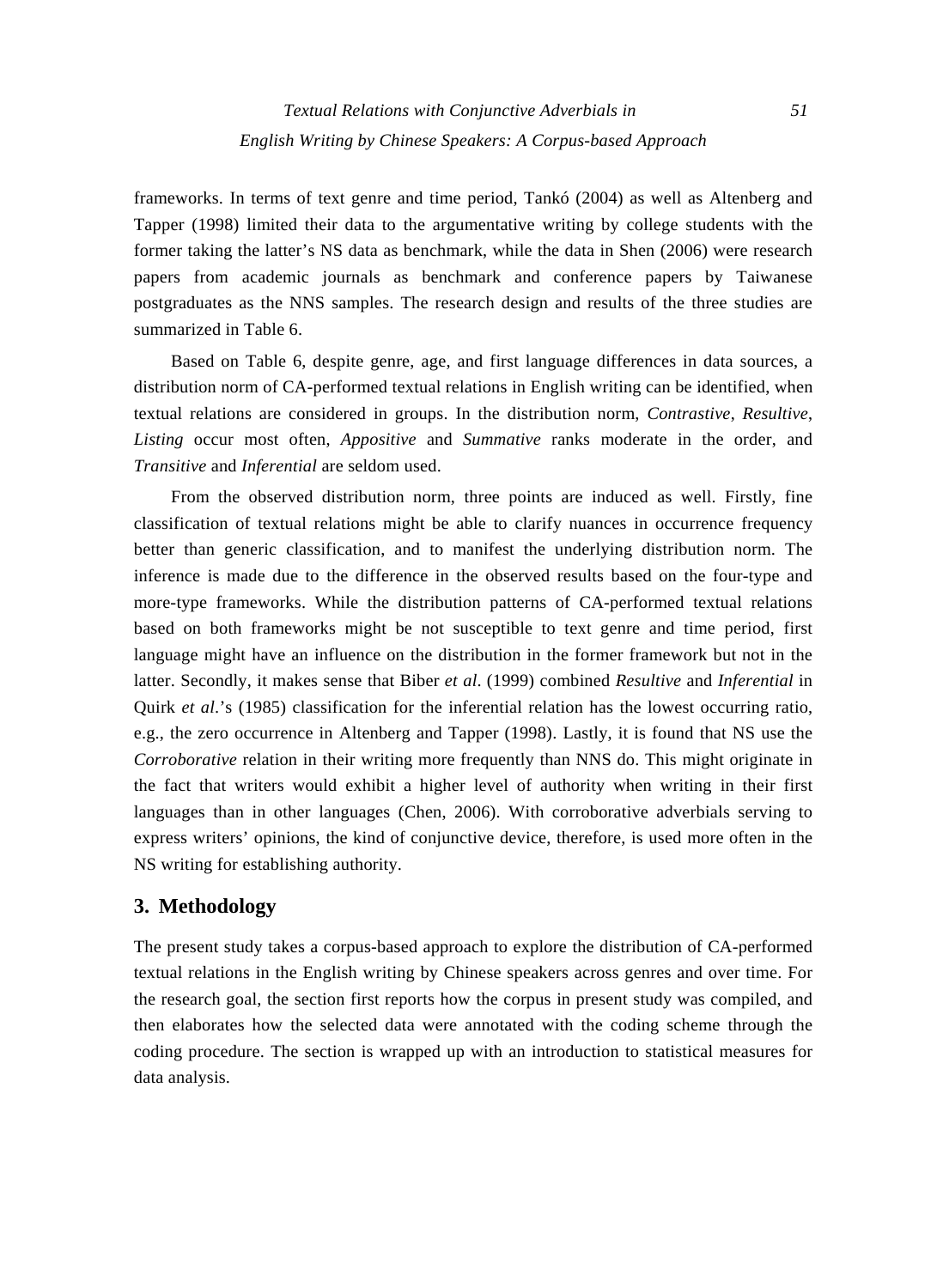## **3.1 Corpus Compilation**

A corpus-based approach was employed in the present study. The corpus compilation was based on the first four stages in Atkins, Clear, and Ostler's (1992) corpus building, which are specifications and design, hardware and software, data capture and mark-up, as well as corpus processing.

In the Specifications and Design stage, the corpus formation in the present study was designed based on the OLAC Metadata Set. OLAC Metadata Set is an exclusive protocol framed by the Open Language Archives Community, regulating the information for digitally archiving language resources and basing its digital storage on the XML format (Simons & Bird, 2008). It was XML format's extensible features that allowed the present study to tailor its own format for the research purpose.

Three kinds of specification were formatted in the present study. They are *Informant Background*, *Article Message*, and *Text Annotation*. *Informant Background* offers a basis for possible research directions, while *Article Message* helps select suitable materials for research analysis. Table 7 lists the complete specifications for *Informant Background* and *Article Message*.

|                             | <b>Informant Background</b> |                                 | Article Message    |
|-----------------------------|-----------------------------|---------------------------------|--------------------|
| Aspects                     | Specifications              | Aspects                         | Specifications     |
|                             | Account                     |                                 | Account            |
|                             | Chinese name                | Author                          | Chinese name       |
| <b>Basic</b><br>Information | English name                |                                 | English name       |
|                             | Gender                      |                                 | Academic year      |
|                             | Age                         |                                 | Genre              |
|                             | Vocation / Speciality       | Attribute                       | Draft              |
| Education                   | Level of education          | Text<br><b>Revising Process</b> | Title              |
|                             | University                  |                                 | Word count         |
|                             | Department                  |                                 | Outline            |
|                             | Mother tongue               |                                 | English abstract   |
| Language Use                | Known languages             |                                 | Chinese abstract   |
|                             | Learning experience         |                                 | Text body          |
|                             |                             |                                 | Teacher's feedback |
|                             |                             |                                 | Author's response  |

*Table 7. Specifications for Informant Background and Article Message.*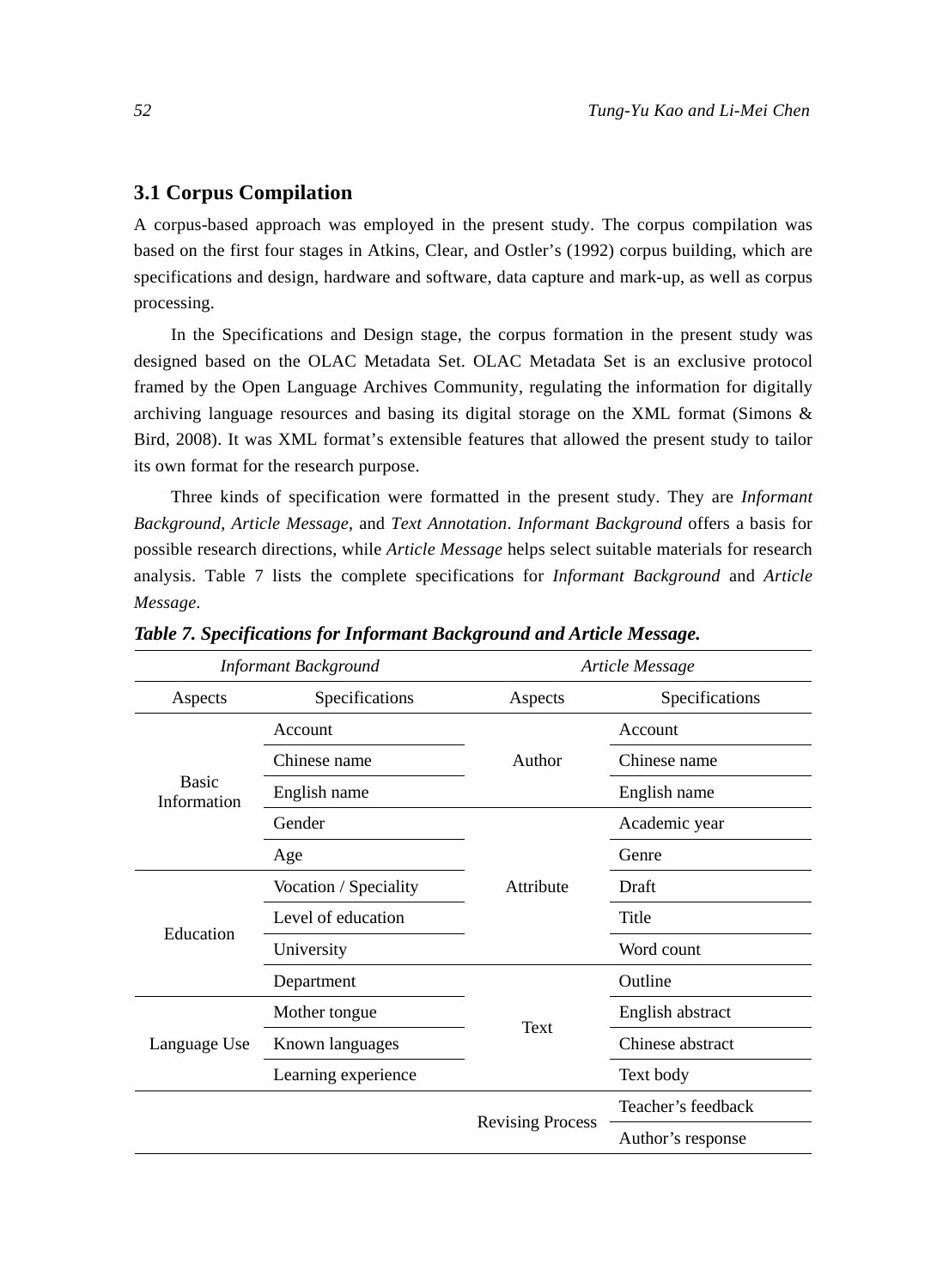Unlike the first two formations dealing with the sources of text, the third kind of formation, Text Annotation, copes with text itself and preserves the linguistic information annotating the text it is attached to. As illustrated in the following instance, the CA is tagged within a pair of pointed brackets, and the metalinguistic coding information is annotated in the first pointed brackets.

<tag **Y Enu CA annotation=" "**>First</tag>, children who have nasal allergy always have some mental problems to some extent.

In the Hardware and Software stage, the programming language Perl was chosen to develop the corpus interface because Perl is well known for text processing, such as dealing with files, strings, and regular expressions (Suehring, 2006). The construction of the corpus interface consisted of two phases, which were requirements analysis and system implementation. The former analyzed functions the interface should offer to serve the purpose of the present study, whereas the latter used program modules to assemble the required functions.

Based on requirements analysis, researchers, students and teachers were the three identities involved. Figure 1 visualizes the layout of the interface, where functions required by different identities are specified. Note that the block highlights the functions directly related to the purpose of the present study, and only the functions in the block are further depicted in Table 8.



*Figure 1. Interface layout.*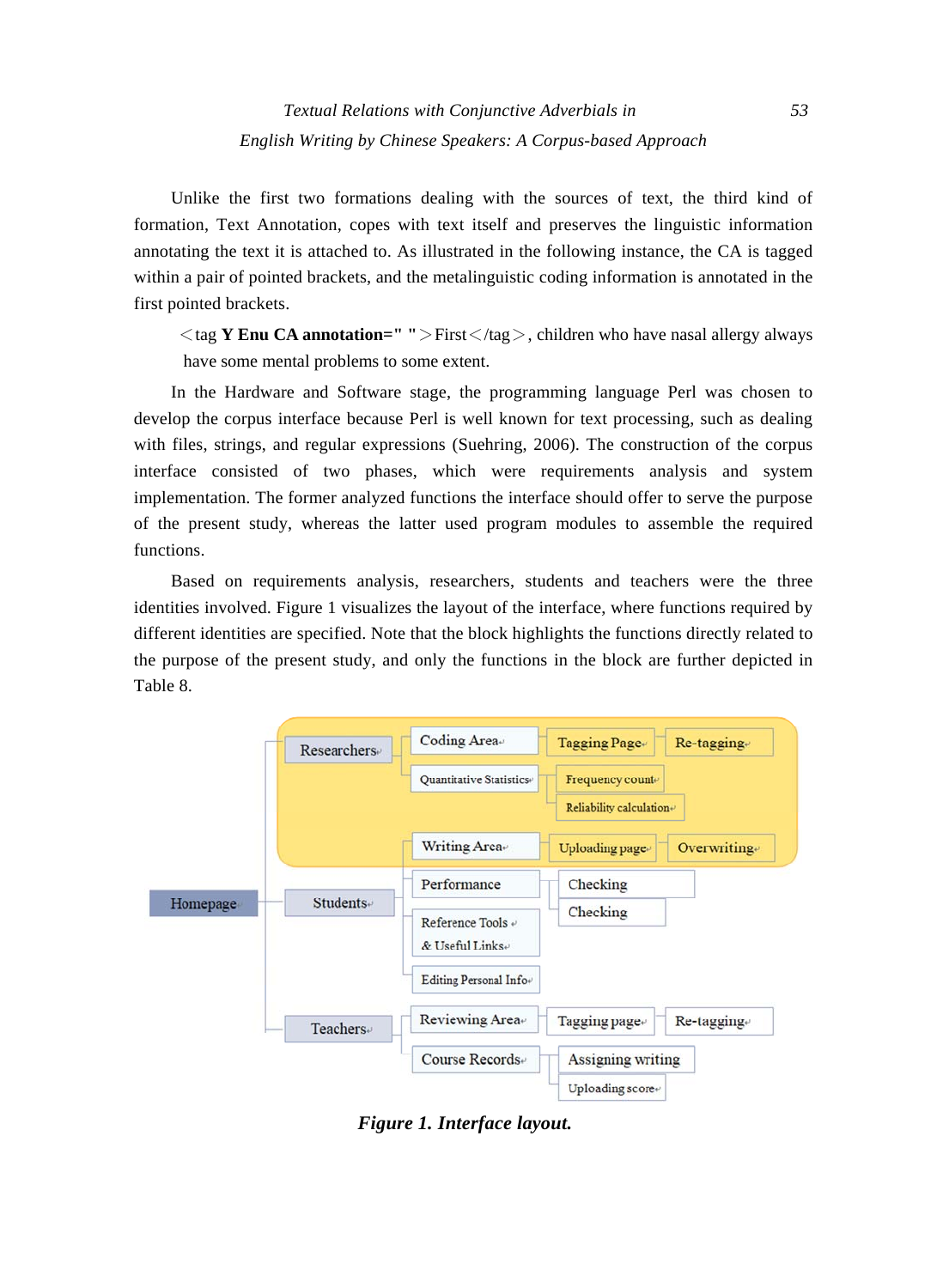| Interface Function             | Description                                                                                                                                      |
|--------------------------------|--------------------------------------------------------------------------------------------------------------------------------------------------|
| <b>Tagging Page</b>            | Annotate the data with meta-information                                                                                                          |
| Re-tagging                     | Retrieve annotated data for reviewing and revising earlier annotation                                                                            |
| <b>Frequency Count</b>         | Search the corpus by an analyzing code or a specific word, show all the<br>matched cases and tally the total occurring frequency.                |
| <b>Reliability Calculation</b> | Present two researchers' annotations of the same text in parallel and<br>calculate all the combination situations of agreement and disagreement. |
| <b>Uploading Page</b>          | Upload compositions.                                                                                                                             |
| Overwriting                    | Retrieve uploaded compositions for overwriting earlier drafts.                                                                                   |

*Table 8. Description of each function.* 

Following the requirements analysis was the system implementation of the interface. Table 9 presents and defines eleven modules that help execute functions required.

*Table 9. Execution of each program module.* 

| Program Module | Abbreviation | Execution                                           |
|----------------|--------------|-----------------------------------------------------|
| Highlight      | High         | Distinguish annotated information from raw data     |
| Input          | In           | Receive the input data                              |
| Hash           | Hash         | Calculate agreement frequency of coders' annotation |
| Match          | Mat          | Compare annotations of coders based on units        |
| Output         | Out          | Present the retrieved data on screen                |
| Import         | Imp          | Import the enquired data from the corpus            |
| Save           | Sav          | Save the uploaded data in the corpus                |
| Filter         | Fil          | Sift data entries that match the search instruct    |
| Login          | Log          | Secure the legitimacy of users                      |
| Split          | Spl          | Break down the text into units (sentences or words) |
| Tagger         | Tag          | Annotate the raw data with meta-information         |

Given the eleven program modules, Figure 2 visualizes how each function is modulized. In the figure, squares and cambers, respectively, represent the desired functions and the assembling modules. The correspondence between abbreviations and modules is presented in Table 9.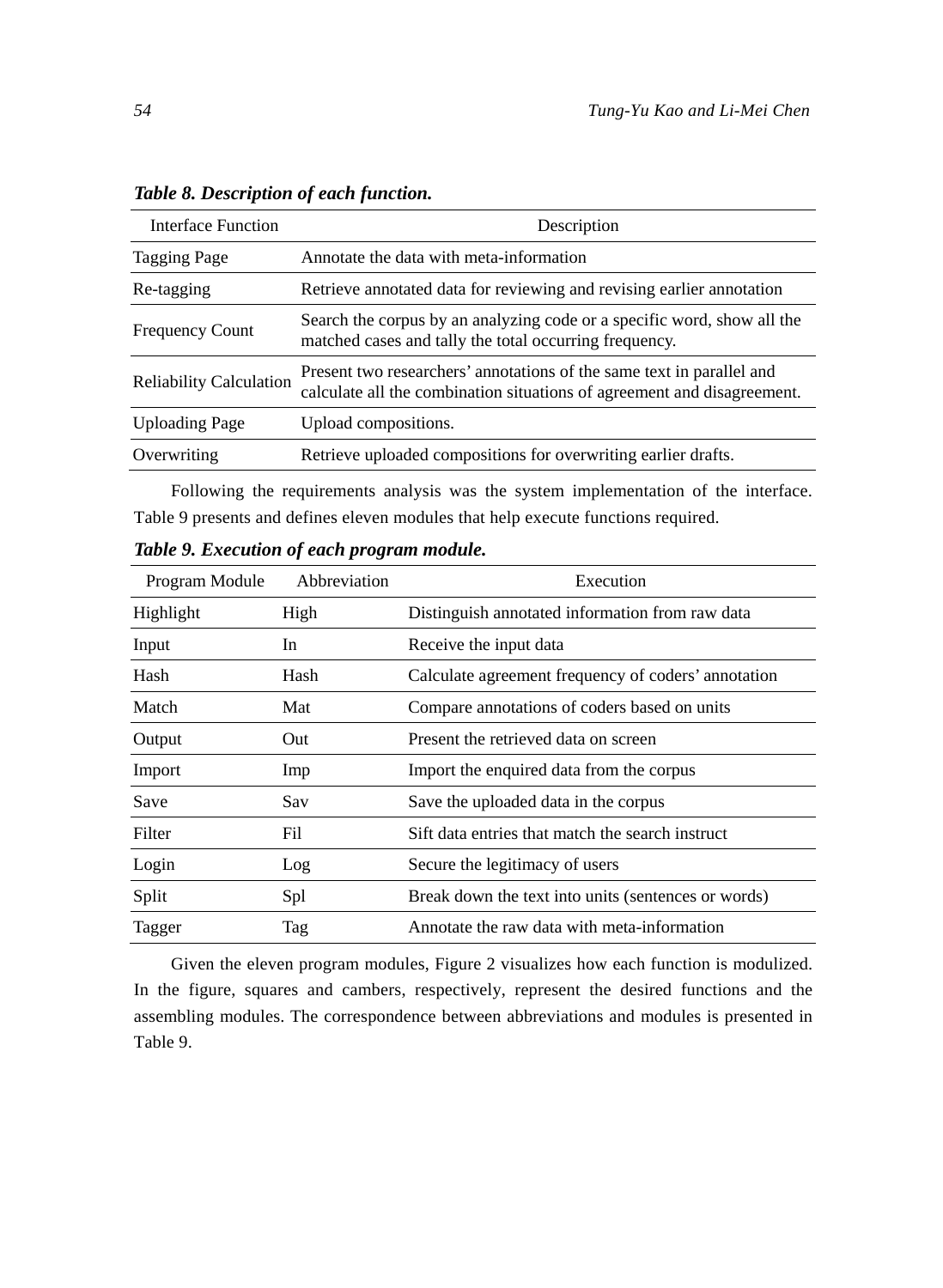

## *Figure 2. Assembly of modules.*

To this point, the construction of the corpus interface was completed. Table 10 demonstrates how the eleven program modules assemble all the functions.

*Table 10. Module Assemblage of Functions.* 

| Function<br>Module | Tagging page | Re-tagging | Frequency<br>count | Reliability<br>calculation | <b>Uploading</b><br>page | Over-<br>writing |
|--------------------|--------------|------------|--------------------|----------------------------|--------------------------|------------------|
| Highlight          | $+$          | $^{+}$     | $^{+}$             |                            |                          |                  |
| Input              |              |            |                    |                            | $^{+}$                   | $^{+}$           |
| Match              |              |            |                    | $^{+}$                     |                          |                  |
| Hash               |              |            |                    | $^{+}$                     |                          |                  |
| Output             | $+$          | $^{+}$     | $+$                | $^{+}$                     | $+$                      | $+$              |
| Import             | $+$          | $^{+}$     | $+$                | $^{+}$                     |                          | $^{+}$           |
| Save               | $^{+}$       | $^{+}$     |                    |                            | $^{+}$                   | $^{+}$           |
| Filter             | $^{+}$       | $^{+}$     | $^{+}$             |                            |                          | $^{+}$           |
| Login              | $+$          | $^{+}$     | $^{+}$             | $^{+}$                     | $^{+}$                   | $^{+}$           |
| Split              |              |            |                    | $^{+}$                     |                          |                  |
| Tagger             | $^{+}$       | $^{+}$     |                    |                            |                          |                  |

With the corpus interface was constructed, the Data Capture and Mark-up stage ensued. Students in the Department of Foreign Languages & Literature at National Cheng Kung University in Taiwan agreed to participate in the present study, contributing their writing pieces to compile the corpus of English academic writing by Chinese NS. The genres of all the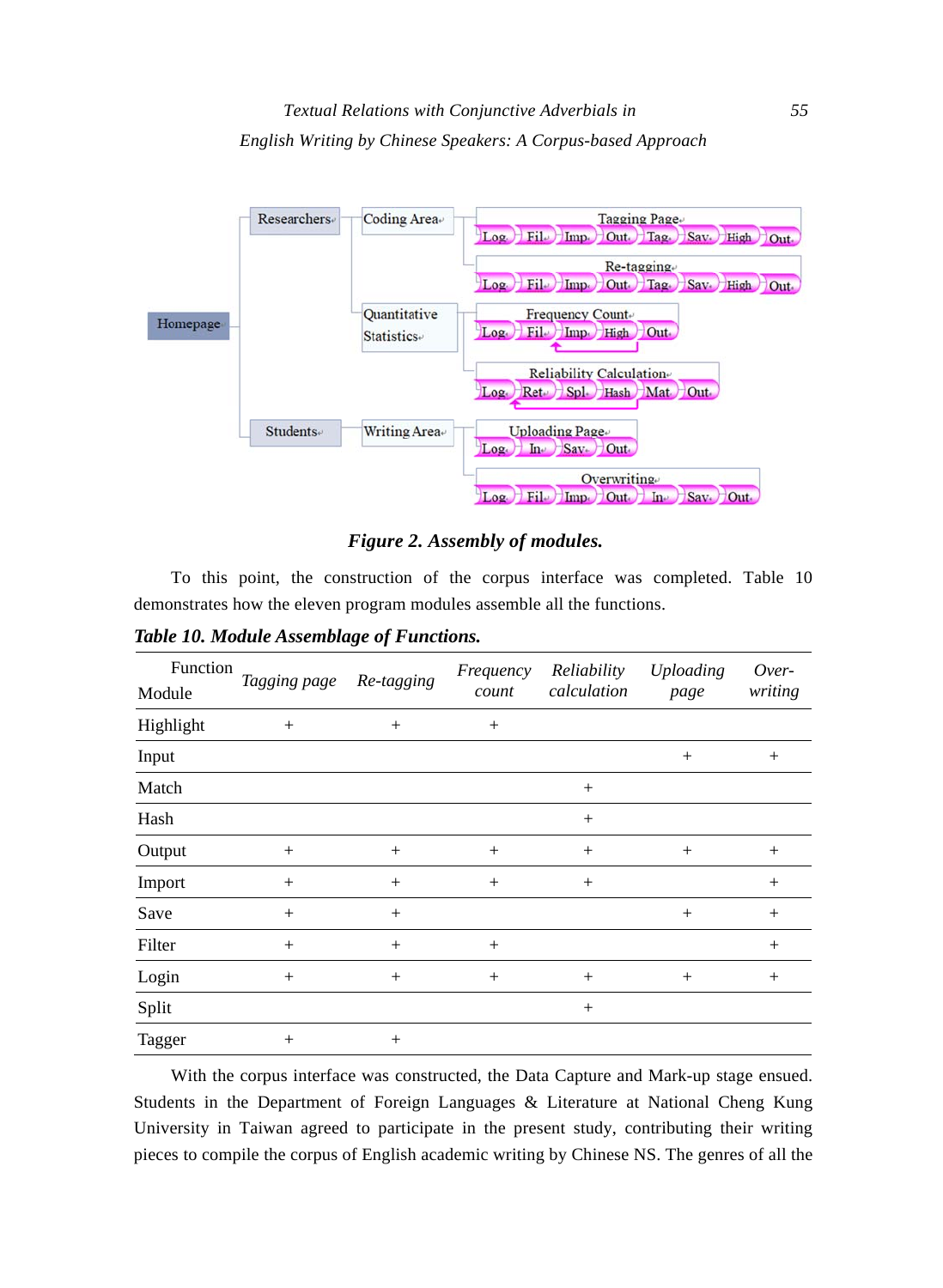writing pieces collected belonged in 13 types, including *process*, *summary*, *essay question writing*, *cause-effect*, *comparison-contrast*, *definition*, *description*, *narration*, *classification*, *multiple strategies*, *argumentation*, *problem solving*, and *research article*. For each genre, each student wrote 3 or 4 pieces of composition, which could be independent of one another or revised drafts for the prior draft.

Figure 3 presents the *Uploading page* where students upload their writing pieces as raw data. While the system would automatically import information on *Author*, students needed to manually select labels for *Attribute*, and typed their writing in the text-editing area. Once students clicked the bottom Save and all the information would be automatically marked up and converted into machine-readable text.

| Account:              | dodofishletter@hotmail.com                                         |                                         |
|-----------------------|--------------------------------------------------------------------|-----------------------------------------|
| ChiName:              | 高東榆                                                                | Author                                  |
| EngName:              | Null                                                               |                                         |
| Student Id:           | 111                                                                |                                         |
| <b>Academic Year:</b> | $\overline{\phantom{a}}$                                           |                                         |
| Assignment:           | $\overline{a}$                                                     | Specification                           |
| Draft:                | ※ Library Notes 和 Outline第一次繳交和 Intensive Writing第二次繳交請選擇Final Rev |                                         |
| Title:                |                                                                    |                                         |
|                       |                                                                    |                                         |
| Outline:              |                                                                    | Text &<br>Revising process <sub>e</sub> |

## *Figure 3. Uploading page.*

 After collecting the raw data came the Corpus Processing stage. Two most relevant data-processing functions provided on the corpus interface are *Tagging page* and *Frequency count*.

Figure 4 presents Tagging page, where researchers proceed to analyze the data. Part A is the tagger. Part B shows the coding scheme to attach to the language form in text. It is worth mentioning that the coding scheme shown on the tagger is replaceable, and can be changed according to different research purposes. Part C demonstrates the annotated text after tagging.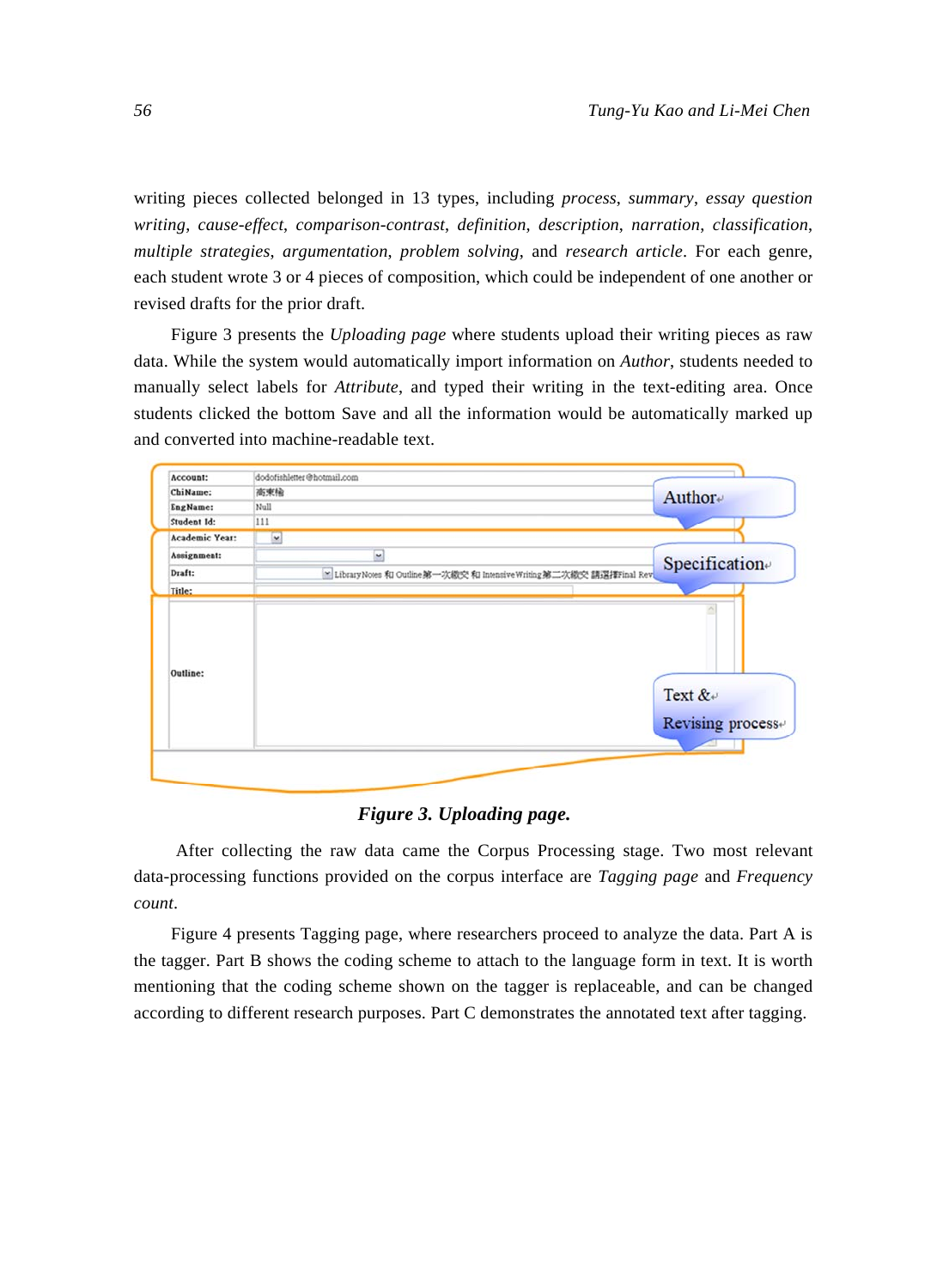

*Figure 4. Tagging page.* 

*Frequency count* helps researchers obtain descriptive statistics for study results, as shown in Figure 5. Part A provides two ways to get the statistics. The frequency count can be either based on a specific tag or based on a specific word. *Subject options* aims to limit the search scope. The default search scope is the whole corpus, but researchers could narrow the search by clicking the column. Part B reports the frequency count, whereas Part C presents and highlights all the data matching the search instruction.

| 化氟砷缩剂                                                                                          |                                                                                                                                                                                                                                                                                                                                                                                                                                                                                                                                                                                                                                                                                                                                                                                                                                                                                                                                                                                                                                                                                                                                                                                                                                                                                                                                                                                                                                                                                                                                                                                    |  |  |  |  |  |  |  |
|------------------------------------------------------------------------------------------------|------------------------------------------------------------------------------------------------------------------------------------------------------------------------------------------------------------------------------------------------------------------------------------------------------------------------------------------------------------------------------------------------------------------------------------------------------------------------------------------------------------------------------------------------------------------------------------------------------------------------------------------------------------------------------------------------------------------------------------------------------------------------------------------------------------------------------------------------------------------------------------------------------------------------------------------------------------------------------------------------------------------------------------------------------------------------------------------------------------------------------------------------------------------------------------------------------------------------------------------------------------------------------------------------------------------------------------------------------------------------------------------------------------------------------------------------------------------------------------------------------------------------------------------------------------------------------------|--|--|--|--|--|--|--|
|                                                                                                | <b>Frequency Count</b>                                                                                                                                                                                                                                                                                                                                                                                                                                                                                                                                                                                                                                                                                                                                                                                                                                                                                                                                                                                                                                                                                                                                                                                                                                                                                                                                                                                                                                                                                                                                                             |  |  |  |  |  |  |  |
| Search by Tag                                                                                  | A not a tag to start searching<br>×<br>You search either by tag or by word, not both at the same time.                                                                                                                                                                                                                                                                                                                                                                                                                                                                                                                                                                                                                                                                                                                                                                                                                                                                                                                                                                                                                                                                                                                                                                                                                                                                                                                                                                                                                                                                             |  |  |  |  |  |  |  |
| Search by word                                                                                 |                                                                                                                                                                                                                                                                                                                                                                                                                                                                                                                                                                                                                                                                                                                                                                                                                                                                                                                                                                                                                                                                                                                                                                                                                                                                                                                                                                                                                                                                                                                                                                                    |  |  |  |  |  |  |  |
| Subject options                                                                                | All<br>M.<br>You can either leave it blank or choose one subject.                                                                                                                                                                                                                                                                                                                                                                                                                                                                                                                                                                                                                                                                                                                                                                                                                                                                                                                                                                                                                                                                                                                                                                                                                                                                                                                                                                                                                                                                                                                  |  |  |  |  |  |  |  |
|                                                                                                | SearchByTag                                                                                                                                                                                                                                                                                                                                                                                                                                                                                                                                                                                                                                                                                                                                                                                                                                                                                                                                                                                                                                                                                                                                                                                                                                                                                                                                                                                                                                                                                                                                                                        |  |  |  |  |  |  |  |
|                                                                                                | 計畫網站: http://awta.csie.ncku.edu.tw<br>認証書信箱: AWTA.Project@gmail.com                                                                                                                                                                                                                                                                                                                                                                                                                                                                                                                                                                                                                                                                                                                                                                                                                                                                                                                                                                                                                                                                                                                                                                                                                                                                                                                                                                                                                                                                                                                |  |  |  |  |  |  |  |
| SearchSubject: B24941041<br>There are 6 articles tagged.<br><b>EDITY COULDULE TO ABOUT THE</b> | $\lt$ tag ID NS Y > appears: 11 times.<br>tag ID NS N = appears: 0 times.                                                                                                                                                                                                                                                                                                                                                                                                                                                                                                                                                                                                                                                                                                                                                                                                                                                                                                                                                                                                                                                                                                                                                                                                                                                                                                                                                                                                                                                                                                          |  |  |  |  |  |  |  |
| 曹幼堂<br>NuII<br>R24941041<br>942<br>Cause Effect<br>Draft 1<br>The Effects of Nasal Allergy     |                                                                                                                                                                                                                                                                                                                                                                                                                                                                                                                                                                                                                                                                                                                                                                                                                                                                                                                                                                                                                                                                                                                                                                                                                                                                                                                                                                                                                                                                                                                                                                                    |  |  |  |  |  |  |  |
|                                                                                                | According to <tag annotation="a sn" d="" iu="" n="" ou="" pn="">the recent survey <hag>, there is three tenth of <tag annotation="" y="" za="" zn="">children<hag<br>&gt; in<tag annotation="" y="" za="" zpn=""> Taiwan <hag>that have <tag annotation="" y="" za="" zp="">nasal allergy<hag>,<tag d="" iu_pn_ou="" n<br="">annotation="a en"&gt;the disease <hag>caused by <tag 2a="" 2n="" annotation="" y="">weather change <hag>, <tag 2a="" 2n="" mannotation="">dirty<br/>atmosphere<br/>Ang&gt;.<br/>Ang&gt;&gt;<br/>Ang&gt;2A 2N Y annotation=""&gt;dust<ang>&lt;<ang></ang></ang>or<br/>pollen <hag>. <tag annotation="" y="" za="" zp="">Nasal allergy <hag>brings about<tag annotation="" id="" ns="" y="">a series of <tag y<br="" za="" zp="">annotation=""&gt; painful symptoms &lt; hag&gt;such as <tag annotation=" " n="" za="" zo=""> nose dropping &lt; hag&gt;, <tag annotation="" y="" za="" zn=""> nasal<br/>obstruction <hag>, and <tag 2a="" 2n="" annotation="" y=""> coughing <hag>, Besides, <tag 2a="" 2p="" annotation="" y=""> nasal allergy <hag>will have <tag<br>ID ID Y annotation=""&gt;a lot <hag>of bad impacts on <tag annotation="" d="" ha="" y="">the mind and body of <hag>children. Let s<tag id="" y<br="">ADDITIONAL PRIVATE A LAST PARTY AT MAIL (HAMA PRIVATE PLAN VANDALIST) AND THE RAIL ATTACK PARTY BOARD IN PARTY AT THE ME PLAN TO</tag></hag></tag></hag></tag<br></hag></tag></hag></tag></hag></tag></tag></tag></tag></hag></tag></hag></tag></hag></tag></hag></tag></hag></tag></hag></tag></hag<br></tag></hag></tag> |  |  |  |  |  |  |  |

*Figure 5. Frequency count.*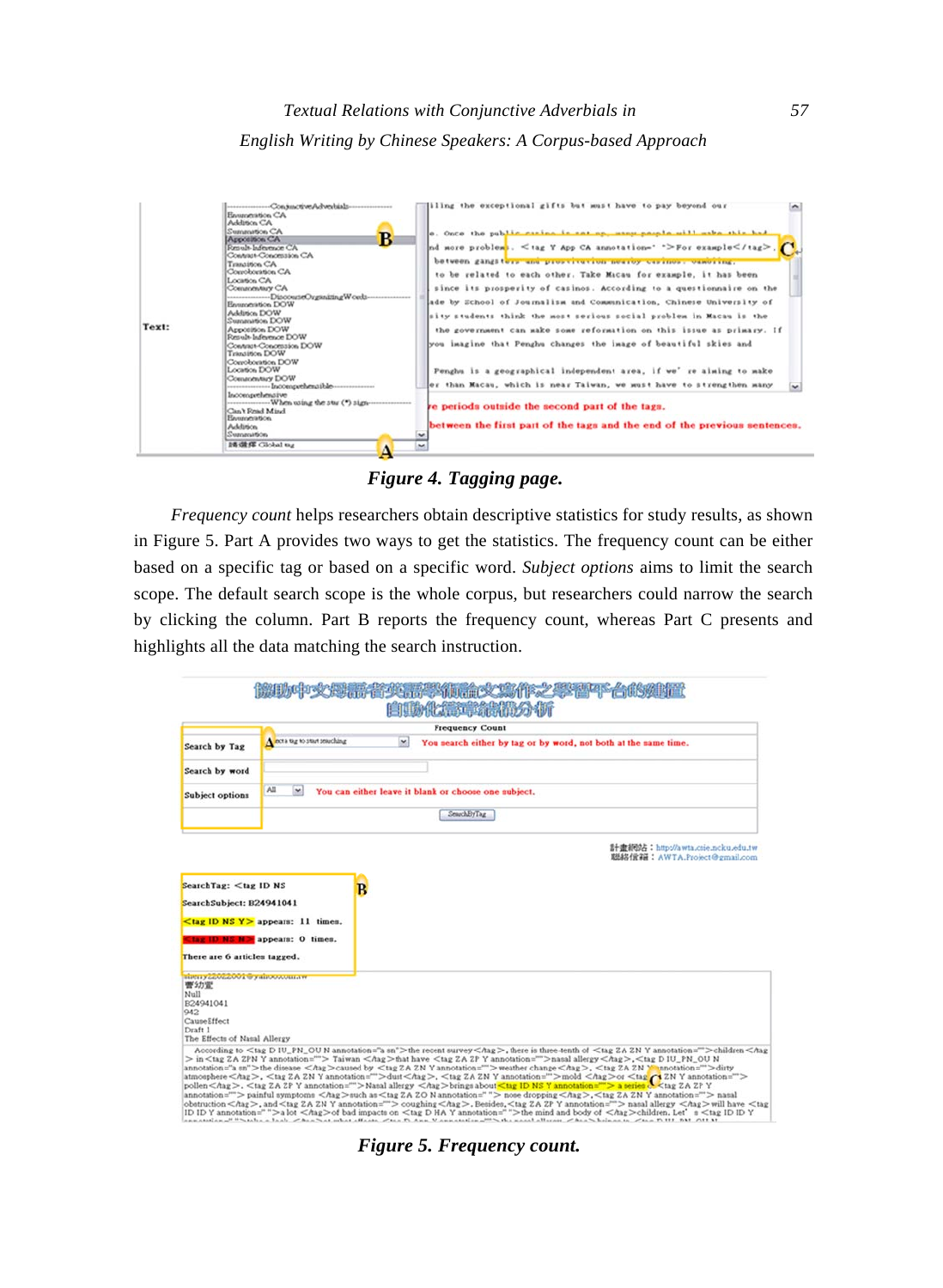## **3.2 Data Selection**

After three years of data collection, the compiled corpus reached one million words. It consists of 2290 pieces of English compositions by Chinese speakers, belonging to 13 different genres. The total word count is 1429397 words.

Since the present study was targeted at exploring whether text genre and time period play a role in the distribution of textual relations manifested by CAs in the English writing by Chinese speakers, it was better that data provided by students covered all the genres and time periods for the purpose of minimizing individual differences and various writing instructions they received during different time periods. As a result, 45 writing pieces by 5 college students were selected to annotate and analyze. Each student contributed 9 writing pieces for 9 genres, with one piece dedicated to one genre, over 4 semesters. Table 11 shows nine genres collected, expected writing length, data word count, data sentence count, and the time period when the piece was written.

| Genre                   | Abbre-<br>viation | Piece<br>number | Length<br>of a<br>piece | Total word<br>number | Total<br>sentence<br>number | Semester for<br>data collection |
|-------------------------|-------------------|-----------------|-------------------------|----------------------|-----------------------------|---------------------------------|
| Comparison-<br>contrast | $Com-Con$         | 5               | 450-500                 | 2380                 | 114                         | 2 <sup>nd</sup>                 |
| Cause-effect            | Cau-Eff           | 5               | 450-500                 | 2494                 | 132                         | 2 <sup>nd</sup>                 |
| Description             | Des               | 5               | 450-500                 | 2206                 | 117                         | 3 <sup>rd</sup>                 |
| Definition              | Def               | 5               | 450-500                 | 2512                 | 123                         | 3 <sup>rd</sup>                 |
| Narration               | Nar               | 5               | 450-500                 | 2742                 | 177                         | 3 <sup>rd</sup>                 |
| Classification          | Cla               | 5               | 700-750                 | 3474                 | 173                         | 4 <sup>th</sup>                 |
| Multiple-<br>strategies | Mul-Str           | 5               | 700-750                 | 3595                 | 168                         | 4 <sup>th</sup>                 |
| Argumentation           | Arg               | 5               | 900-1000                | 4682                 | 213                         | $5^{\text{th}}$                 |
| Problem-solving         | Pro-Sol           | 5               | 900-1000                | 4857                 | 232                         | 5 <sup>th</sup>                 |

*Table 11. Selected data for analysis in the present study.* 

## **3.3 Coding Scheme and Coding Procedure**

A coding scheme was developed to annotate the selected data with linguistic information. The classification of textual relations adopted in the present study followed Quirk *et al*.'s (1985) taxonomy with modification. In Quirk *et al.*'s taxonomy, there were seven types distinguished, including *Listing*, *Transitional*, *Appositive*, *Summative*, *Resultive*, *Inferential*, and *Contrastive*, whereas the present study collapsed *Resultive* and *Inferential* into one class as well as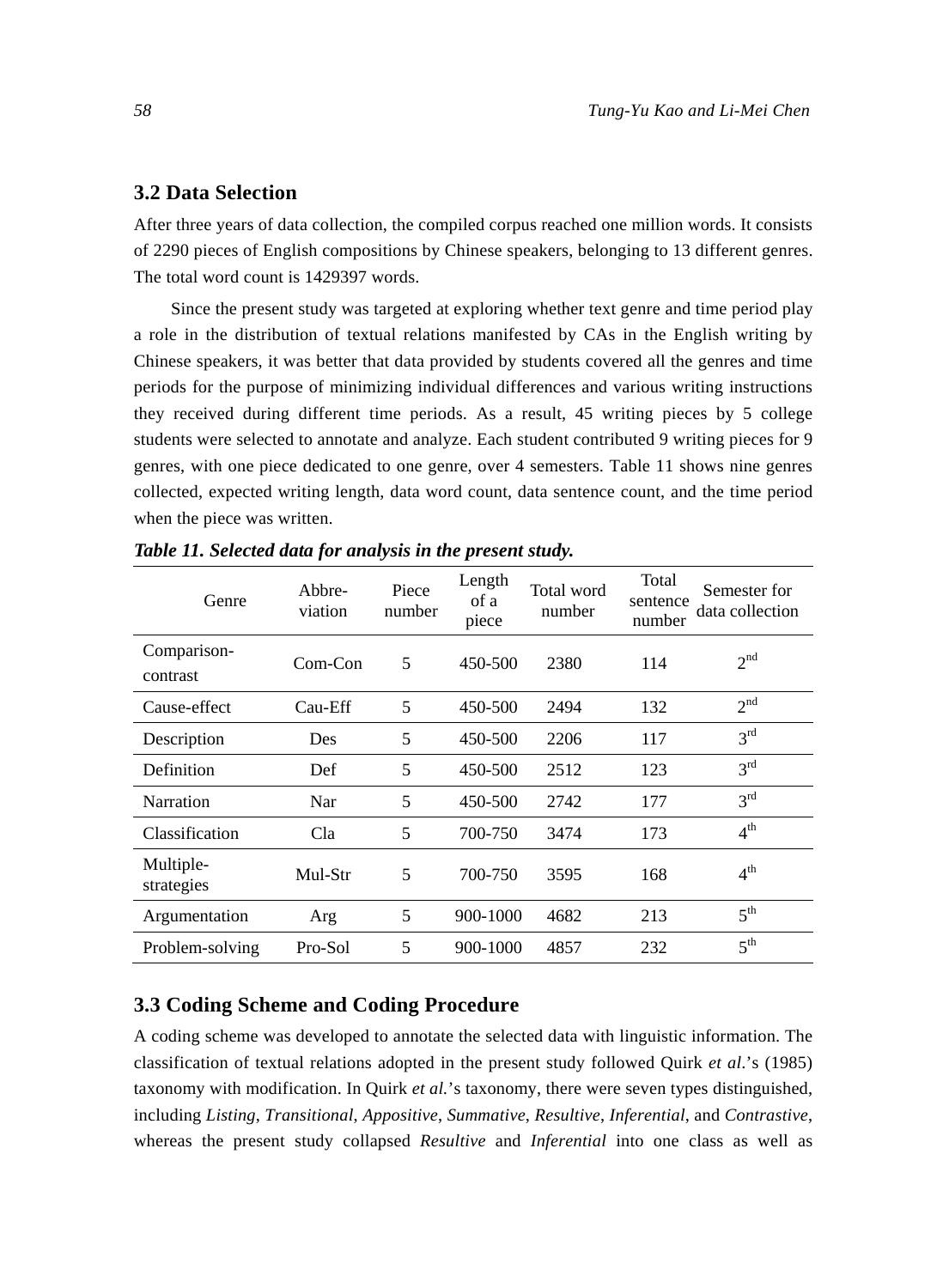supplemented one additional semantic class, *Corroborative*. As a result, in the present study, textual relations indicated by the CAs encompasses seven types, which are *Listing*, *Transitional*, *Appositive*, *Summative*, *Resultive/Inferential*, *Contrastive*, and *Corroborative*. Table 12 lists all the textual relations with their definitions and the possible language items performing these relations.

Apart from presenting the textual relations, Table 12 also shows that one language item may serve more than one textual relation. For example, the language item *then* may perform either the *Listing* relation or *Resultive/Inferential*. In other words, the semantic coding must depend on the relation performed by the CA, not on certain fixed language items.

| Textual relation          | Definition                                                                                           | Example                               |
|---------------------------|------------------------------------------------------------------------------------------------------|---------------------------------------|
| Listing                   | Mark the next unit of discourse with or without<br>relative priority or temporal sequence.           | first, moreover, then,<br>in addition |
| Transitional              | Serve to shift attention to another topic that does not<br>follow directly from the preceding event. | meanwhile, in the<br>meantime, now    |
| Appositive                | Provide an example or an equivalent of the preceding<br>text.                                        | in other words, for<br>example        |
| Summative                 | Conclude or sum up the information in the preceding<br>discourse.                                    | in conclusion, to<br>summarize        |
| Resultive/<br>Inferential | Mark the second part of the discourse as the result or<br>consequence of the preceding discourse.    | accordingly, then, as<br>a result, so |
| Contrastive               | Show incompatibility between information.                                                            | however, on the<br>contrary, anyhow   |
| Corroborative             | Express writers' attitudes toward and comments on the in fact, of course,<br>text.                   | actually                              |

*Table 12. Textual relations and their definitions.* 

*Note:* The classification is based on Quirk *et al*.'s (1985) taxonomy with modification.

Another issue regarding the annotation of the textual relations is register use. Take the CA *besides* as example. While *besides* performs the *Additive* relation between sentences, it is considered spoken register and should be avoided in formal writing. Therefore, the coding scheme designed also takes register differences into account, and marks CAs as *Written* or *Spoken*. Later, to make the coding scheme applicable to the computerized interface, the scheme needs converting into the *Text Annotation* format as mentioned previously.

Table 13 presents the complete coding scheme and its electronic format. With CAs enclosed in the two pairs of pointed brackets, the word *tag* signals the beginning of a piece of annotated linguistic information while /tag the end. As for a piece of the annotated linguistic information, it constitutes three layers, separated by space. The layers specify register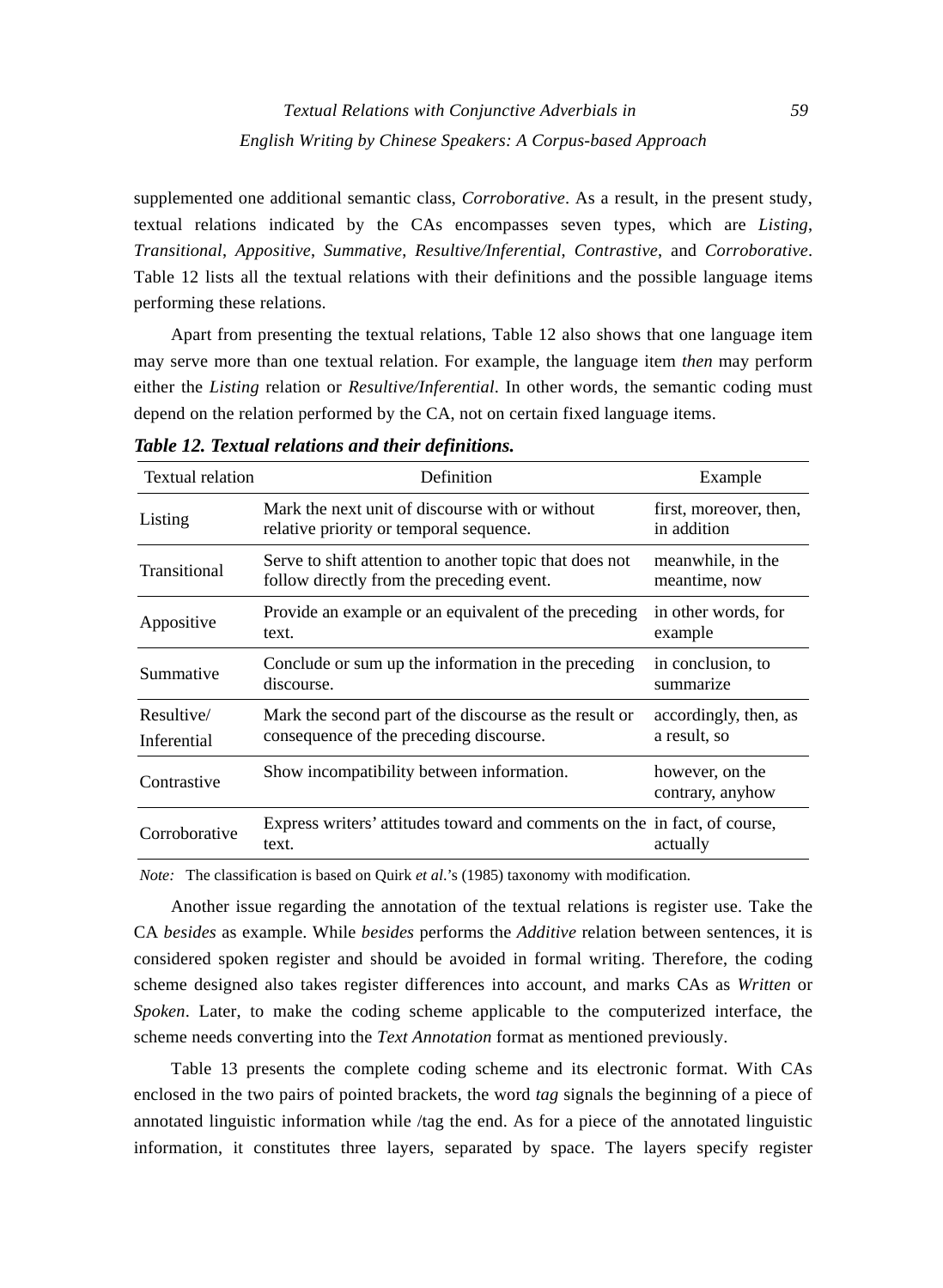difference, textual relation, and supplementary annotation if necessary.

*Table 13. The Complete Coding Scheme.* 

|                           | <b>Textual relation</b> | Eletronic Format                                                          |                                                                           |
|---------------------------|-------------------------|---------------------------------------------------------------------------|---------------------------------------------------------------------------|
| Type                      | Abbreviation            | Written Register                                                          | Spoken Register                                                           |
| Listing                   | Lis                     | $\langle$ tag W Lis annotation=" " $>$<br>$\langle \tau \rangle$ /tag $>$ | $\langle$ tag S Lis annotation=" " $>$<br>$\langle \tau \rangle$ /tag $>$ |
| Transitional              | Tra                     | $\langle$ tag W Tra annotation=" " $>$<br>$\langle \text{tan} \rangle$    | $\langle$ tag S Tra annotation=" " $>$<br>$\langle \tau \rangle$ /tag $>$ |
| Appositive                | App                     | $\langle$ tag W App annotation=" " $>$<br>$\langle$ /tag $>$              | $\langle$ tag S App annotation=" " $>$<br>$\langle \tau \rangle$ /tag $>$ |
| Summative                 | Sum                     | $\langle$ tag W Sum annotation=" " $>$<br>$\langle$ /tag $>$              | $\langle$ tag S Sum annotation=" " $>$<br>$\langle \tau \rangle$ /tag $>$ |
| Resultive/<br>Inferential | Res                     | $\langle$ tag W Res annotation=" " $>$<br>$\langle \tau \rangle$ /tag $>$ | $\langle$ tag S Res annotation=" " $>$<br>$\langle$ /tag $>$              |
| Contrastive               | Con                     | $\langle$ tag W Con annotation=" " $>$<br>$\langle \tau \rangle$ /tag $>$ | $\langle$ tag S Con annotation=" " $>$<br>$\langle \tau \rangle$ /tag $>$ |
| Corroborative             | Cor                     | $\langle$ tag W Cor annotation=" " $>$<br>$\langle \tau \rangle$ /tag $>$ | $\langle$ tag S Cor annotation=" " $>$<br>$\langle \tau \rangle$ /tag $>$ |

In addition to the design of the coding scheme, two pitfalls need to be tackled before data analysis as well. One is misuse of CAs, and the other is ill-formed sentences in learner writing.

Since the data sources are Chinese NS learning to write in English, misusing CAs to wrongly indicate textual relations among sentences is inevitable. When a CA misuse happens, textual coherence breaches, the reading flow is interrupted, and the text becomes difficult to comprehend. The pitfall is how to code the misused CA. The use of the CA is incorrect, so it cannot be coded with the textual relation it usually designates. To code the linguistic item with the actual textual relation between sentences is not reasonable, because the coding of the item would be researcher's interpretation. Due to the fact that there is no way to know what textual relation the writer intended to construct between sentences, the misuse occurrence of CAs is excluded from the investigation scope.

The other pitfall is concerning ill-formed sentences in learner writing. CAs indicate textual relations across sentences, but it is found that the environment where CAs occur varies a lot. For instance, a period is used to end not only sentences but also natural constituents of language, say, a noun phrase. Sometimes it is not a natural constituent of language at all, but a grammatical mistake, such as a pseudo sentence without a finite verb. As opposed to fragmental strings of words, it is also found that sentences may not be separated properly. For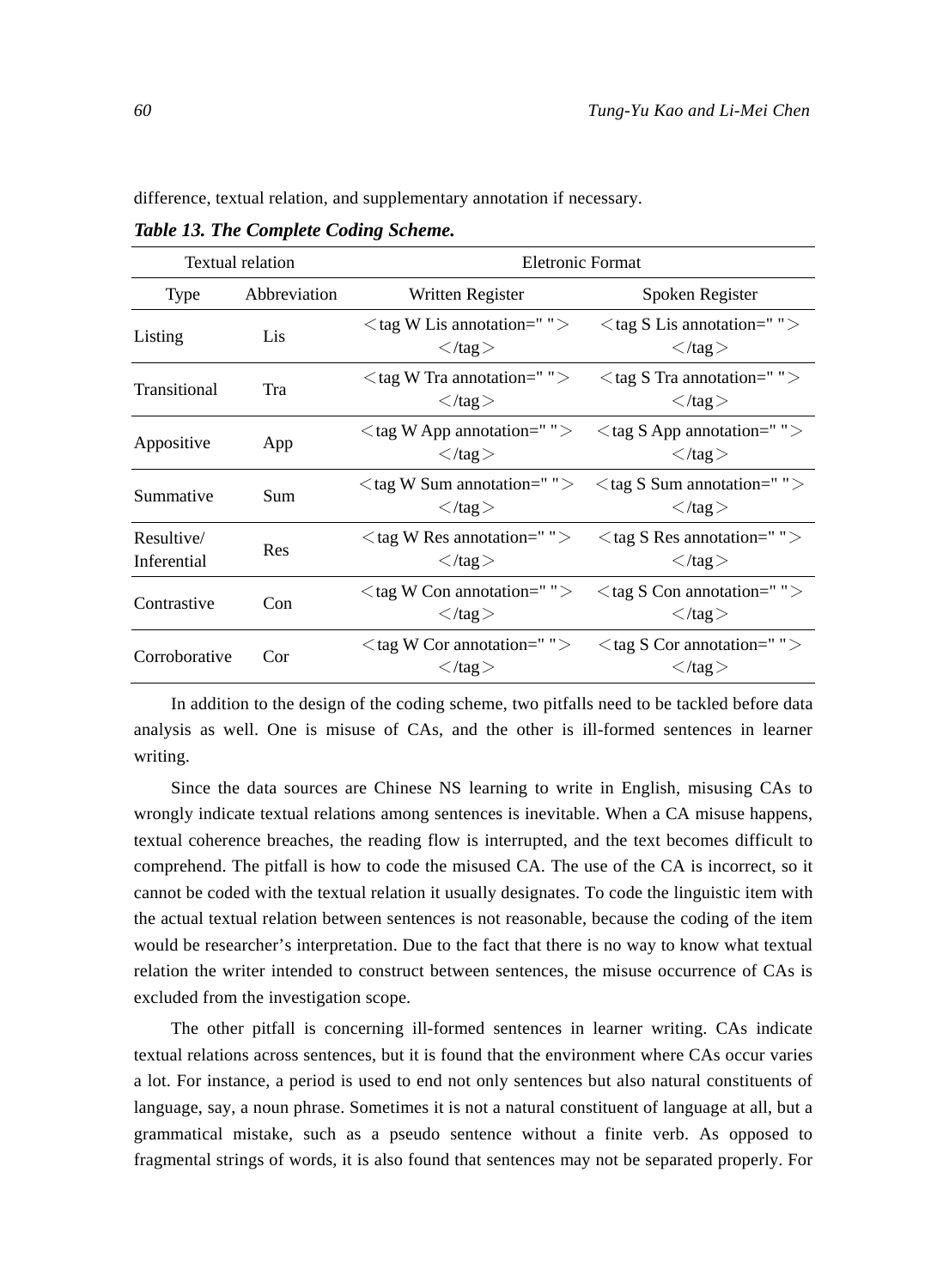example, semicolons are purposefully used to juxtapose a series of unrelated sentences which, in fact, should be severed by periods, or run-on sentences are made without proper punctuation or conjunction (Tseng  $&$  Liou, 2006). Due to this ubiquitous structural deficiency, the CAs examined in the present study are those that function and indicate textual relations across units, and a unit is decided as a group of words delimited by a period no matter whether the unit is a complete sentence, a fragment, or a multi-sentence compound.

After taking care of the pitfalls, Figure 6 visualizes the four-filter procedure of coding. Each filter identifies CAs with a linguistic label. The top filter ratifies a CA based on the working definition proposed previously. The second filter judges whether or not the CA is correctly used. The third and last filters identify its register and the textual relation it performs.



*Figure 6. The coding procedure.* 

One researcher of the present study was the primary data annotator, responsible for annotating all the selected data for analysis. The selected data for analysis were 45 writing pieces by 5 college students. Each student contributed 9 writing pieces for 9 genres, with one piece dedicated to one genre, over 4 semesters. To ensure the reliability of data annotation, one native speaker was recruited as the inter-annotator and annotated 10% of the selected data.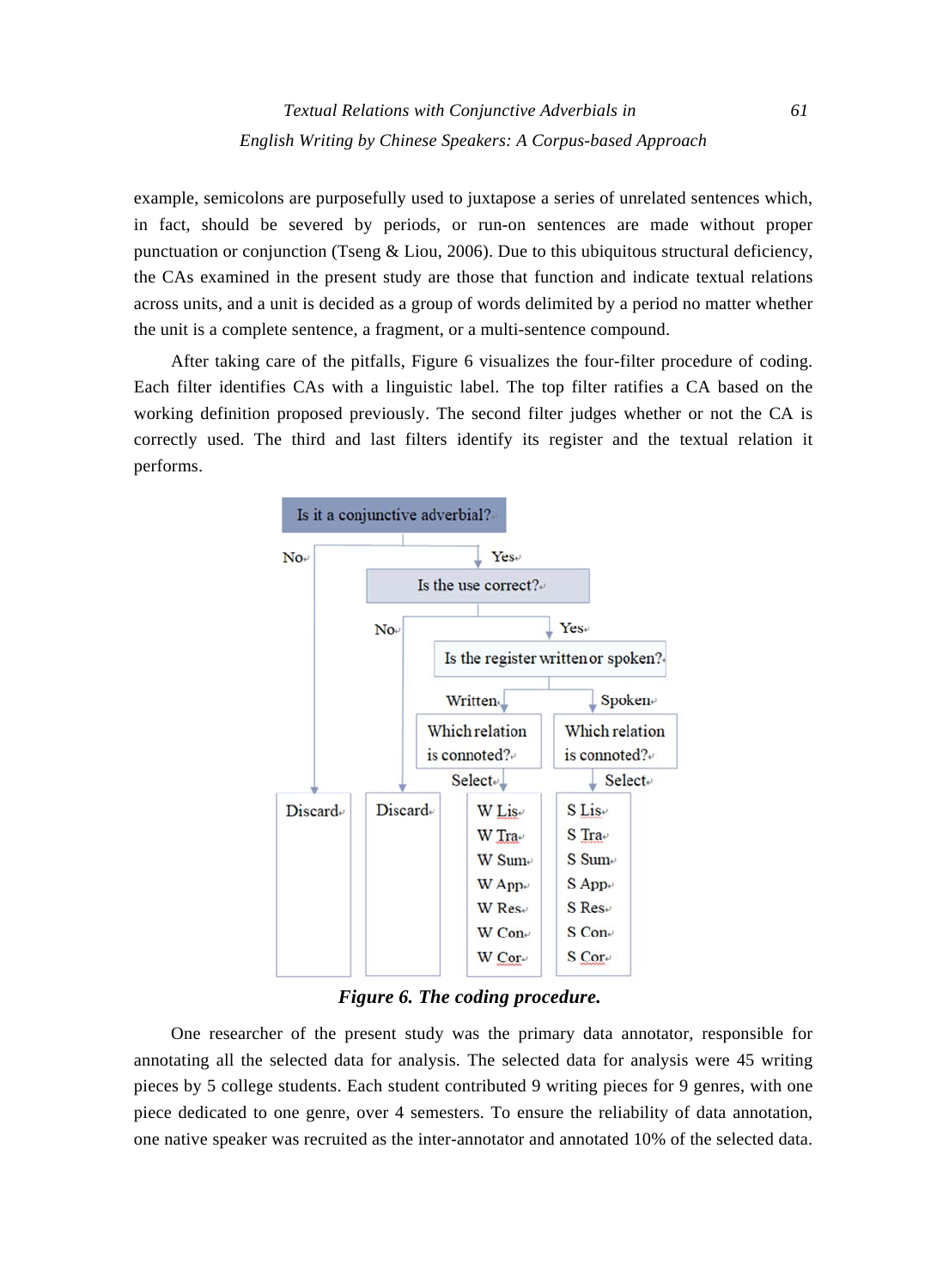The 10% of the selected data consisted of 5 pieces, with 3 pieced randomly selected from the first three semesters and 2 from the last semester. Following the coding procedure presented in Figure 6, both annotators first decided whether a lexical item satisfied the three criteria of defining a CA, proposed in Section 2.1. Then, annotators elicited their own knowledge to decide whether the CA item was used correctly and what its register was. Lastly, annotators selected a suitable tag to annotate the CA item.

The interface provides a function called Reliability Calculation, as visualized in Figure 1, to automatically report interrator agreement. The function automatically compares both annotators' annotations by examining whether both annotators tag one CA with the same textual relation. When both annotators tag one CA with the same textual relation, it is considered one match. The result shows that the matching agreement is 92.7%. Two reasons might account for the high agreement. First, the working definition of CAs provides clear semantic and syntactic criteria for CA identification. Second, since most CAs convey only one textual relation, both annotators are destined to tag most CAs with the same textual relations. Mismatch may happen only when one CA conveys more than one textual relation, yet the kind of CAs are few.

### **3.4 Statistical Analysis**

After coding the selected data and tallying the counts, all the obtained figures were further analyzed via inferential statistical measures on SPSS to answer the two proposed research questions in the present study.

To begin with, all the raw counts of different textual relations were transformed into the-same-denominator figures to avoid the influence of writing length of the collected data in the different genres. However, while most corpus-based studies obtain the occurrence frequency ratio by using the total word count as the denominator and the CA use count as numerator, the calculation is criticized to be "fundamentally flawed" (Bolton et al., 2002) because CAs function at the discourse level. Therefore, the present study employed the unit count as denominator to normalize the occurrence frequency. As previously defined, a unit is delimited by a period regardless of the sentence structure of the unit. The unit may be a complete sentence, a cluster of words, or a multi-sentence compound.

After attaining normalized occurrence frequencies, various statistical measures were performed to answer two research questions raised. To answer research question one concerning whether genre plays a significant role in the distribution of textual relations expressed by CAs, a two-way within-subjects ANOVA was conducted, with two independent variables being textual relation and genre while the dependent variable being the CA occurrence frequency. To further examine the effect of register, the ANOVA design was calculated again, with the dependent variable becoming the written-register CA occurrence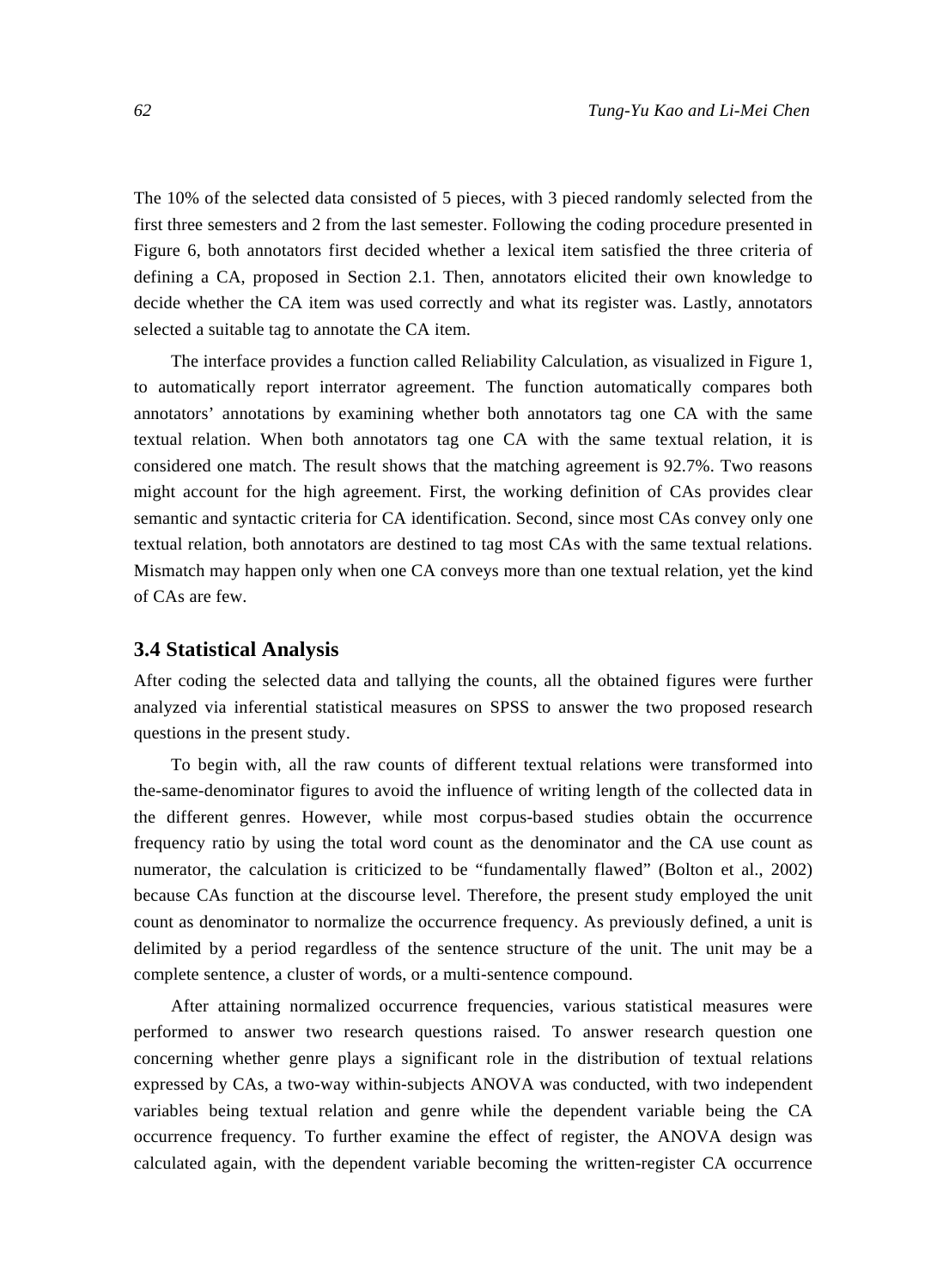*Textual Relations with Conjunctive Adverbials in 63 English Writing by Chinese Speakers: A Corpus-based Approach* 

frequency. To answer research question two regarding whether time has a significant influence on the distribution of CA-performed textual relations, a two-way within-subjects ANOVA was carried out. Textual relation and genre were the two independent variables, whereas the CA occurrence frequency was the dependent variable. The ANOVA design was implemented once more to further explore the register effect. Textual relation and genre were still the two independent variables, yet the dependent variable was replaced with the written-register CA occurrence frequency. A significant level of *p*<.05 was chosen.

# **4. Results**

This section reports whether the distribution of CA-performed textual relations varies across genres and time.

# **4.1 Distribution of Textual Relations Performed by CAs Across Genres**

Since the use of CAs can be characterized by written and spoken registers, the distribution of CA-performed textual relations across genres is presented in three conditions, including CAs without register differentiation, written-register CAs, and spoken-register CAs.

# **4.1.1 Distribution of Textual Relations Through All CAs Across Genres**

Table 14 presents the occurring counts of the seven CA-performed textual relations in each of the 9 genres. The raw occurring counts are signaled by *n*, and to evade the influence stemming from various writing lengths of the 9 genres, the raw occurring counts are transformed into occurring counts per 1,000 units.

| Textual       |                             | Com-Con Cau-Eff  |                  |                |                  | Des            |                  | Def                                    |                  | Nar            |                  | Cla              |                  | Mul-Str        |                  | Arg                     |    | Pro-Sol        |
|---------------|-----------------------------|------------------|------------------|----------------|------------------|----------------|------------------|----------------------------------------|------------------|----------------|------------------|------------------|------------------|----------------|------------------|-------------------------|----|----------------|
| Relation      | $\boldsymbol{n}$            | n per<br>1,000   | $\boldsymbol{n}$ | n per<br>1,000 | $\boldsymbol{n}$ | n per<br>1,000 | $\boldsymbol{n}$ | n per<br>1,000                         | $\boldsymbol{n}$ | n per<br>1,000 | $\boldsymbol{n}$ | n per<br>1,000   | $\boldsymbol{n}$ | n per<br>1,000 | $\boldsymbol{n}$ | n per<br>1,000          | n  | n per<br>1,000 |
| Lis           |                             |                  |                  |                |                  |                |                  | 18 157.9 16 121.2 15 128.2 13 105.7 12 |                  |                |                  | 67.8 18 104.1 18 |                  |                |                  | 107.1 29 136.2 33 142.2 |    |                |
| Tra           | $\Omega$                    | 0.0              | $\Omega$         | 0.0            | 2                | 17.1           |                  | 8.1                                    | 2                | 11.3           | $\left($         | 0.0              | $\theta$         | 0.0            | 2                | 9.4                     | -1 | 4.3            |
| App           | $\overline{0}$              | 0.0 <sub>1</sub> | 3                | 22.7           | 3                | 25.6           | 8                | 65.0                                   | $\overline{0}$   | 0.0            | 2                | $11.6 \quad 5$   |                  | 29.8           | 8                | 37.6                    | 9  | 38.8           |
| Sum           | $\mathcal{D}_{\mathcal{L}}$ | 17.5             | - 1              | 7.5            | $\overline{1}$   | 8.5            | -1               | 8.1                                    | $\theta$         | 0.0            | -1               | 5.8              | $\overline{1}$   | 5.9            | $\overline{1}$   | 4.7                     | -1 | 4.3            |
| Res           | 3                           | 26.3             | -7               | 53.0           | -1               | 8.5            | $\overline{4}$   | 32.5                                   | 3                | 16.9           | $\overline{4}$   | 23.1             | 6                | 35.7 12        |                  | 56.3 14                 |    | 60.3           |
| Con           |                             | 14 122.8         | 5 <sup>5</sup>   | 37.8           | 7                |                |                  | 59.8 13 105.7                          | 7                | 39.6 14        |                  | 80.9 13          |                  | 77.4 18        |                  | 84.5 21                 |    | 90.5           |
| Cor           |                             | 8.7              | 3                | 22.7           | $\mathcal{L}$    | 17.1           | $\overline{4}$   | 32.52                                  | 5                | 28.3           | 5 <sup>5</sup>   | 28.9             | $\overline{0}$   | 0.0            | 5                | 23.5                    | -5 | 21.6           |
| Unit<br>Count |                             | 114              |                  | 132            |                  | 117            |                  | 123                                    |                  | 177            |                  | 173              |                  | 168            |                  | 213                     |    | 232            |

*Table 14. Occurring counts of textual relations performed by all CAs across genres.*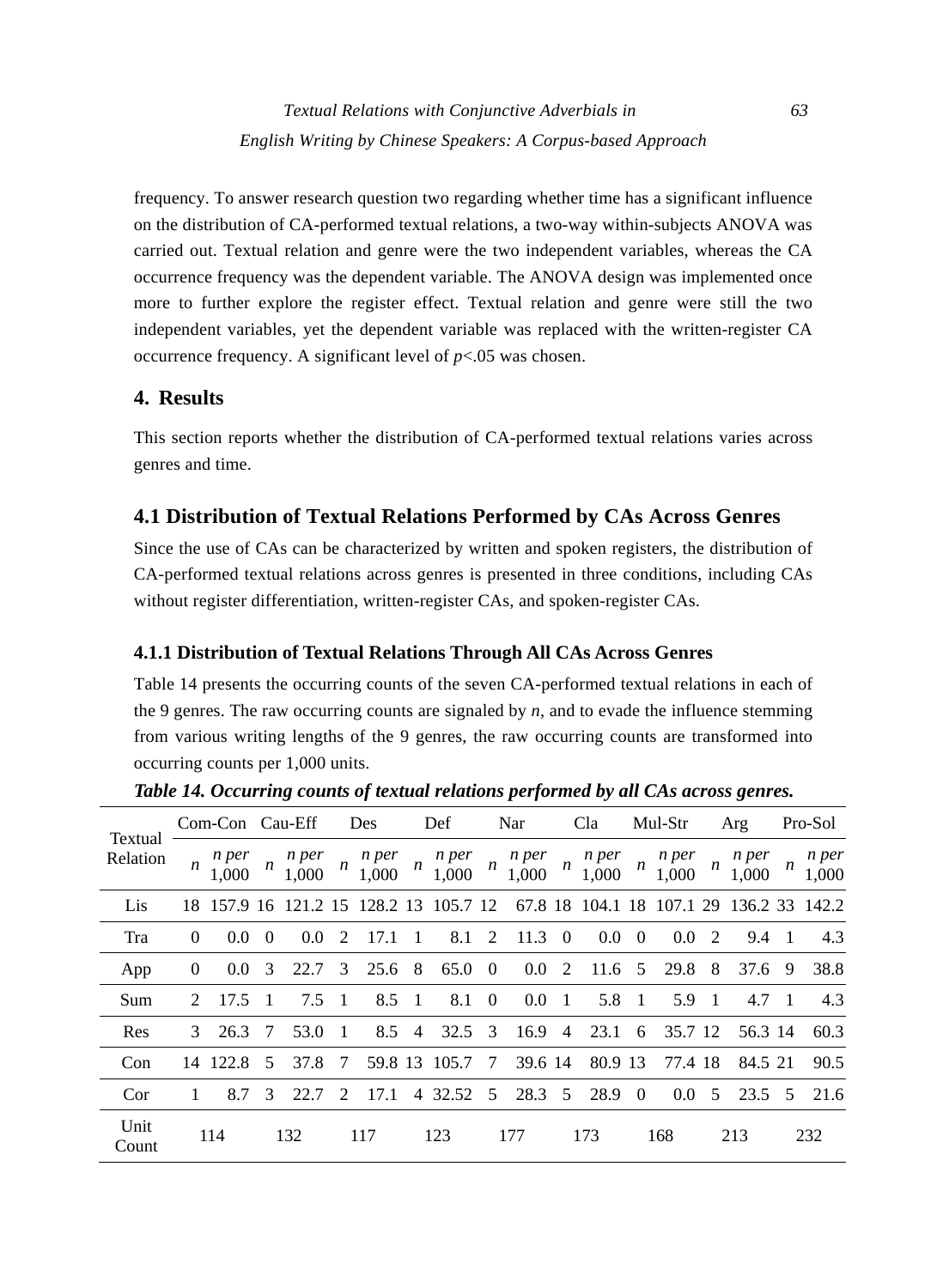Based on Table 14, a two-way within-subjects ANOVA is calculated to examine the effects of textual relation and genre. The two independent variables are textual relation and genre, while the dependent variable is the CA occurring counts per 1,000 units. The results show that there is no interaction between textual relation and genre  $(F(48, 192)=1.070$ ,  $p=0.366$ ) as well as no main effect from genre (F(8, 32)=1.697, p=0.137). However, there does exist a main effect from textual relation (F(6, 24)=10.476, p<0.05).

Given a main effect from textual relation, Table 15 pinpoints pairs of textual relations with significant differences, and presents related descriptive statistics. It is shown that *Listing*  and *Contrastive* have the highest occurrence frequency while *Summative* and *Transitional*  have the lowest. The occurrence frequencies of *Resultive/Inferential, Appositive* and *Corroborative* are between the two groups.

The reason of presenting the distribution with different compartments rather than in a linear sequence lies in the fact that the 3 textual-relation compartments significantly differ from one another but that there is no significant difference between textual relations within the same compartment. For example, in terms of occurring frequency, *Listing* and *Contrastive* are the highest and second highest, and both textual relations are significantly different from the other textual relations. Yet, the two are not significantly different from each other.

| Lis      | Tra      | App      | Sum      | Res      | Con      | Cor      |     | Mean   | <b>SD</b> |
|----------|----------|----------|----------|----------|----------|----------|-----|--------|-----------|
| $- - -$  | $0.022*$ | $0.035*$ | $0.025*$ | 0.060    | 0.228    | $0.037*$ | Lis | 23.596 | 6.625     |
| $0.022*$ | $---$    | $0.037*$ | 0.937    | $0.001*$ | $0.005*$ | $0.038*$ | Tra | 1.147  | 0.512     |
| $0.035*$ | $0.037*$ | $---$    | $0.035*$ | 0.183    | $0.024*$ | 0.526    | App | 4.849  | 1.369     |
| $0.025*$ | 0.937    | $0.035*$ | $---$    | $0.000*$ | $0.002*$ | $0.002*$ | Sum | 1.200  | 0.565     |
| 0.060    | $0.001*$ | 0.183    | $0.000*$ | $---$    | $0.014*$ | $0.004*$ | Res | 6.953  | 0.610     |
| 0.228    | $0.005*$ | $0.024*$ | $0.002*$ | $0.014*$ | $---$    | $0.003*$ | Con | 14.153 | 2.199     |
| $0.037*$ | $0.038*$ | 0.526    | $0.002*$ | $0.004*$ | $0.003*$ |          | Cor | 4.073  | 0.917     |

*Table 15. Significant differences between textual relations performed by all CAs and related descriptive statistics.* 

# **4.1.2 Distribution of Textual Relations Through Written-Register CAs Across Genres**

Table 16 presents the occurring counts of the seven textual relations performed by written-register CAs in each genre. *n* designates the raw occurring counts, which are then transformed into the occurring counts per 1,000 units.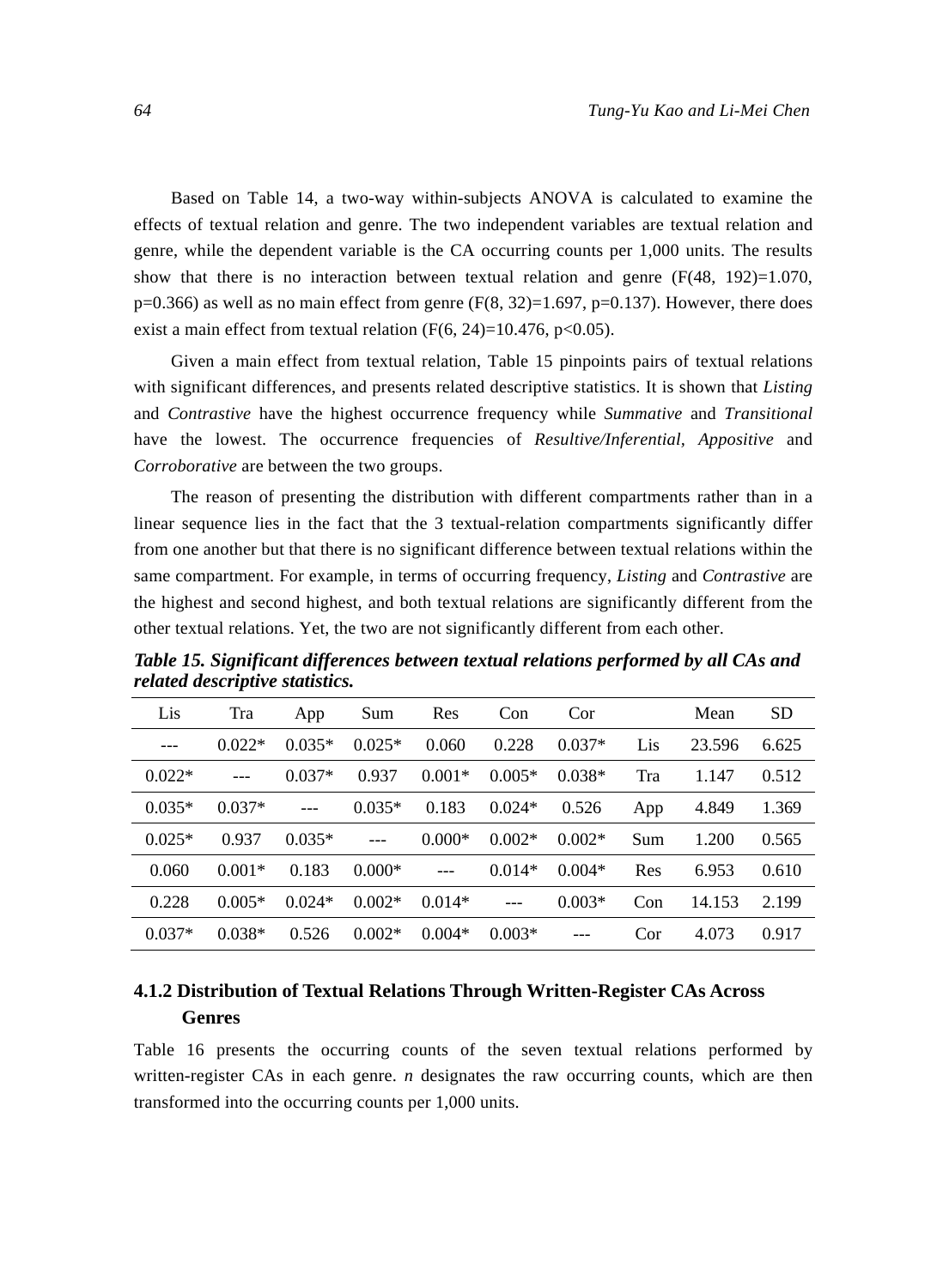|                     |                             | Com-Con Cau-Eff |                  |                |                  | Des            |                  | Def            |                  | Nar              |                  | Cla              |                  | Mul-Str          |     | Arg            |     | Pro-Sol        |
|---------------------|-----------------------------|-----------------|------------------|----------------|------------------|----------------|------------------|----------------|------------------|------------------|------------------|------------------|------------------|------------------|-----|----------------|-----|----------------|
| Textual<br>Relation | $\boldsymbol{n}$            | n per<br>1,000  | $\boldsymbol{n}$ | n per<br>1,000 | $\boldsymbol{n}$ | n per<br>1,000 | $\boldsymbol{n}$ | n per<br>1,000 | $\boldsymbol{n}$ | n per<br>1,000   | $\boldsymbol{n}$ | n per<br>1,000   | $\boldsymbol{n}$ | n per<br>1,000   | n   | n per<br>1,000 | n   | n per<br>1,000 |
| Lis                 |                             | 16 140.4 11     |                  | 83.3 11        |                  | 94.0 10        |                  | 81.3           | 9                |                  |                  | 50.9 18 104.1 12 |                  | 71.4 24          |     | 112.7 27 116.4 |     |                |
| Tra                 | $\Omega$                    | 0.0             | $\theta$         | 0.0            | $\theta$         | 0.0            | $\overline{1}$   | 8.1            | $\overline{0}$   | 0.0              | $\overline{0}$   | 0.0              | $\Omega$         | 0.0              | -1  | 4.7            | -1  | 4.3            |
| App                 | $\theta$                    | 0.0             | 3                | 22.7           | 3                | 25.6           | -7               | 56.9           | $\overline{0}$   | 0.0 <sub>1</sub> | 2                | 11.6             | 5                | 29.8             | 8   | 37.6           | 9   | 38.8           |
| Sum                 | $\mathcal{D}_{\mathcal{L}}$ | 17.5            | - 1              | 7.6 1          |                  | 8.6 1          |                  | 8.1            | $\overline{0}$   | $0.0\,$          | $\overline{0}$   | $0.0 \quad 1$    |                  | 5.9              | - 1 | 4.7            | - 1 | 4.3            |
| Res                 | $\mathcal{D}_{\mathcal{L}}$ | 17.5            | 6                | 45.5           | -1               | 8.6            | $\overline{4}$   | 32.5           | 3                | 16.9             | $\overline{4}$   | 23.1             | 6                | 35.7 12          |     | 56.3 14        |     | 60.3           |
| Con                 | 13                          | 114.0           | 5                | 37.9           | 6                | 51.3 10        |                  | 81.3           | 5                | 28.3 14          |                  | 80.9 13          |                  | 77.4 17          |     | 79.8 20        |     | 86.2           |
| Cor                 |                             | 8.8             | 3                | 22.7           | $\mathcal{L}$    | 17.1           | 4                | $32.5 \quad 5$ |                  | 28.3             | 2                | $11.6 \quad 0$   |                  | 0.0 <sub>1</sub> | 5   | 23.5           | -5  | 21.6           |
| Unit<br>Count       |                             | 114             |                  | 132            |                  | 117            |                  | 123            |                  | 177              |                  | 173              |                  | 168              |     | 213            |     | 232            |

*Table 16. Occurring counts of textual relations through written-register CAs across genres.* 

The transformed figures in Table 16 are calculated through a two-way within-subjects ANOVA to examine the distribution of textual relation performed by written-register CAs across genres. The two independent variables are textual relation and genre, while the dependent variable is the normalized occurring counts per 1,000 units. The results show that there is no interaction between textual relation and genre  $(F(48, 144)=0.969, p=0.537)$  as well as no main effect from genre  $(F(8, 24)=2.062, p=0.082)$ . However, there does exist the main effect from textual relation  $(F(6, 18)=8.585, p<0.05)$ .

Table 17 presents related descriptive statistics and pinpoints pairs of textual relations with significant differences. At first glance, there seems to be a distribution norm of textual relations performed by written-register CAs, much similar to that based on all CAs. Nevertheless, the seeming distribution norm is an illusion, because most textual relations do not differ from one another on a significant level. Take *Listing* and *Transitional* as an example. The former does not significantly differ from any textual relations while the latter only differs from *Contrastive* and *Resultive/Inferential,* which is very different from what happens in the distribution of textual relations performed by CAs without differentiating registers.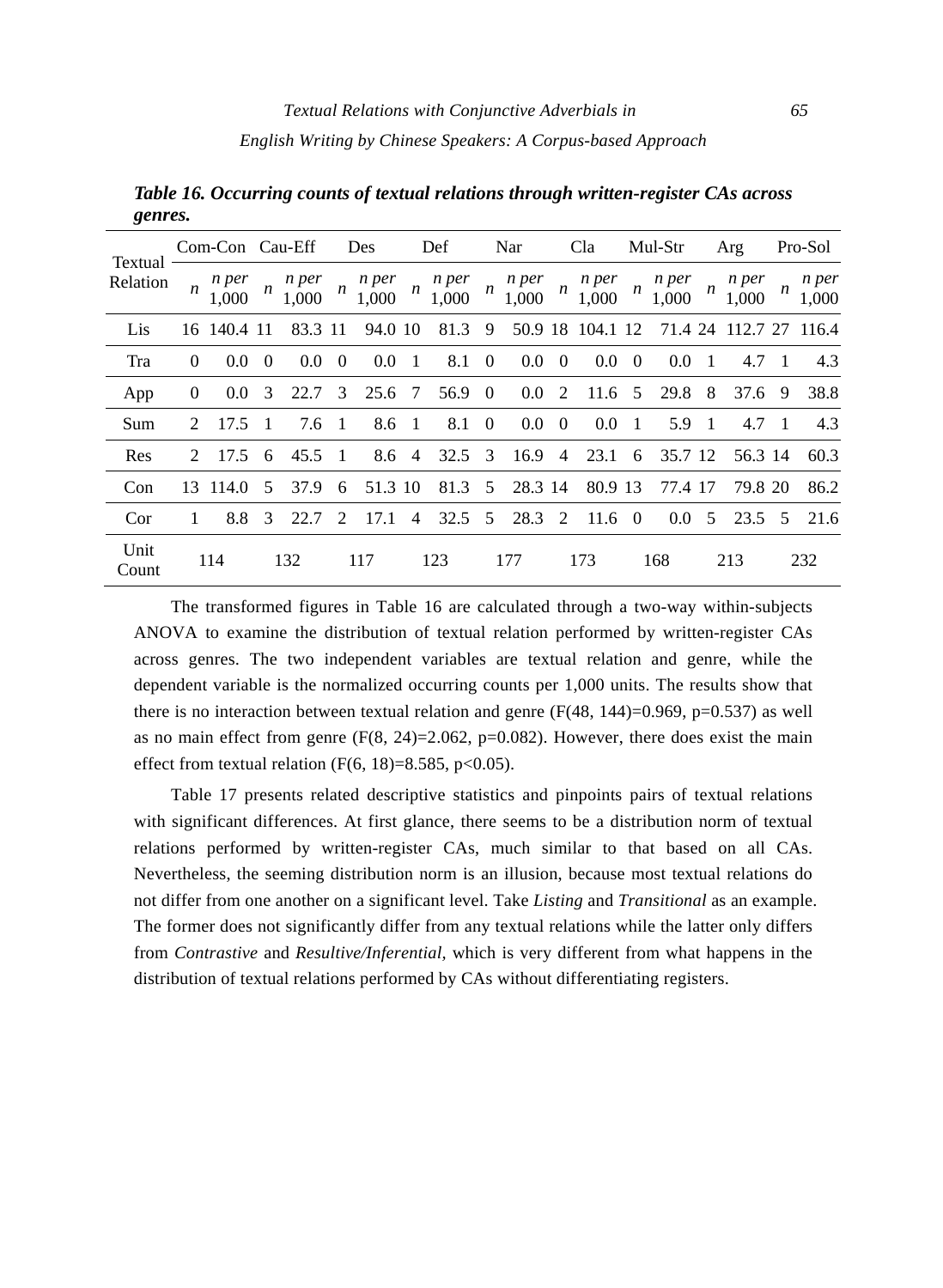| Lis     | Tra      | App      | Sum      | Res      | Con      | Cor      |     | Mean   | <b>SD</b> |
|---------|----------|----------|----------|----------|----------|----------|-----|--------|-----------|
| $- - -$ | 0.050    | 0.065    | 0.050    | 0.111    | 0.393    | 0.080    | Lis | 20.465 | 6.458     |
| 0.050   | $---$    | 0.084    | 0.759    | $0.008*$ | $0.012*$ | 0.075    | Tra | 0.514  | 0.299     |
| 0.068   | 0.084    | $---$    | 0.056    | 0.283    | $0.045*$ | 0.519    | App | 4.974  | 1.659     |
| 0.050   | 0.759    | 0.056    |          | $0.003*$ | $0.009*$ | $0.033*$ | Sum | 0.391  | 0.231     |
| 0.111   | $0.008*$ | 0.283    | $0.003*$ | $---$    | $0.024*$ | $0.005*$ | Res | 6.672  | 0.906     |
| 0.393   | $0.012*$ | $0.045*$ | $0.009*$ | $0.024*$ |          | $0.009*$ | Con | 13.966 | 2.445     |
| 0.080   | 0.075    | 0.519    | $0.033*$ | $0.005*$ | $0.009*$ |          | Cor | 4.028  | 1.169     |

*Table 17. Significant differences between textual relations through written-register CAs across genres and related descriptive statistics.* 

# **4.1.3 Distribution of Textual Relations Through Spoken-Register CAs Across Genres**

Table 18 presents the occurring counts of seven textual relations through spoken-register CAs in each genre, with *n* referring to the raw occurring counts and its transformed counts per 1,000 units. Based on Table 18, in most genres, few textual relations are performed by spoken-register CAs except for *Listing* and *Contrastive*. Moreover, the occurrence of *Contrastive* is limited, with only one or two cases. It is *Listing* that appears most frequently in the spoken CA form. Due to the scarce occurrence of spoken-register CAs, statistical analysis is not employed in this part.

*Table 18. Occurring counts of textual relations through spoken-register CAs across genres.* 

|                     |               | Com-Con Cau-Eff      |          |                  |                | Des            |                  | Def            |                  | Nar            |                  | Cla              |                  | Mul-Str        |          | Arg              |                | Pro-Sol        |
|---------------------|---------------|----------------------|----------|------------------|----------------|----------------|------------------|----------------|------------------|----------------|------------------|------------------|------------------|----------------|----------|------------------|----------------|----------------|
| Textual<br>Relation |               | n per<br>$n_{1,000}$ | n        | n per<br>1,000   | n              | n per<br>1,000 | $\boldsymbol{n}$ | n per<br>1,000 | $\boldsymbol{n}$ | n per<br>1,000 | $\boldsymbol{n}$ | n per<br>1,000   | $\boldsymbol{n}$ | n per<br>1,000 | n        | n per<br>1,000   | n              | n per<br>1,000 |
| Lis                 | $\mathcal{L}$ | 17.5                 | 5        | 37.9             | 4              | 34.2           | 3                | 24.4           | 3                | 17.0           | $\Omega$         | 0.0              | 6                | 35.7           | 5        | 23.5             | 6              | 25.7           |
| Tra                 | $\Omega$      | 0.0                  | $\theta$ | 0.0 <sub>1</sub> | 2              | 17.1           | $\theta$         | 0.0            | 2                | 11.3           | $\Omega$         | 0.0              | $\overline{0}$   | 0.0            | -1       | 4.7              | $\theta$       | 0.0            |
| App                 | $\theta$      | 0.0                  | $\theta$ | 0.0              | $\theta$       | 0.0            | -1               | 8.1            | $\Omega$         | 0.0            | $\overline{0}$   | 0.0 <sub>1</sub> | $\overline{0}$   | 0.0            | $\theta$ | 0.0              | $\theta$       | 0.0            |
| Sum                 | $\theta$      | 0.0                  | $\theta$ | 0.0              | $\theta$       | 0.0            | $\overline{0}$   | 0.0            | $\overline{0}$   | 0.0            | -1               | 5.8              | $\overline{0}$   | 0.0            | $\theta$ | 0.0              | $\theta$       | 0.0            |
| Res                 | 1             | 8.8                  | - 1      | 7.6              | $\overline{0}$ | 0.0            | $\theta$         | 0.0            | $\theta$         | 0.0            | $\theta$         | $0.0\,$          | $\overline{0}$   | 0.0            | $\theta$ | 0.0 <sub>1</sub> | $\overline{0}$ | 0.0            |
| Con                 | 1             | 8.8                  | $\Omega$ | 0.0              | -1             | 8.6            | 3                | 24.4           | $\mathcal{L}$    | 11.3           | $\theta$         | 0.0              | $\theta$         | 0.0            | 1        | 4.7              | -1             | 4.3            |
| Cor                 | $\theta$      | 0.0                  | $\theta$ | 0.0              | $\theta$       | 0.0            | $\overline{0}$   | 0.0            | $\theta$         | 0.0            | 3                | 17.3             | $\theta$         | 0.0            | $\theta$ | 0.0              | $\theta$       | 0.0            |
| Unit<br>Count       |               | 114                  |          | 132              |                | 117            |                  | 123            |                  | 177            |                  | 173              |                  | 168            |          | 213              |                | 232            |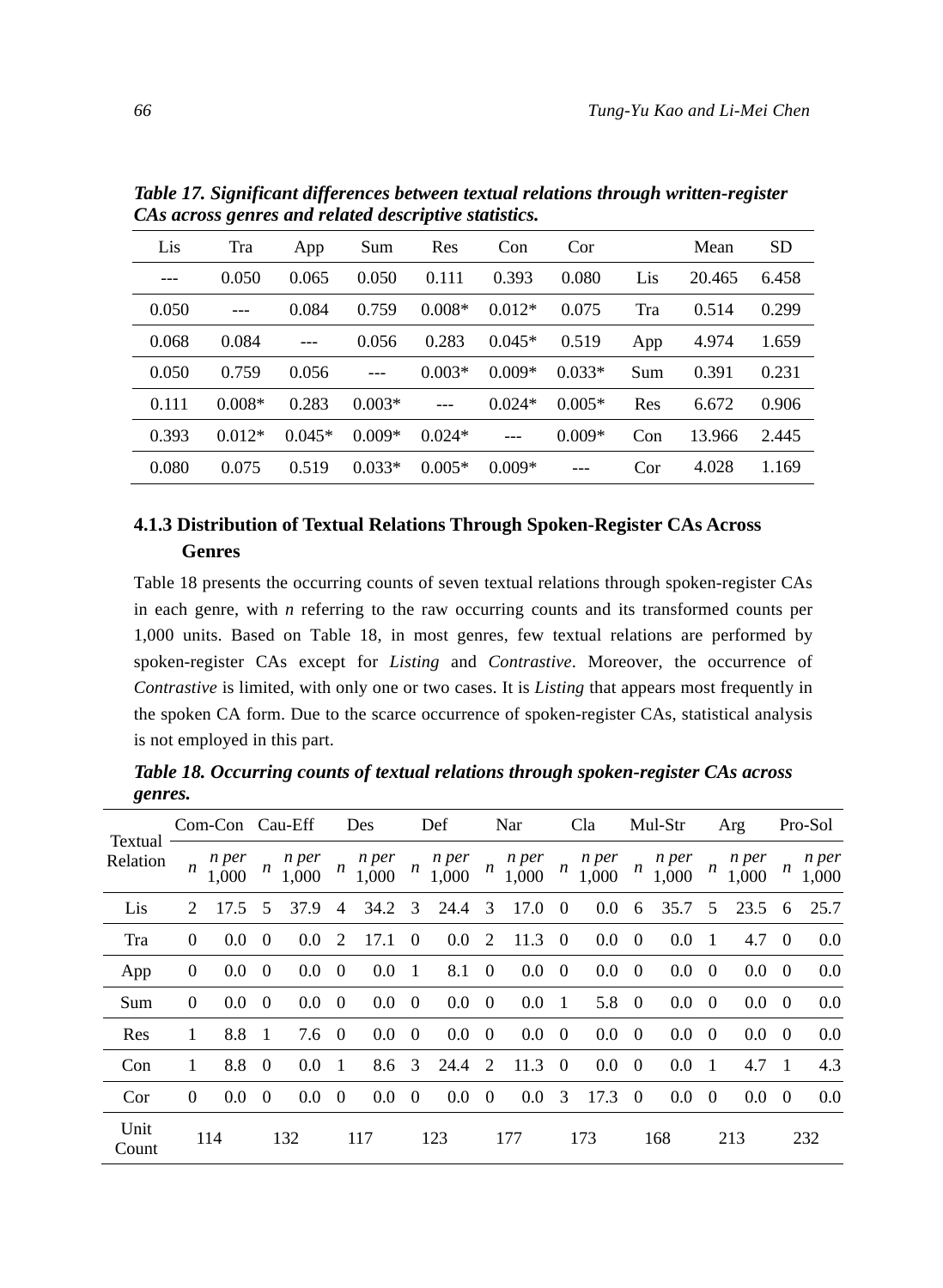# **4.2 Distribution of Textual Relations Performed by CAs over Time**

This part seeks to answer whether or not the distribution of CA-performed textual relations would vary in accordance to different time periods on a significant level. First, the results are presented without differentiating CAs in register. Then, the results are shown in terms of CAs in written register and in spoken register.

#### **4.2.1 Distribution of Textual Relations Through All CAs over Time**

To investigate the distribution of CA-performed textual relations over time, a temporal unit is set to be a semester. The data collected are sorted according to the semester when participants wrote the piece of writing. Table 19 presents the occurring counts of the seven textual relations performed by CAs in each of the four semesters. Again, the raw occurring counts are signaled by n, and transformed into the occurring counts per 1,000 units.

The results of examining the effects of textual relation and time on the distribution are attained via a two-way within-subjects ANOVA, with the two independent variables being textual relation and time as well as the dependent variable the occurring counts per 1,000 units. No interaction between textual relation and time  $(F(18, 72)=0.912, p=0.567)$  is found, nor is any main effect from time  $(F(3, 12)=2.147, p=0.147)$ . Nevertheless, there exists a main effect from textual relation (F(6, 24)=11.318, p<0.05).

|                   |                |                |            | Time           |                |                |            |                |
|-------------------|----------------|----------------|------------|----------------|----------------|----------------|------------|----------------|
| Textual           | Semester 2     |                | Semester 3 |                | Semester 4     |                | Semester 5 |                |
| Relation          | n              | n per<br>1,000 | n          | n per<br>1,000 | n              | n per<br>1,000 | n          | n per<br>1,000 |
| Lis               | 34             | 138.21         | 39         | 93.53          | 36             | 105.60         | 62         | 139.33         |
| Tra               | $\overline{0}$ | $\theta$       | 6          | 14.39          | $\overline{0}$ | $\Omega$       | 2          | 4.49           |
| App               | 3              | 12.20          | 10         | 23.98          | 7              | 20.53          | 16         | 35.96          |
| Sum               | 3              | 12.20          | 1          | 2.398          | 2              | 5.87           | 2          | 4.49           |
| Res               | 7              | 28.46          | 8          | 19.18          | 10             | 29.33          | 26         | 58.43          |
| Con               | 18             | 73.17          | 23         | 55.16          | 26             | 76.25          | 35         | 78.65          |
| Cor               | 4              | 16.26          | 11         | 26.38          | 5              | 14.66          | 10         | 22.47          |
| <b>Unit Count</b> | 246            |                | 417        |                | 341            |                | 445        |                |

*Table 19. Occurring counts of textual relations performed by all CAs over time.* 

Table 20 presents descriptive statistics of the occurring counts of CAs signaling 7 textual relations, and locates pairs of textual relations with significant differences. The results show that the distribution of CA-performed textual relations is the same as that found in the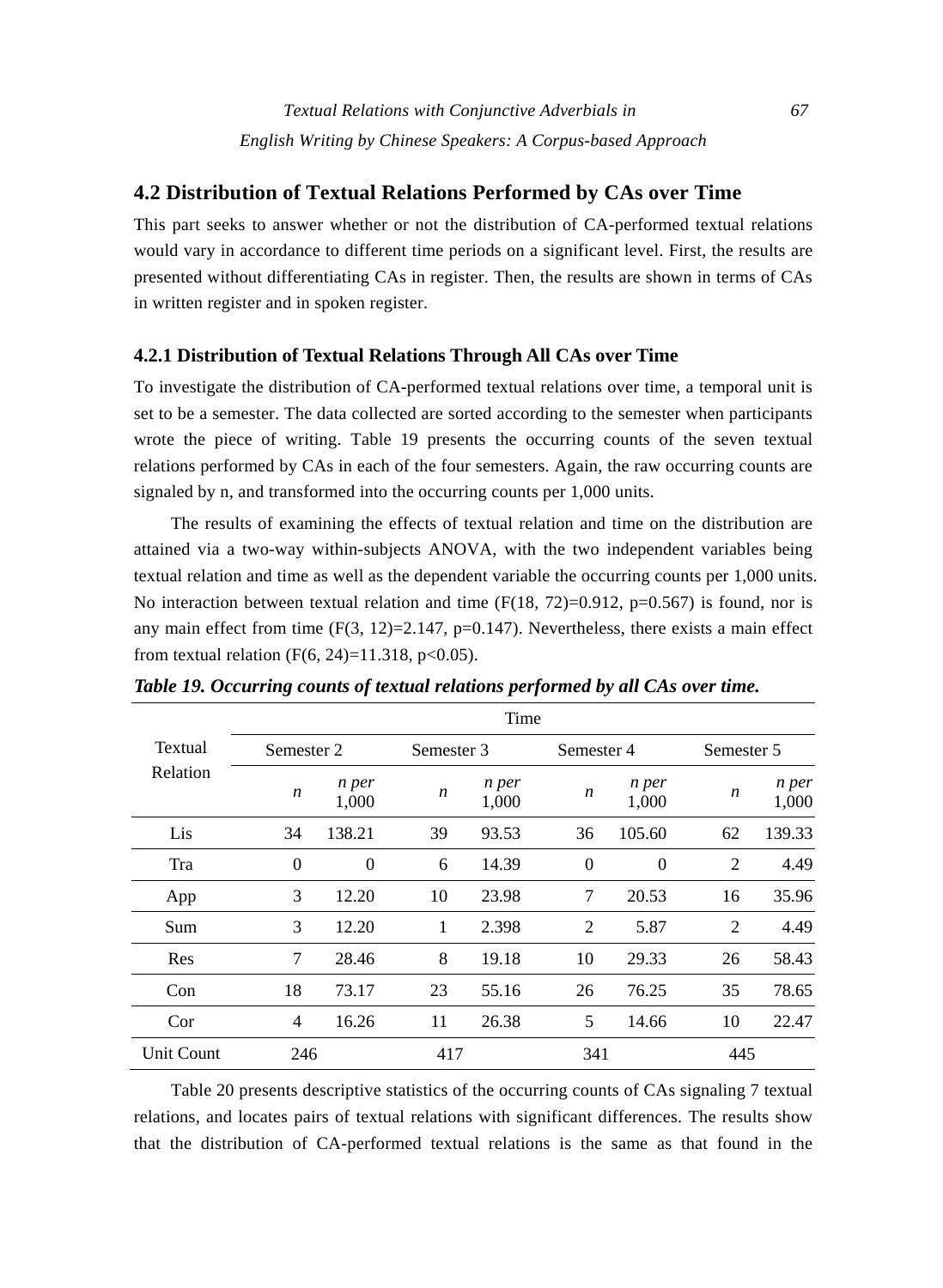previous section. *Listing* and *Contrastive* occur the most frequently, *Summative* and *Transitional* appear the least frequently, and the occurring frequencies of *Resultive/Inferential*, *Appositive* and *Corroborative* rank in the middle. The results also show that while there is a significant difference among different compartments, no significant difference between textual relations within the same compartment is found.

| Lis      | Tra           | App      | Sum            | Res      | Con      | Cor      |     | Mean   | <b>SD</b> |
|----------|---------------|----------|----------------|----------|----------|----------|-----|--------|-----------|
| $---$    | $0.019*$      | $0.029*$ | $0.022*$       | 0.055    | 0.218    | $0.033*$ | Lis | 23.832 | 6.405     |
| $0.019*$ | $\frac{1}{2}$ | $0.033*$ | 0.676          | $0.003*$ | $0.003*$ | $0.028*$ | Tra | 0.944  | 0.399     |
| $0.029*$ | $0.033*$      | $---$    | $0.033*$       | 0.136    | $0.017*$ | 0.546    | App | 4.633  | 1.267     |
| $0.022*$ | 0.676         | $0.033*$ | $\overline{a}$ | $0.000*$ | $0.001*$ | $0.002*$ | Sum | 1.248  | 0.589     |
| 0.055    | $0.003*$      | 0.136    | $0.000*$       | $---$    | $0.010*$ | $0.004*$ | Res | 6.770  | 0.761     |
| 0.218    | $0.003*$      | $0.017*$ | $0.001*$       | $0.010*$ | $---$    | $0.003*$ | Con | 14.161 | 2.023     |
| $0.033*$ | $0.028*$      | 0.546    | $0.002*$       | $0.004*$ | $0.003*$ |          | Cor | 3.989  | 0.839     |

*Table 20. Significant differences between textual relations through all CAs over time and related descriptive statistics.* 

## **4.2.2 Distribution of Textual Relations Through Written-Register CAs over Time**

Table 21 presents the occurring counts of textual relations conveyed by written-register CAs in each semester. The raw occurring counts are symbolized by *n*, and then transformed into the occurring counts per 1,000 units.

After calculating a two-way within-subjects ANOVA, with the two independent variables being textual relation and time and the dependent variable the occurring counts per 1,000 units, it is found that no interaction between textual relation and time  $(F(18, 72)=1.154, p=0.322)$ . However, there exist main effects from textual relation (F(6, 24)=11.344, p<0.05) and from time (F(3, 12)=4.524, p<0.05).

Table 22 presents related descriptive statistics and shows pairs of textual relations with significant differences in occurrence frequency. The results show that there exists a distribution norm, with *Listing* and *Contrastive* being the most frequent textual relations performed by written-register CAs. *Resultive/Inferential*, *Appositive*, and *Corroborative* are the second most. Finally, *Summative* and *Transitional* are the least frequent.

Table 23 presents related descriptive statistics and indicates the occurrence of significant difference among semesters in terms of written-register CA use. The results show that, except for semester 2, the use of written-register CAs significantly grows semester after semester.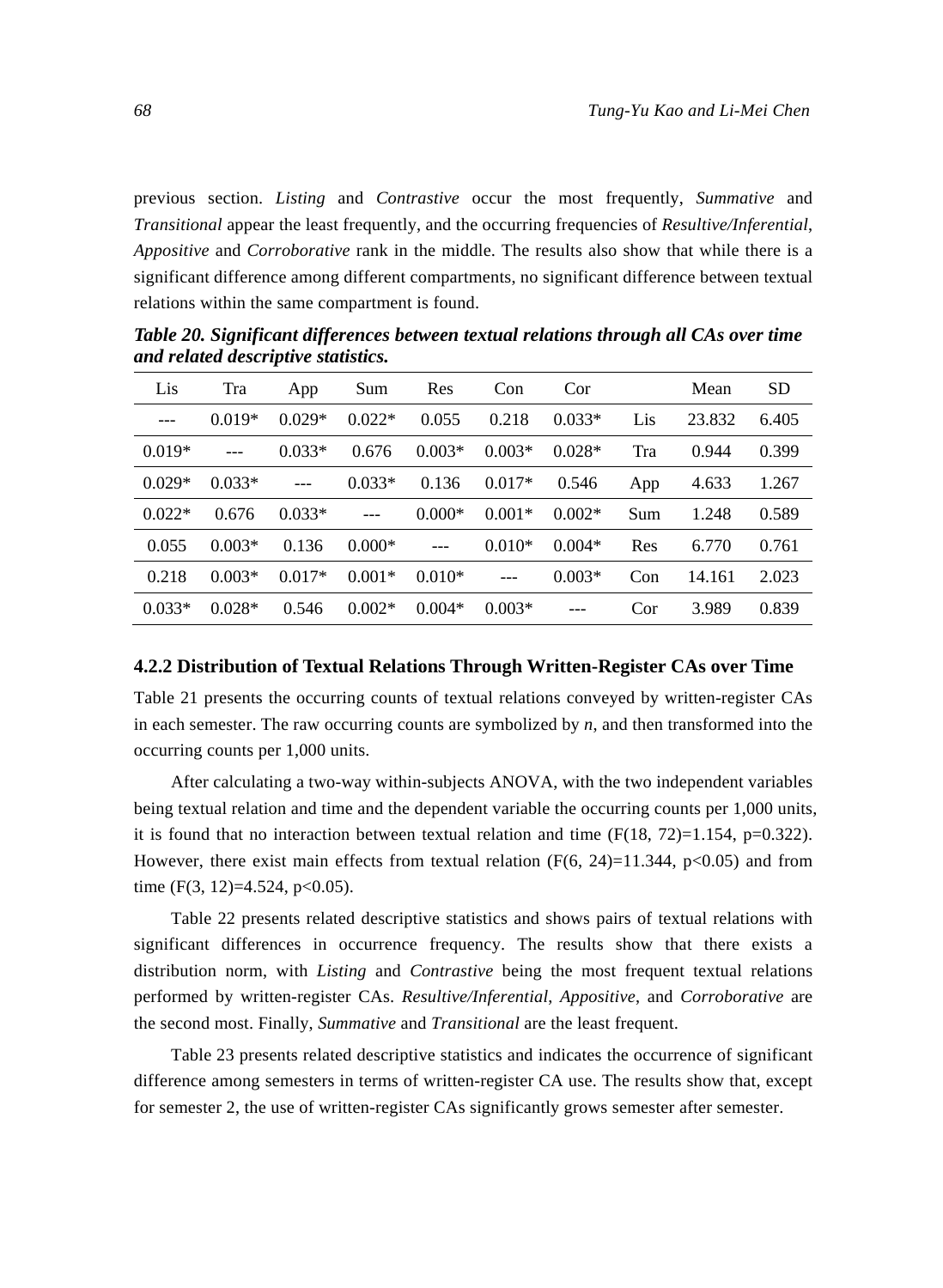*English Writing by Chinese Speakers: A Corpus-based Approach* 

|                   |                |                |            | Time           |                  |                |            |                |
|-------------------|----------------|----------------|------------|----------------|------------------|----------------|------------|----------------|
| Textual           | Semester 2     |                | Semester 3 |                | Semester 4       |                | Semester 5 |                |
| <b>Relations</b>  | n              | n per<br>1,000 | n          | n per<br>1,000 | $\boldsymbol{n}$ | n per<br>1,000 | n          | n per<br>1,000 |
| Lis               | 26             | 105.69         | 28         | 67.10          | 30               | 88.00          | 52         | 116.90         |
| Tra               | $\theta$       | 0              | 2          | 4.80           | $\Omega$         | $\overline{0}$ | 1          | 2.25           |
| App               | 3              | 12.20          | 9          | 21.60          | 7                | 20.53          | 16         | 35.96          |
| Sum               | 1              | 4.07           | 1          | 2.40           | 1                | 2.93           | $\Omega$   | $\Omega$       |
| Res               | 6              | 24.39          | 7          | 16.80          | 10               | 29.33          | 26         | 58.43          |
| Con               | 17             | 69.11          | 20         | 48             | 26               | 76.25          | 33         | 74.16          |
| Cor               | $\overline{4}$ | 16.26          | 11         | 26.40          | 2                | 5.87           | 10         | 22.47          |
| <b>Unit Count</b> | 246            |                | 417        |                | 341              |                | 445        |                |

*Table 21. Occurring counts of textual relations through written-register CAs over time.* 

*Table 22. Significant differences between textual relations through written-register CAs over time and related descriptive statistics.* 

| Lis           | Tra      | App            | Sum      | Res            | Con      | Cor      |     | Mean   | <b>SD</b> |
|---------------|----------|----------------|----------|----------------|----------|----------|-----|--------|-----------|
| $\frac{1}{2}$ | $0.023*$ | $0.033*$       | $0.025*$ | 0.074          | 0.355    | $0.040*$ | Lis | 18.883 | 5.260     |
| $0.023*$      | $---$    | $0.036*$       | 0.771    | $0.003*$       | $0.002*$ | $0.036*$ | Tra | 0.352  | 0.233     |
| $0.033*$      | $0.036*$ | $\overline{a}$ | $0.028*$ | 0.123          | $0.011*$ | 0.373    | App | 4.513  | 1.244     |
| $0.025*$      | 0.771    | $0.028*$       | $---$    | 0.123          | $0.011*$ | 0.373    | Sum | 0.470  | 0.203     |
| 0.074         | $0.003*$ | 0.123          | $0.001*$ | $\overline{a}$ | $0.005*$ | $0.001*$ | Res | 6.446  | 0.844     |
| 0.355         | $0.002*$ | $0.011*$       | $0.002*$ | $0.005*$       | $---$    | $0.001*$ | Con | 13.374 | 1.774     |
| $0.040*$      | $0.036*$ | 0.373          | $0.026*$ | $0.001*$       | $0.001*$ |          | Cor | 3.549  | 0.923     |

*Table 23. Significant differences between semesters through written-register CAs over time and related descriptive statistics.* 

| Semester 2 | Semester 3 | Semester 4 | Semester 5 |            | Mean  | <b>SD</b> |
|------------|------------|------------|------------|------------|-------|-----------|
|            | 0.290      | 0.817      | 0.124      | Semester 2 | 6.620 | 1.226     |
| 0.290      |            | 0.390      | $0.007*$   | Semester 3 | 5.344 | 1.553     |
| 0.817      | 0.390      | ---        | $0.045*$   | Semester 4 | 6.368 | 0.959     |
| 0.124      | $0.007*$   | $0.045*$   |            | Semester 5 | 8.860 | 1.270     |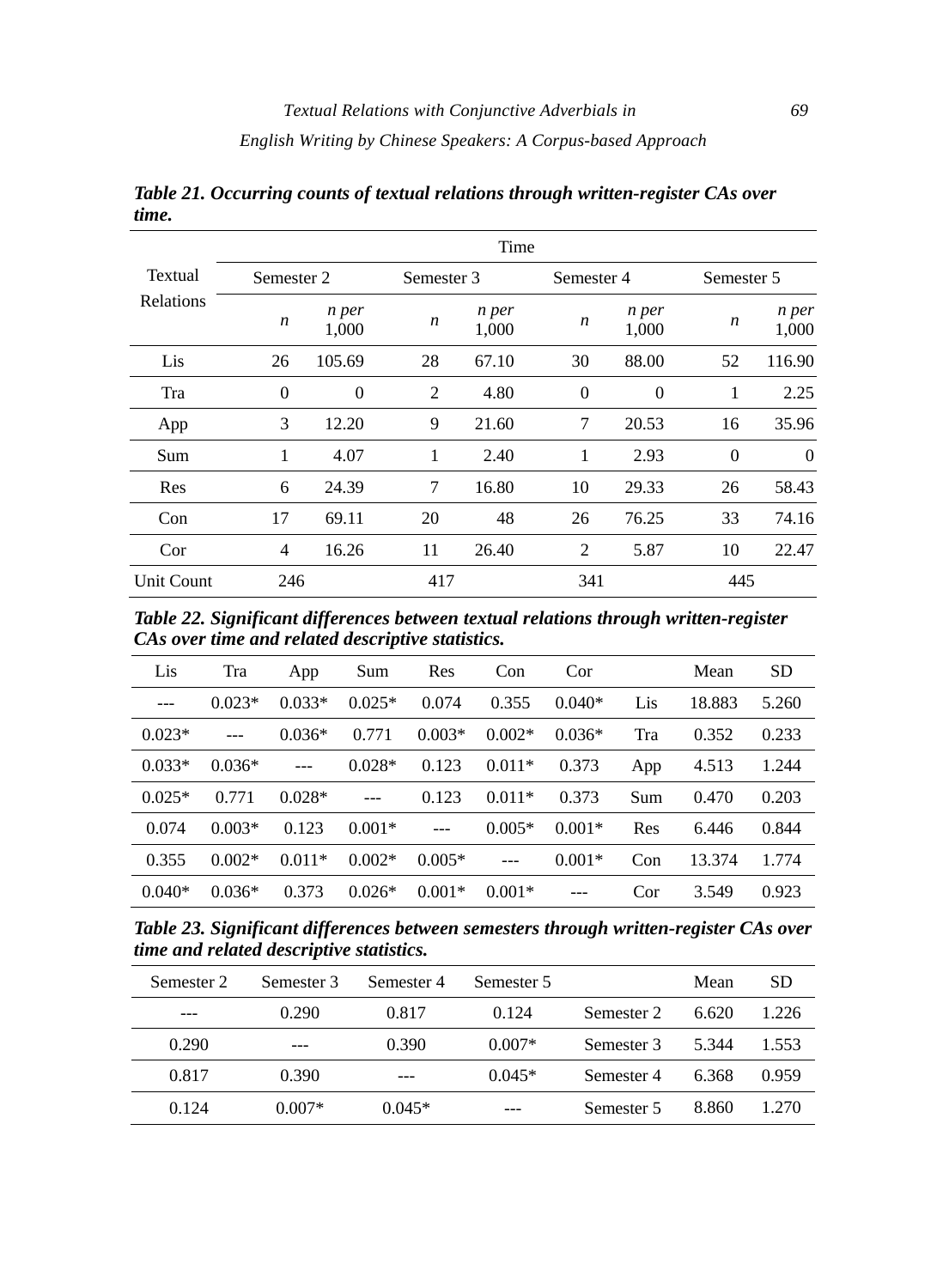#### **4.2.3 Distribution of Textual Relations Through Spoken-Register CAs over Time**

Table 24 presents the occurring counts of seven textual relations performed by spoken-register CAs in each semester, with *n* referring to the raw occurring counts and then transformed into the occurring counts per 1,000 units. Owing to the zero occurrences of many textual relations performed by spoken-register CAs, no statistical analysis is performed. Nevertheless, it is found that the use of spoken-register CAs and the types of textual relations performed by spoken-register CAs are diminishing in a steady fashion.

|                             | Time                  |                |           |                |           |                |                       |                |  |  |  |
|-----------------------------|-----------------------|----------------|-----------|----------------|-----------|----------------|-----------------------|----------------|--|--|--|
| Textual<br><b>Relations</b> | Semester <sub>2</sub> |                | Semester3 |                | Semester4 |                | Semester <sub>5</sub> |                |  |  |  |
|                             | $\boldsymbol{n}$      | n per<br>1,000 | n         | n per<br>1,000 | $\cal N$  | n per<br>1,000 | n                     | n per<br>1,000 |  |  |  |
| Lis                         | 8                     | 32.520         | 11        | 26.379         | 6         | 17.595         | $\overline{0}$        | $\Omega$       |  |  |  |
| Tra                         | $\theta$              | $\overline{0}$ | 4         | 9.592          | $\theta$  | $\theta$       |                       | 2.247          |  |  |  |
| App                         | $\overline{0}$        | $\theta$       |           | 2.398          | $\theta$  | $\theta$       | $\theta$              | $\Omega$       |  |  |  |
| Sum                         | 2                     | 8.130          | $\theta$  | $\theta$       | 1         | 2.932          | $\overline{2}$        | 4.494          |  |  |  |
| Res                         | 1                     | 4.065          | 1         | 2.398          | $\theta$  | $\theta$       | $\Omega$              | $\Omega$       |  |  |  |
| Con                         | 1                     | 4.065          | 3         | 7.194          | $\theta$  | $\theta$       | $\overline{2}$        | 4.494          |  |  |  |
| Cor                         | $\overline{0}$        | $\theta$       | $\Omega$  | $\theta$       | 3         | 8.798          | $\Omega$              | $\overline{0}$ |  |  |  |
| <b>Unit Count</b>           | 246                   |                |           | 417            |           | 341            |                       | 445            |  |  |  |

*Table 24. Occurring counts of textual relations through spoken-register CAs over time.* 

# **5. Discussion**

This section respectively discusses the attained results concerning the distribution of CA-performed textual relations in the English writing by Chinese NS across genres and over time, and is wrapped up by a general discussion.

# **5.1 Discussion on Distribution of Textual Relations Through CAs Across Genres**

A two-way ANOVA is calculated to examine the influence of genre and textual relation on the distribution of textual relations manifested by CAs. It is found that while genre has no role in impacting the distribution, there exists a norm distribution of textual relations across genres. In the norm distribution, textual relations are compartmented into three groups based on occurrence frequency. *Listing* and *Contrastive* occur most frequently. *Resultive/Inferential, Appositive*, and *Corroborative* have the second most occurrence frequency. *Summative* and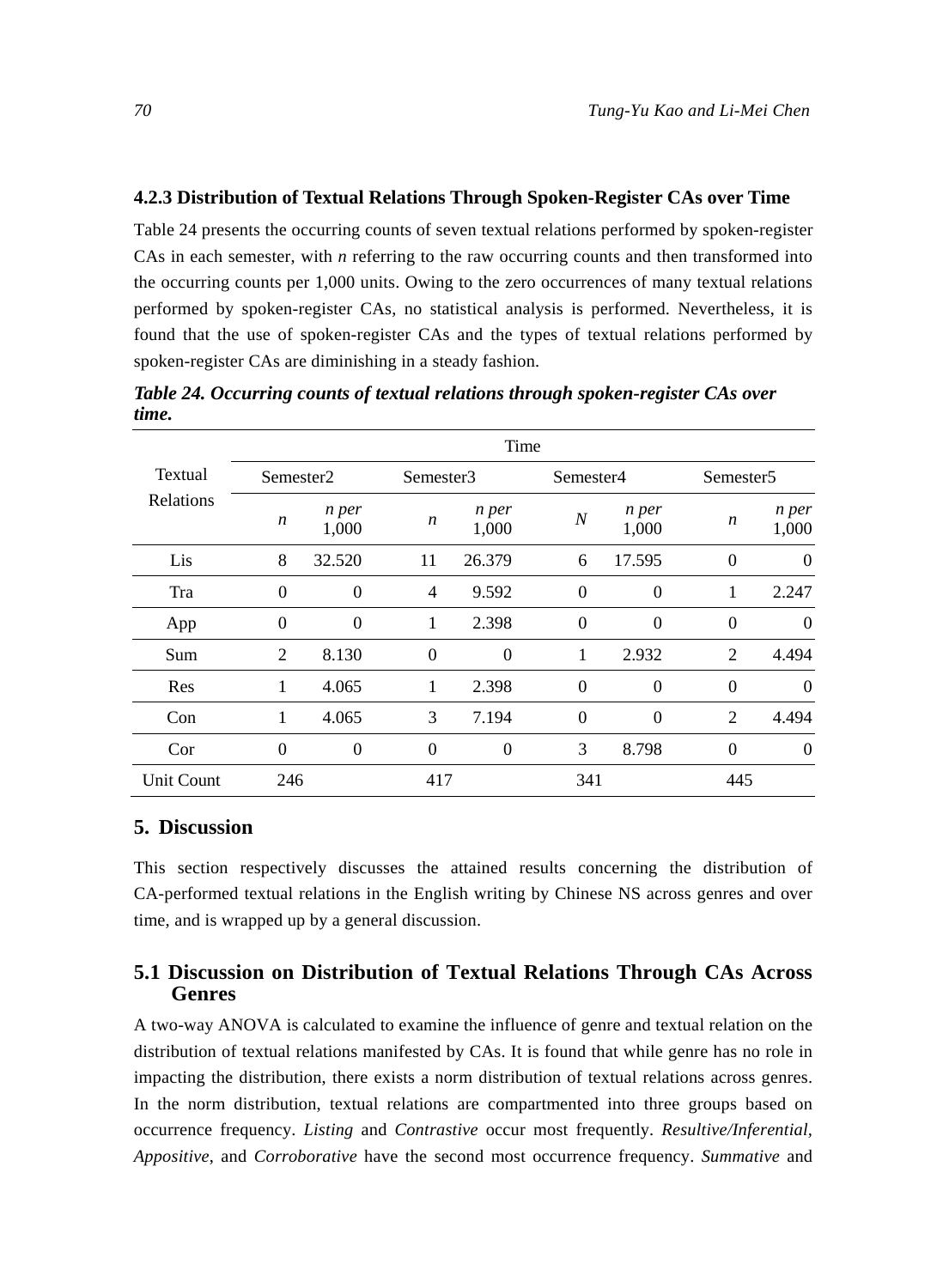*Transitional* are the least frequent. The occurrence frequencies of the three groups significantly differ from one another, but for textual relations within any group, their occurrence frequencies do not differ from each other on a significant level. In addition, no significant difference among the three groups of textual relations is found when CA counts are differentiated by register. That is, the use of written-register CAs does not present a norm distribution of textual relations.

Table 25 presents a comparison between the norm distribution found in the present study and that in the previous studies. It is found that the two distributions highly resemble each other. Despite some differences in classification, *Listing* and *Contrastive* still occur most frequently, and *Transitional* is still the least frequent. Yet, *Resultive* and *Summative* in the present study occur less frequently than those in the previous studies.

| <b>Distribution</b>                      | Most frequent                       |          | Moderate frequent                                    | Least frequent |                           |
|------------------------------------------|-------------------------------------|----------|------------------------------------------------------|----------------|---------------------------|
| Distribution of the<br>present study     | Listing<br>Contrastive              | $\rm{>}$ | Resultive/Inferential<br>Appositive<br>Corroborative | $\rm{>}$       | Summative<br>Transitional |
| Distribution of the<br>previous studies* | Listing<br>Contrastive<br>Resultive | >        | Appositive<br>Summative                              | $\rm{>}$       | Transitive<br>Inferential |

*Table 25. Comparison between the distributions of the textual relations.* 

\*The distribution is based on Table xx in Section 2.2.

The lack of genre influence might be in relation to textual-relation-creating mechanism. Textual relations can be manifested by various mechanisms. For instance, CAs can be easily replaced with and rephrased by discourse-organizing words (McCarthy, 1991; Winter, 1977; Yu, 2007). As shown in the following example, the CA in (1) can be rephrased as the noun phrase in (2), and the listing relation is still conveyed. Thus, while various genres may have their own distinct discoursal characteristics, the CA use alone may not be sufficient to distinguish genres.

Taiwan officially becomes an aged society.

- 1) Firstly, the birth rate is substantially declining.
- 2) The first reason is that the birth rate is substantially declining.

Another reason to explain the lack of genre influence is that genres are not mutually exclusive. Even though different genres may be constructed with different discoursal characteristics, they may also incorporate characteristics from one another, especially when writing length becomes longer. Considering that some of the writing pieces are twice the length of the others in the present study, the nine genres investigated may share many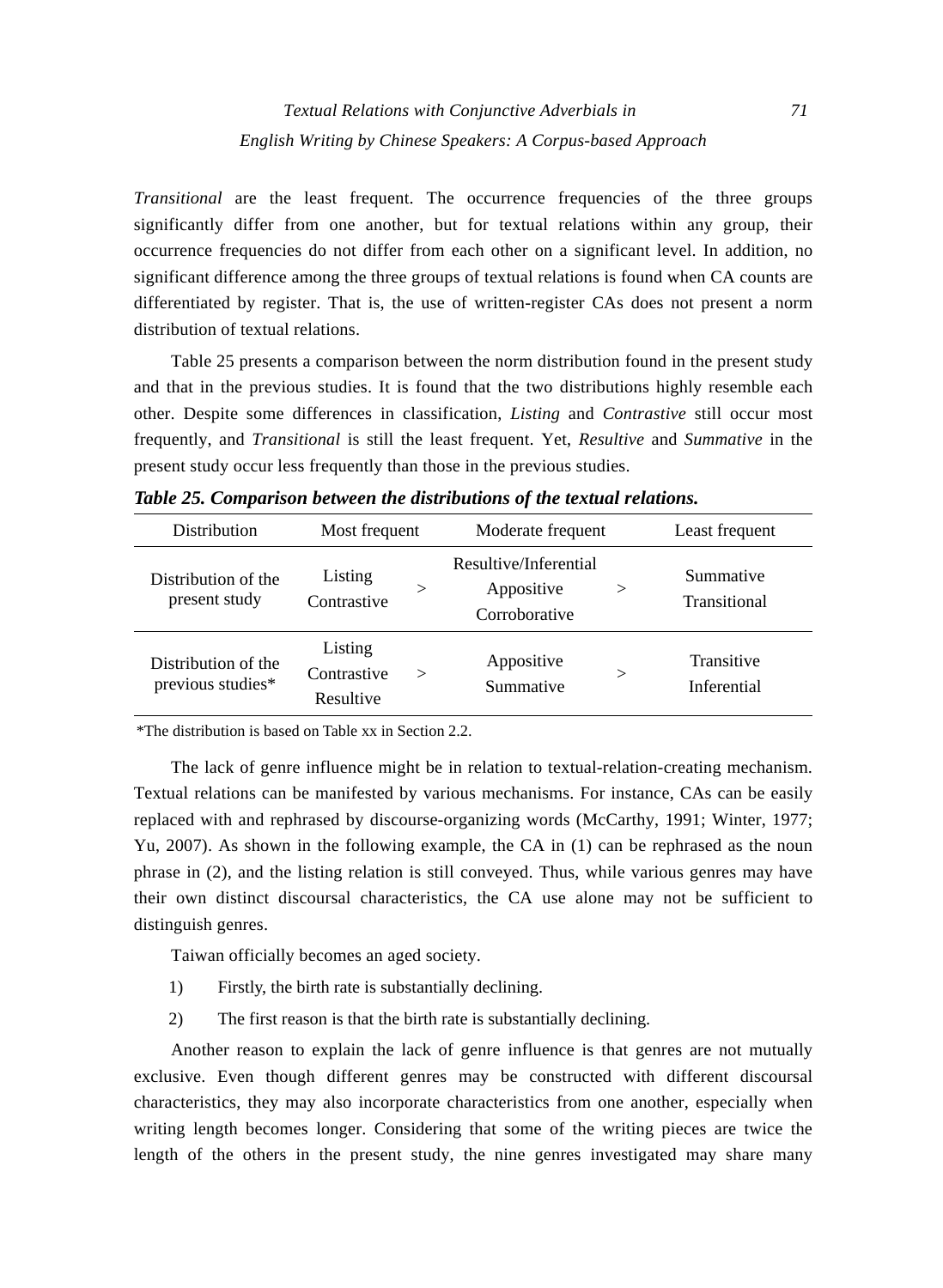characteristics, which, in some sense, makes the nine genres a general superordinate genre. Therefore, no genre influence is found.

As opposed to lack of genre influence, CA-performed textual relations present a constant distribution norm across genres. Two explanations are proposed to account for it. The first explanation is that the nature of different textual relations has forecast their occurrence frequencies. For example, it is understandable that *Summative* is in the group where textual relations occur least frequently, because *Summative* indicates a conclusion which only appears at the end of a text no matter how long the text is. In contrast, *Listing* occurs most frequently, because writers can always employ *Listing* CAs to indicate more ideas to come without limitation.

The second explanation for a norm distribution of textual relations is that there exists a preference programmed in human cognition for employing CAs to convey certain textual relations. Take *Contrastive* as example. The textual relation is relatively complicated because it requires an effort to analyze two events and to locate the contrastive points. Therefore, it would take more energy to describe the relation in text compared with writing in the common temporal sequence. Due to the extra energy required, Economy Principle is applied in order to minimize the energy consumption while to successfully achieve communication (Ungerer  $\&$ Schmid, 2006). Based on the rationale, it is inferred that the tendency to select CAs, rather than other textual-relation-creating devices, to convey the contrastive relation is programmed in human cognition since one or two words of CAs are enough to minimize the energy consumption and to express the textual relation clearly. Ultimately, *Contrastive* becomes one of the textual relations most frequently performed by CAs.

Two pieces of evidence may support the preset preference of certain textual relations manifested by CAs in human cognition. The observational evidence is that regardless of genre difference, *Contrastive* has the highest occurrence frequency in all NS data and some NNS data from previous studies (Chen, 2006; Altenberg & Tapper, 1998; Field & Yip, 1992; Shen, 2006) reviewed in section 2. The statistic evidence is that a distribution norm of textual relations is found through all CAs, but not through written-register CAs. Because register is a manmade literary concept, neither written-register CAs nor spoken-register ones can completely reflect human cognition. Therefore, deliberately exploring written-register CAs alone and ignoring spoken-register CAs fails to construct a distribution norm of textual relations on a significant level. Only when all CAs are considered without register differentiation can human cognition be fully represented by a norm distribution of textual relations across genres.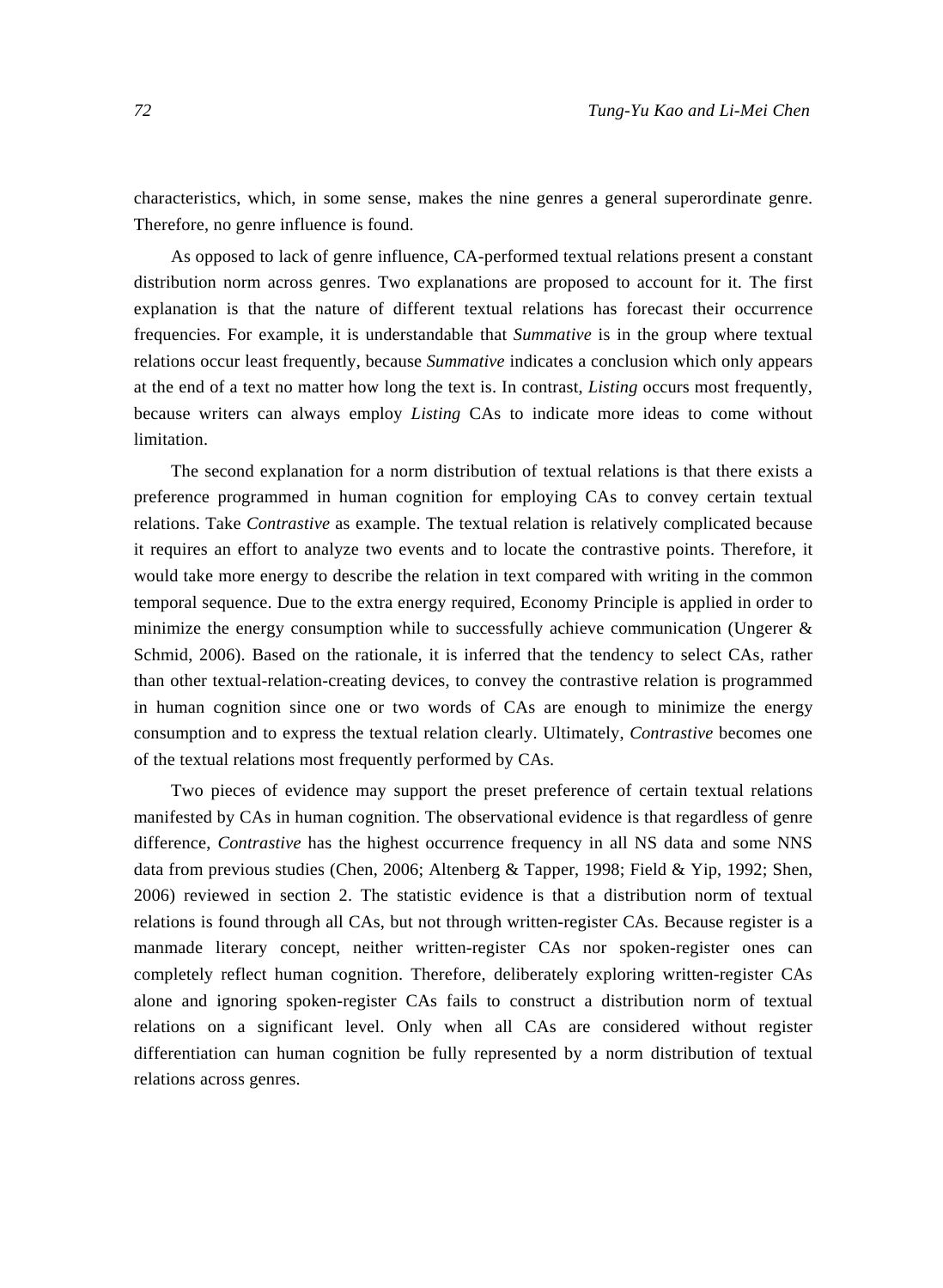# **5.2 Discussion on Distribution of Textual Relations Through CAs over Time**

To explore whether time and textual relation affect the distribution of textual relations conveyed by CAs, a two-way ANOVA is calculated, and the results are similar to those found when exploring the effects of genre and textual relation on the distribution. A distribution norm of CA-performed textual relations free from time influence is found. The distribution norm is divided into three groups. *Listing* and *Contrastive* are the most frequent textual relations manifested by CAs, *Resultive/Inferential*, *Appositive* and *Corroborative* are the second most frequent, and *Summative* and *Transitional* are the least frequent. The three groups are significantly different from one another in terms of occurrence frequency, and textual relations within any group do not. However, when CAs are separated from written register from spoken register, time is found to have a main effect on the CA use, with more use of written-register CAs in later semesters.

The lack of time influence on the distribution of textual relations might be in relation to cognitive development. According to Inhelder and Piaget (1999), the development of logical thinking reaches maturation after adolescence. Therefore, it may be assumed that once the logical thinking becomes less variable, an innate distribution norm of textual relations to express ideas in human cognition may emerge accordingly. Since the data sources in the present study are college students with mature cognition, time is no longer a factor affecting their use of CAs to perform various textual relations. Instead, a distribution preference is reflected when textual relations are performed by CA.

In contrast, according to the statistic results, time has a main effect on the register use of CAs. Over time, the use of written-register CAs is significantly increasing while that of spoken-register CAs is decreasing. The result is understandable. Since register is often taught and then acquired by writing learners through education, the more time students stay in school and receive writing training, the more skillful students are to write in written register and avoid spoken register. Moreover, the fact that register use can be taught over time while the distribution of textual relations via CAs is immune to time highlights the possibility of a norm distribution existing in human cognition, because the norm distribution cannot be taught and changed over time.

## **5.3 General Discussion**

According to the results, neither genre nor time has an effect on the occurrence frequencies of CAs manifesting various textual relations. Instead, a distribution norm of CA-performed textual relations across genres and over time is found. In the distribution norm, *Listing* and *Contrastive* have the highest occurrence frequency. *Summative* and *Transitional* have the least. *Resultive/Inferential, Appositive* and *Corroborative* rank in the middle of the frequency order.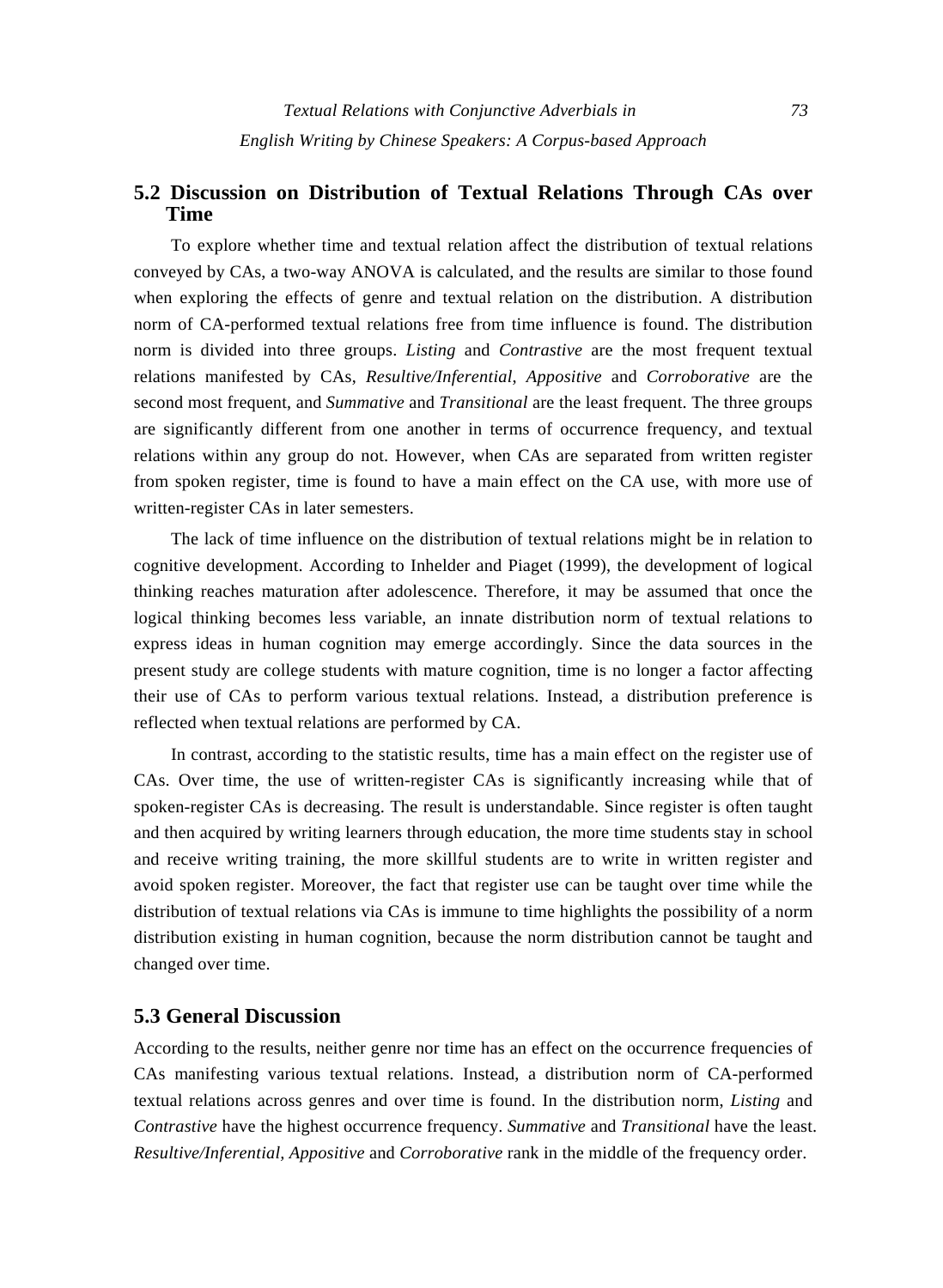As reviewed in section 2, previous studies also reported similar results. A distribution independent of genre and time was found in the NS writing in studies based on four CA-performed textual relations (Chen, 2006; Field & Yip, 1992) as well as in both NS and NNS writing in studies based on more CA-performed textual relations (Altenberg & Tapper, 1998; Shen, 2006; Tankó, 2004). Moreover, the formations of these found distribution patterns are very similar as well. *Contrastive* which is based on the more-type framework and equates *Adversative* in the four-type framework, usually occurs most frequently. *Summative* and *Transitional* happen least frequently.

The striking similarity between the results in the present study and those in previous studies is in support of the contention that there exists a preset distribution preference of using CAs to manifest various textual relations in human cognition. It reflects how the human mind perceives these textual relations in terms of logical complex. In other words, the distribution norm of CA-performed textual relations based on CA occurrence frequency is a mental representation of human cognition. The register factor provides more evidence to support the contention. When CAs are divided by register, no distribution pattern of textual relations performed by written-register CAs can reach a significant level. This is because, without elements embodied by spoken-register CAs in real world, the mental representation becomes flawed, and it is this incomplete mental representation that no distribution pattern exactly reflects.

Since the data source in the present study is the English writing by Chinese NS, another relevant issue is whether the found distribution norm also underlies the English writing by its NS. In light of the fact that the found distribution norm in the present study is very similar to the distribution identified in both NS and NNS writing in studies with a framework of fine classification (Altenberg & Tapper, 1998; Shen, 2006; Tankó, 2004), it is suggested that the found distribution pattern may be insusceptible to the first language influence. That is to say, the found distribution is universal in the English writing in spite of writers' language background. Any English writing pieces where the found distribution cannot be extracted may be regarded as ill-composed whether the writers are English NS or NNS.

The finding has great application potential in automation of discourse diagnosis. Up to date, researchers has attempted to develop automatic tools to diagnose English writing on a discourse level based on sentence length, syllable counts, and difficulty levels of vocabulary (Chall & Dale, 1995; Klare, 1984). The outcome has not been satisfactory for these linguistic characteristics are on local and shallow levels (Bailin & Grafstein, 2001). Benjamin (2012) points out that only by taking into account factors on global and deeper levels can automatic tools judge whether a writing piece constructs a coherence mental representation and produce reliable discourse diagnosis. On that note, the distribution found in the present study can serve as a crucial criterion for automatic tool development. Such a possible tool can extract CAs in a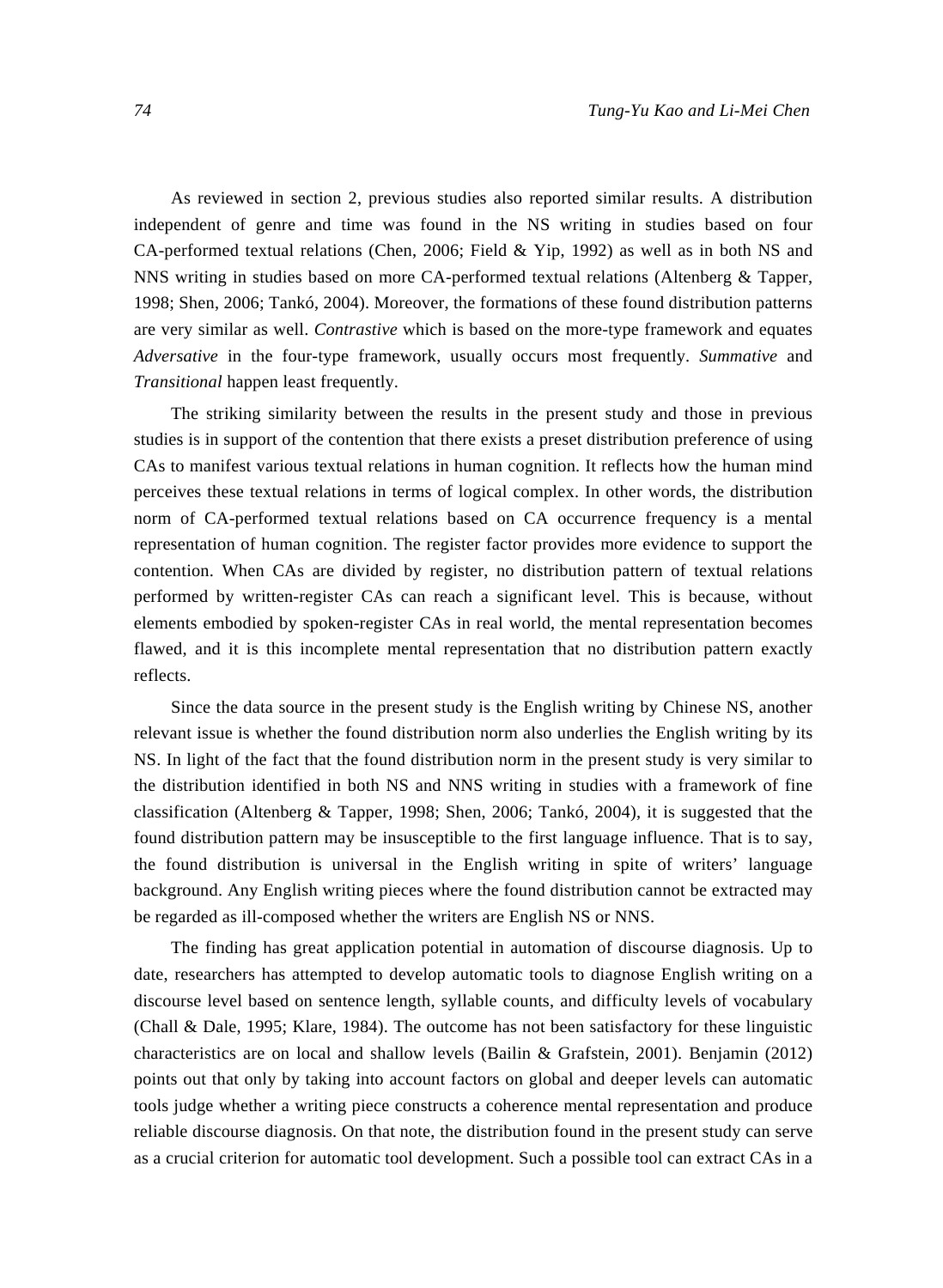piece of writing and compare the distribution pattern of textual relations performed by these extracted CAs to the found distribution norm. Based on the matching degree, how well-constructed the piece is can be evaluated accordingly. What's better, since the found distribution is not subject to genre, time, and the first language influence, tools featuring the distribution criterion can be available to an all-inclusive variety of users.

# **6. Conclusion**

The present study began with an investigation into the use of CAs performing various textual relations, and discovered that a distribution norm of CA-performed textual relations based on CA occurrence frequency persists across genres and over time. The found distribution can serve as an indicator of discoursal coherence. For a piece of English writing presenting the found distribution during discourse analysis, it may be considered potentially coherent. Instructors can also point out the incoherence in learners' writing by referring to the deviation from the found distribution. The study ended up suggesting using the found distribution as an evaluating criterion for developing automatic tools of discourse diagnosis.

For further research, two possibilities await. Firstly, *Listing* and *Contrastive* are two textual relations with highest occurring frequencies. While the high frequency of *Contrastive* can be explained by the cognitively economic reason, that of *Listing* is said be rooted in teaching instructions (Shen, 2006). Due to the insufficient English proficiency of NNS, NNS might be encouraged to employ more *Listing* CAs because it is quick to construct the textual structure, which leads to *Listing* ubiquity in the NNS writing. Thus, even though genre and time have no influence on the found distribution, whether teaching instructions plays a role in the distribution remains unknown. Secondly, the mechanisms to realize textual relations are not limited to the CA use. Whether the found distribution still holds after including the derived and paraphrased forms of CAs, such as preposition expressions with references and discourse-organizing words, is also worth pursuing.

# **References**

- Altenberg, B. & Tapper, M. (1998). *The use of adverbial connectors in advanced Swedish learners' written English.* (First edition ed.). In S. Granger (Ed.), Learner English on Computer (pp. 80-93). Longman.
- Atkins, S., Clear, J. & Ostler, N. (1992). Corpus design criteria. *Literary and Linguistic Computing*, *7*(1), 1-16. https://doi.org/10.1093/llc/7.1.1
- Bailin, A., & Grafstein, A. (2001). The linguistic assumptions underlying readability formula: A critique. *Language & Communication*, *21*(3), 285-301. https://doi.org/10.1016/S0271-5309(01)00005-2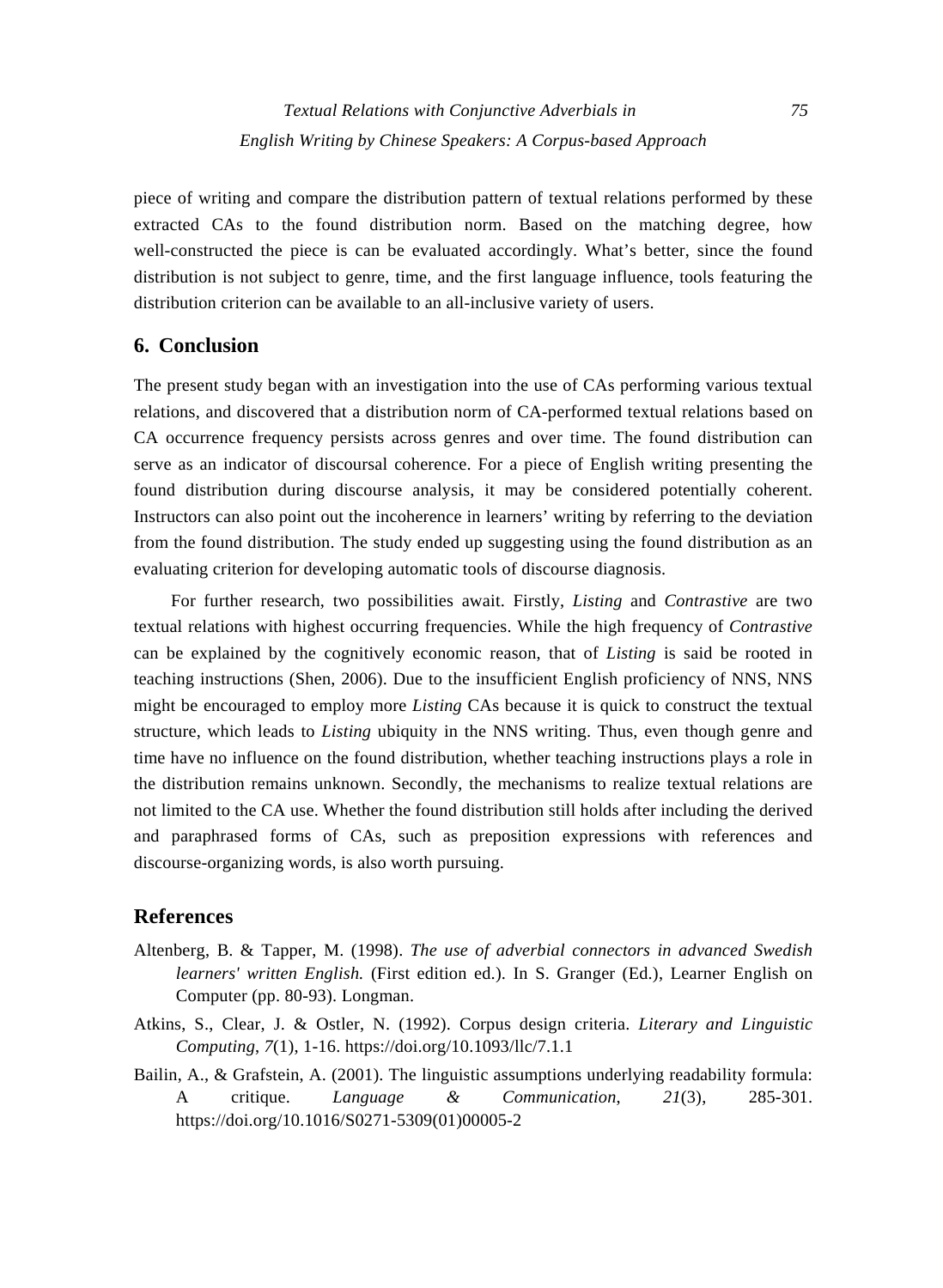- Benjamin, R. G. (2012). Reconstructing readability: Recent developments and recommendations in the analysis of text difficulty. *Educational Psychology Review*, *24*, 63-88. https://doi.org/10.1007/s10648-011-9181-8
- Biber, D., Johansson, S., Leech, G., Conrad, S. & Finegan, E. (1999). *Longman Grammar of Spoken and Written English*. Pearson Education.
- Bolton, K., Nelson, G. & Hung, J. (2002). A corpus-based study of connectors in student writing: Research from the International Corpus of English in Hong Kong (ICE-HK). *International Journal of Corpus Linguistics*, *7*(2), 165-182. http://dx.doi.org/10.1075/ijcl.7.2.02bol
- Celce-Murcia, M. & Larsen-Freeman, D. (1999). *The Grammar Book: An ESL/EFL Teacher's Course*. (Second Edition ed.). Heinle & Heinle Publishers.
- Chall, J. S., & Dale, E. (1995). *Readability revisited: The new Dale-Chall readability formula*. Brookline Books.
- Chen, C. W.-y. (2006). The use of conjunctive adverbials in the academic papers of advanced Taiwanese EFL learners. *International Journal of Corpus Linguistics*, *11*(1), 113-130. http://dx.doi.org/10.1075/ijcl.11.1.05che
- Connelly, M. (2013). *Get writing: Sentences and paragraphs*. Thomson Higher Education.
- Field, Y. & Yip, L. (1992). A comparison of Internal conjunctive cohesion in the English essay writing of Cantonese speakers and native speakers of English. *RELC Journal*, *23*(1), 15-28. https://doi.org/10.1177/003368829202300102
- Granger, S. & Tyson, S. (1996). Connector usage in the English essay writing of native and non-native EFL speakers of English. *World Englishes*, *15*(1), 17-27. https://doi.org/10.1111/j.1467-971X.1996.tb00089.x
- Halliday, M.A.K. & Hasan, R. (1976). *Cohesion in English*. Routledge.
- Huang, K.-H. (2018). *Textual Cohesion and Cohesive Errors in English Writing of Taiwan University Students* (Master's thesis). Retrieved from https://hdl.handle.net/11296/35mj85
- Inhelder, B. & Piaget, J. (1999). *The Growth of Logical Thinking from Childhood to Adolescence*. Routledge.
- Klare, G. (1984). Readability. In Pearson, P. *et al.* (Eds), *Handbook of Reading Research*, (pp. 681-744). Longman.
- Langan, J. (2010). *Paragraph Skills*. McGraw-Hill.
- Lannon, J. M. (2007). *The writing process: A concise rhetoric, reader, and handbook*. Longman.
- Liu, M. & Braine, G. (2005) Cohesive features in argumentative writing produced by Chinese undergraduates. *System*, *33*(4), 623-636. https://doi.org/10.1016/j.system.2005.02.002
- McCarthy, M. (1991). *Discourse Analysis for Language Teachers*. Cambridge University Press.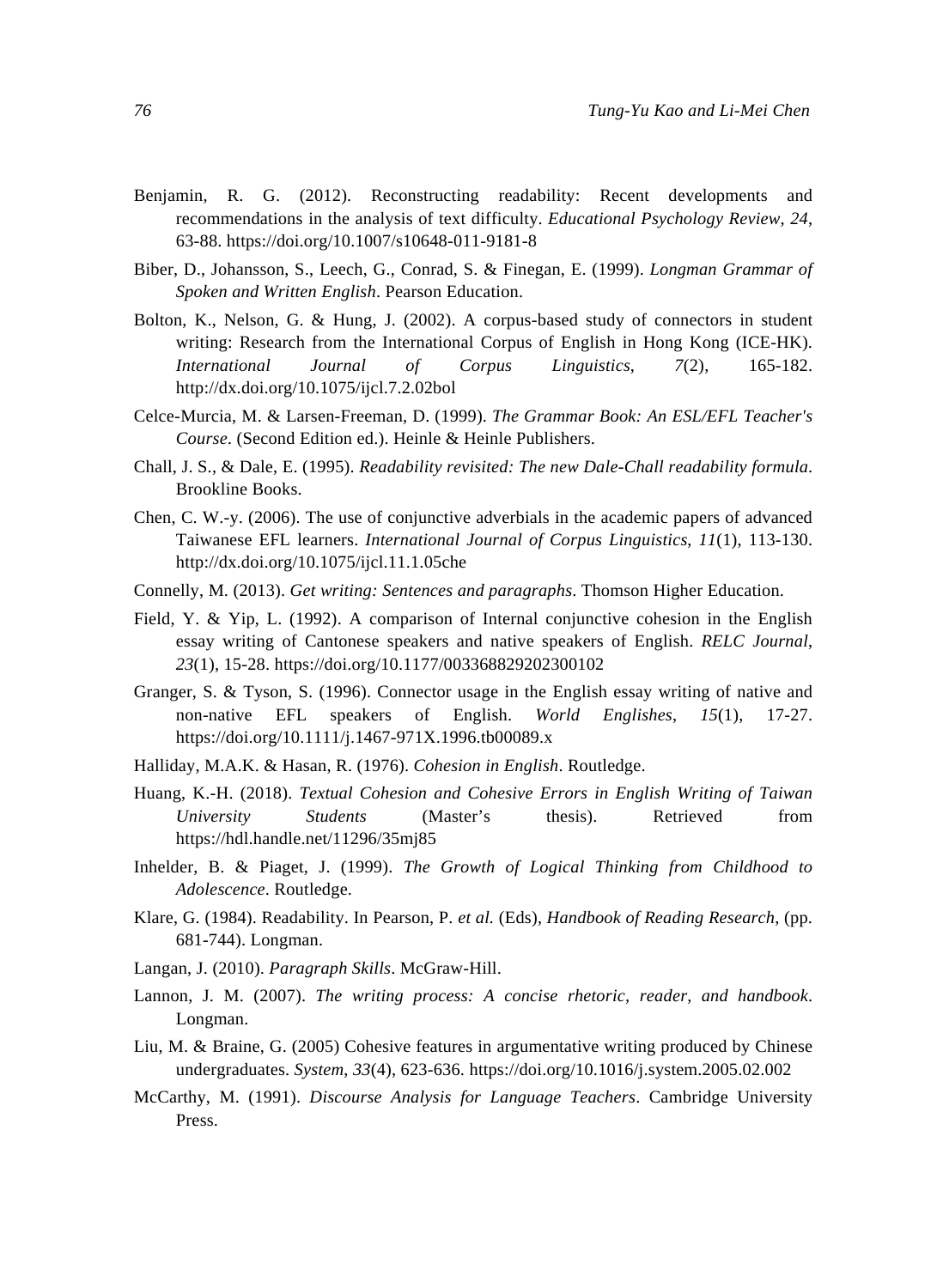- Ministry of Education (MOE). (2014). *Curriculum Guidelines of 12-Year Basic Education: General Guidelines*. Retrieved May 03, 2020, from https://www.naer.edu.tw/files/15-1000-14113,c639-1.php?Lang=zh-tw
- Ministry of Education (MOE). (2018). *Curriculum Guidelines of 12-Year Basic Education: Guidelines for English.* Retrieved May 03, 2020, from https://www.naer.edu.tw/files/15-1000-14113,c639-1.php?Lang=zh-tw
- Morenberg, M. & Sommers, J. (2008). *The writer's options: Lessons in style and arrangement*. Pearson Longman.
- Morey, M., Muller, P. & Asher, N. (2018). A Dependency Perspective on RST Discourse Parsing and Evaluation. *Computational Linguistics*, *44*(2), 197-235. https://doi.org/10.1162/COLI\_a\_00314
- Phoocharoensil, S. (2017). Corpus-based exploration of linking adverbials of result: Discovering what ELT writing coursebooks lack. *The Southeast Asian Journal of English Language Studies*, *23*(1), 150-167. http://doi.org/10.17576/3L-2017-2301-11
- Quirk, R., Greenbaum, S., Leech, G. & Svartvik, J. (1985). *A Comprehensive Grammar of the English Language*. Longman.
- Reid, J. M. (2000). *The process of composition*. Longman.
- Shen, T.-C. (2006). *Advanced EFL Learners' Use of Conjunctive Adverbials in Academic Writing* (Master's Thesis). Taiwan: National Taiwan Normal University.
- Simons, G. & Bird, S. (2008, May 31). *OLAC Metadata. OLAC: Open Language Archives Community*. Retrieved May 14, 2020, from http://www.language-archives.org/OLAC/metadata.html
- Smalley, R. L., Ruetten, M. K. & Kozyrev, J. R. (2012). *Refining composition skills: Academic writing and grammar*. Cengage.
- Suehring, S. (2006). Beginning web development with Perl: from novice to professional. Springer.
- Tankó, G. (2004). *The use of adverbial connectors in Hungarian university students' argumentative essays*. In Sinclair, J. M. (Ed.), How to Use Corpora in Language Teaching (pp. 157-181). John Benjamins. https://doi.org/10.1075/scl.12.13tan
- Tseng, Y.-C. & Liou, H.-C. (2006). The effects of online conjunction materials on college EFL students' writing. *System*, *34*(2), 270-283. https://doi.org/10.1016/j.system.2006.01.006
- Ungerer, F. & Schmid, H.-J. (2006). *An Introduction to Cognitive Linguistics*. Routledge.
- Winter, E. O. (1977). A clause-relational approach to Eenglish texts: A study of some predictive lexical items in written discourse. *Instructional Science*, 6, 1-92. https://doi.org/10.1007/BF00125597
- Wyrick, J. (2008). *Steps to writing well: With additional readings*. Wadsworth.
- Yu, H.-y. (2007). Discourse grammar for academic reading: Textual relationships. *English Teaching & Learning*, *31*(2), 159-197. https://doi.org/10.6330/ETL.2007.31.2.05